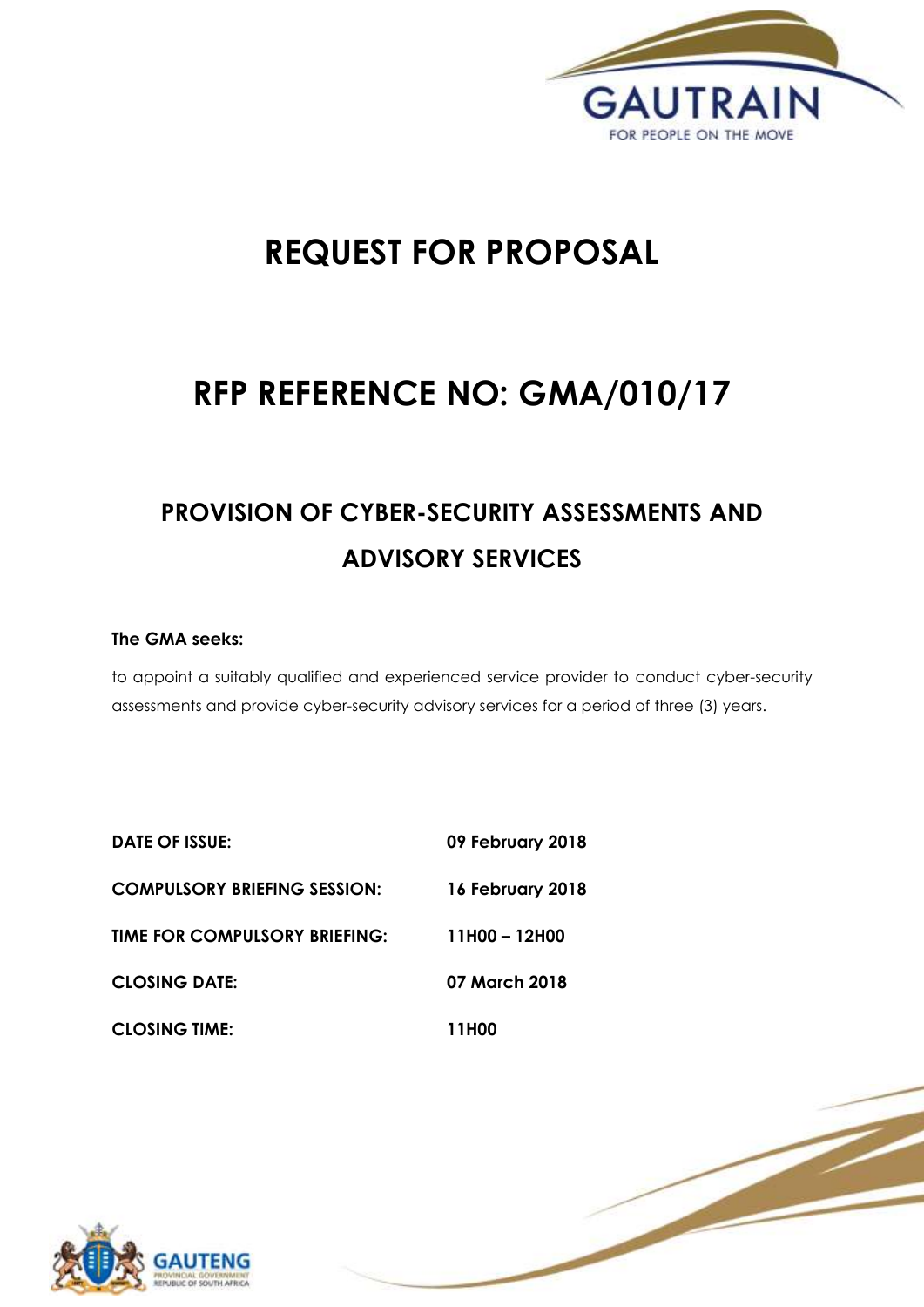# **CONTENTS**

# **GAUTRAIN MANAGEMENT AGENCY – REQUEST FOR PROPOSAL**

|                                                    | Page |
|----------------------------------------------------|------|
|                                                    | 5    |
|                                                    | 6    |
| RFP PART A                                         |      |
|                                                    | 7    |
|                                                    | 8    |
|                                                    | 9    |
|                                                    | 9    |
| Rules governing this RFP and the Tendering Process |      |
|                                                    | 9    |
| <b>REQUEST FOR PROPOSAL</b>                        |      |
|                                                    | 10   |
|                                                    | 10   |
|                                                    | 11   |
|                                                    | 11   |
|                                                    | 11   |
| Communication during the tender process            |      |
| Requests for clarification and further information | 11   |
|                                                    | 13   |
|                                                    | 13   |
|                                                    | 13   |
|                                                    | 14   |
|                                                    | 14   |
|                                                    | 15   |
| Tender documents                                   |      |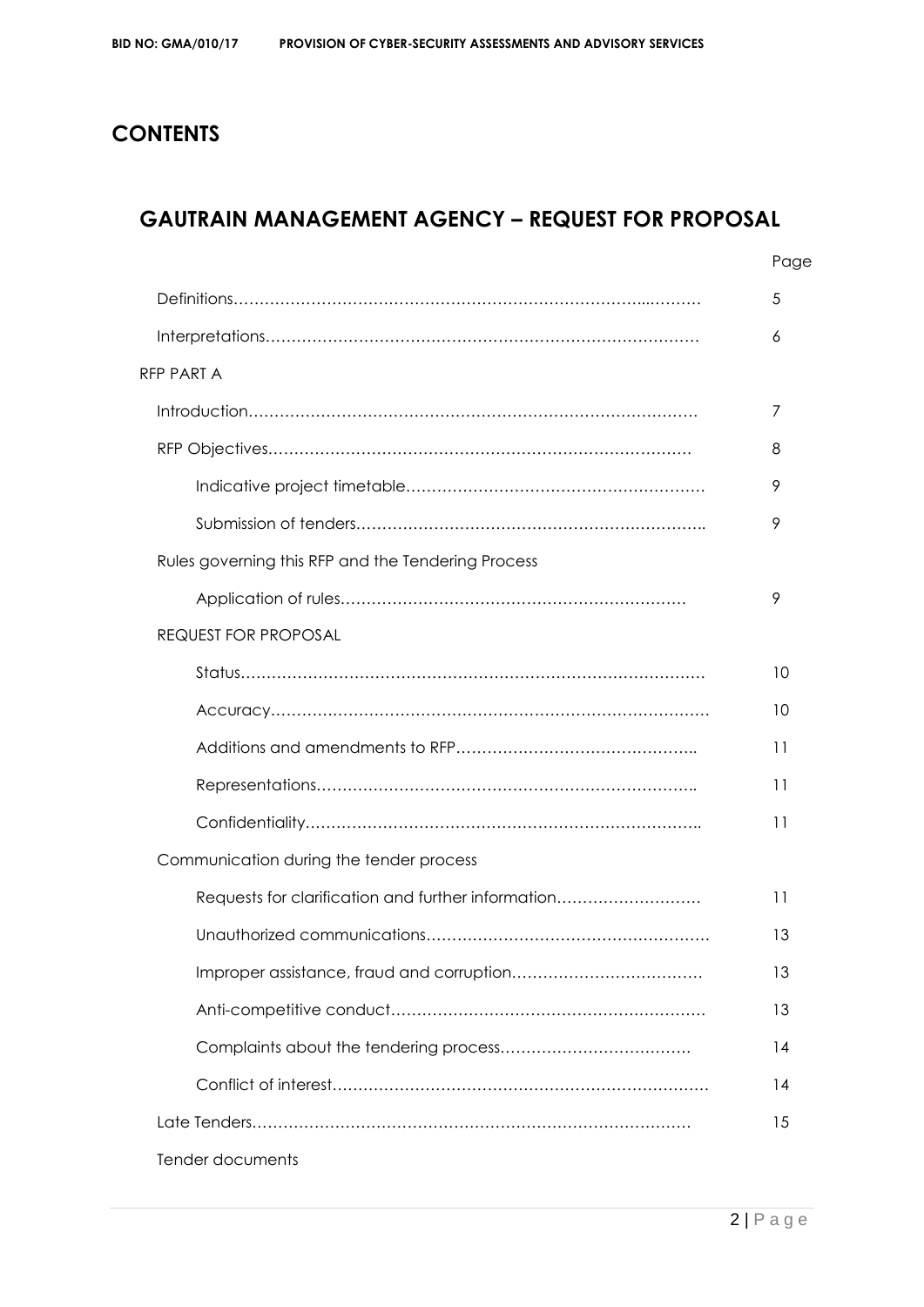|                              |                                                      | 15 |
|------------------------------|------------------------------------------------------|----|
|                              |                                                      | 16 |
|                              |                                                      | 16 |
|                              |                                                      | 17 |
|                              |                                                      | 17 |
|                              | Disclosure of tender contents and tender information | 17 |
|                              |                                                      | 17 |
|                              |                                                      | 18 |
|                              |                                                      | 18 |
| <b>Tender Response</b>       |                                                      |    |
|                              |                                                      | 19 |
|                              |                                                      | 20 |
|                              |                                                      | 20 |
|                              |                                                      | 20 |
|                              | <b>Contract Disclosure Requirements</b>              |    |
|                              |                                                      | 21 |
|                              |                                                      | 21 |
|                              |                                                      | 21 |
| <b>Evaluation of tenders</b> |                                                      |    |
|                              |                                                      | 22 |
|                              |                                                      | 22 |
|                              |                                                      | 23 |
|                              |                                                      | 24 |
|                              |                                                      | 24 |
|                              |                                                      | 24 |
|                              |                                                      | 25 |
|                              |                                                      | 25 |
| Successful Tenders           |                                                      |    |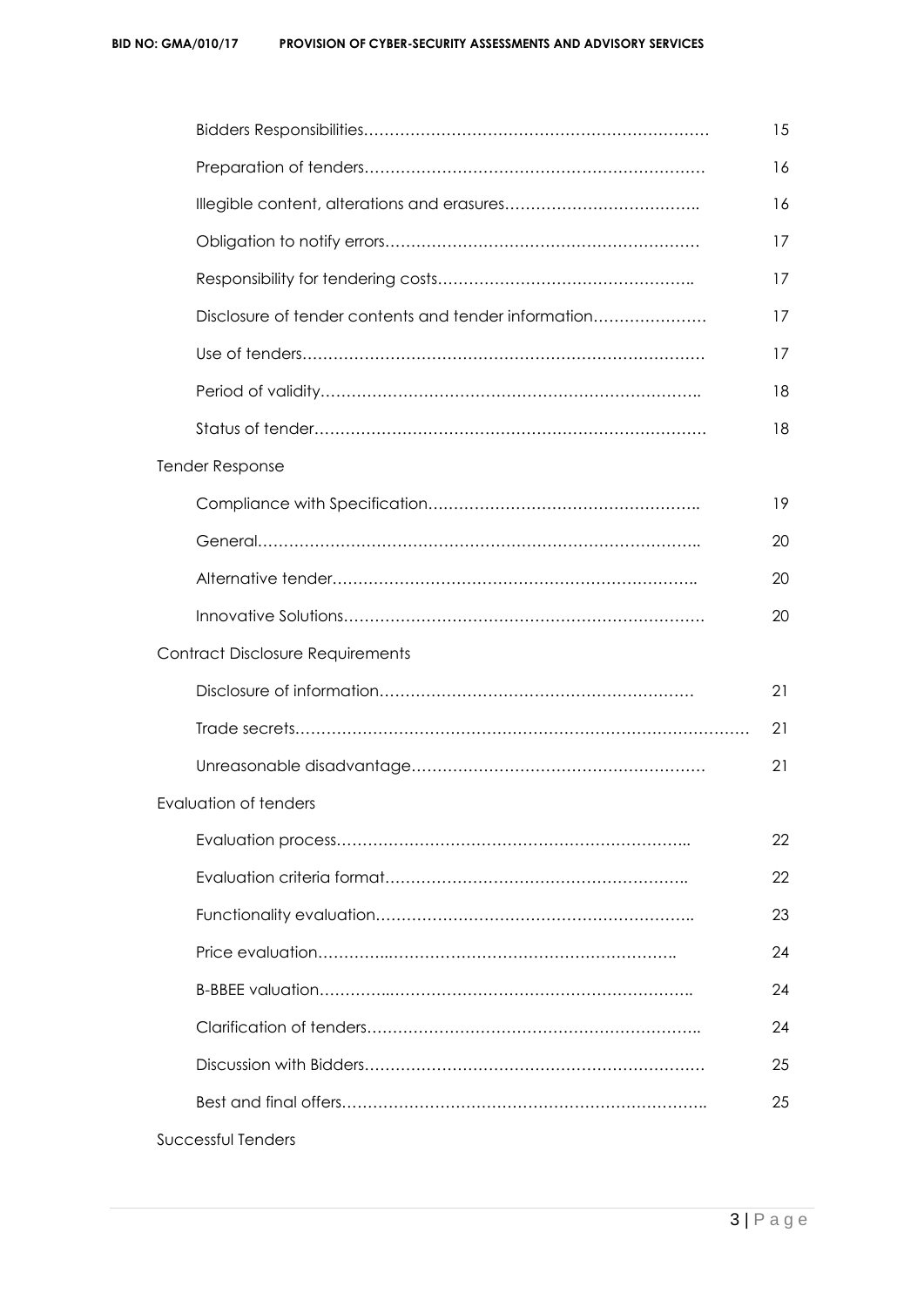|                  |                                               | 26 |
|------------------|-----------------------------------------------|----|
|                  |                                               | 26 |
|                  |                                               | 26 |
|                  |                                               | 27 |
|                  |                                               | 27 |
|                  |                                               | 27 |
|                  |                                               | 28 |
|                  |                                               | 28 |
|                  |                                               | 29 |
|                  | RFP PART C - BIDDERS DECLARATION AND RESPONSE | 45 |
| <b>CSD</b>       |                                               | 48 |
| SBD <sub>2</sub> |                                               | 49 |
| SBD 3.1          |                                               | 50 |
| SBD 3.2          |                                               | 51 |
| SBD <sub>4</sub> |                                               | 53 |
| SBD 6.1          |                                               | 58 |
| SBD <sub>8</sub> | Declaration of Bidders Past SCM practices     | 64 |
| SBD <sub>9</sub> | Certificate of Independent Bid Determination  | 66 |
| <b>SHE</b>       |                                               | 69 |
| <b>CHECKLIST</b> |                                               | 71 |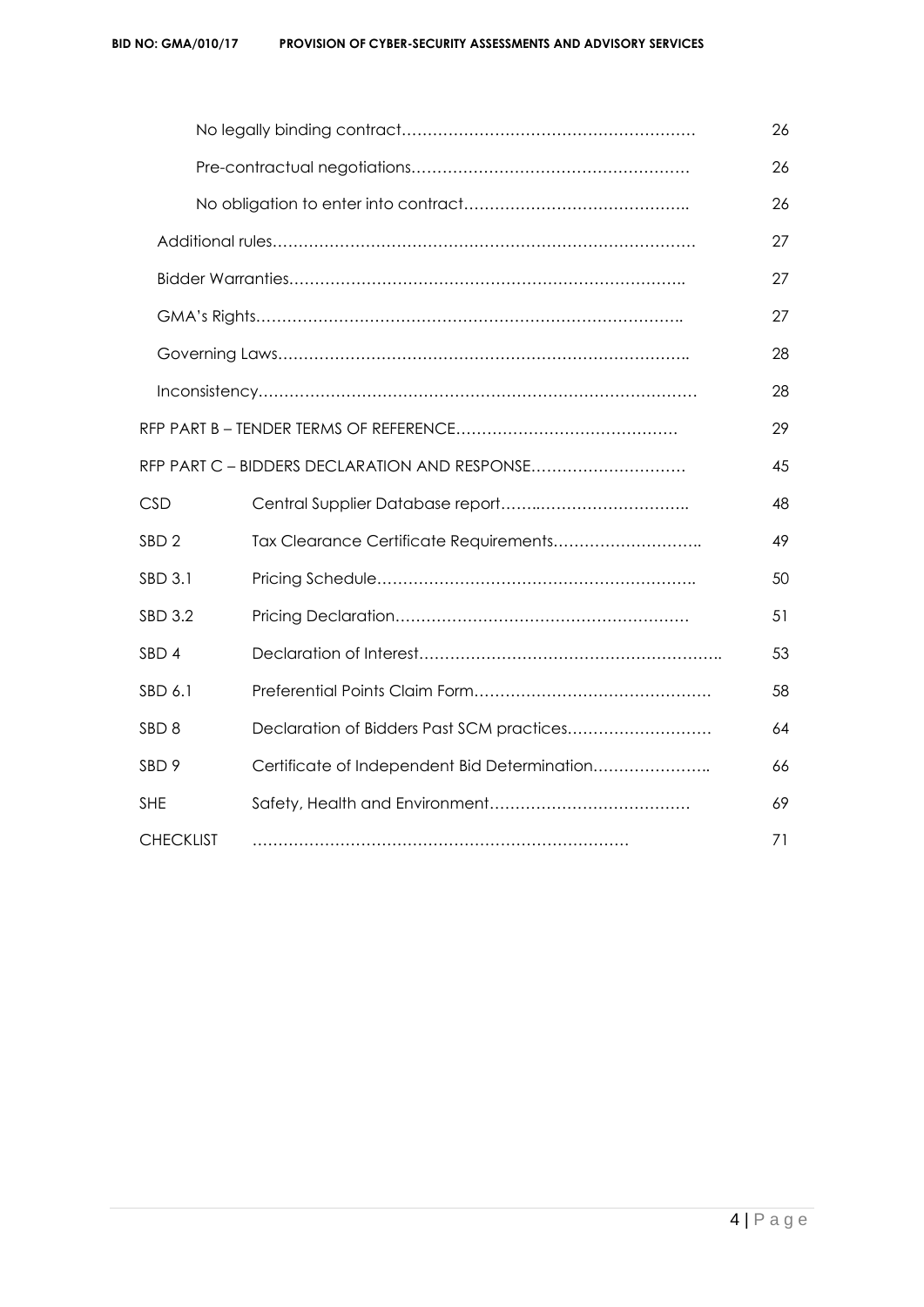## **DEFINITIONS**

In this Request for Proposal, unless a contrary intention is apparent:

**Business Day** means a day which is not a Saturday, Sunday or public holiday.

**Bid** means a written offer in a prescribed or stipulated form lodged by a Bidder in response to an invitation in this Request for Proposal, containing an offer to provide goods, works or services in accordance with the Specification as provided in RFP Part B.

**Closing Time** means the time, specified as such under the clause "Indicative Timetable" of this RFP Part A, by which Tenders must be received.

**Evaluation Criteria** means the criteria set out under the clause "Evaluation Criteria Format" of this RFP Part A.

**GMA** means the Gautrain Management Agency; a PFMA Schedule 3(C) listed Provincial Public Entity, established in terms of the GMA Act No. 5 of 2006.

**Intellectual Property Rights** includes copyright and neighbouring rights, and all proprietary rights in relation to inventions (including patents) registered and unregistered trademarks (including service marks), registered designs, confidential information (including trade secrets and know how) and circuit layouts, and all other proprietary rights resulting from intellectual activity in the industrial, scientific, literary or artistic fields.

**Member** means an employee of the GMA.

**Proposed Contract** means the agreement including any other terms and conditions contained in or referred to in this RFP that may be executed between the GMA and the successful Bidder.

**Request for Proposal** or **RFP** means this document (comprising each of the parts identified under RFP Part A, Part B and Part C) including all annexure and any other documents so designated by the GMA.

**Services** means the services required by the GMA, as specified in this RFP Part B.

**Specification** means any specification or description of the GMA's requirements contained in this RFP Part B.

**State** means the Republic of South Africa.

**Statement of Compliance** means the statement forming part of a Tender indicating the Bidders compliance with the Specification.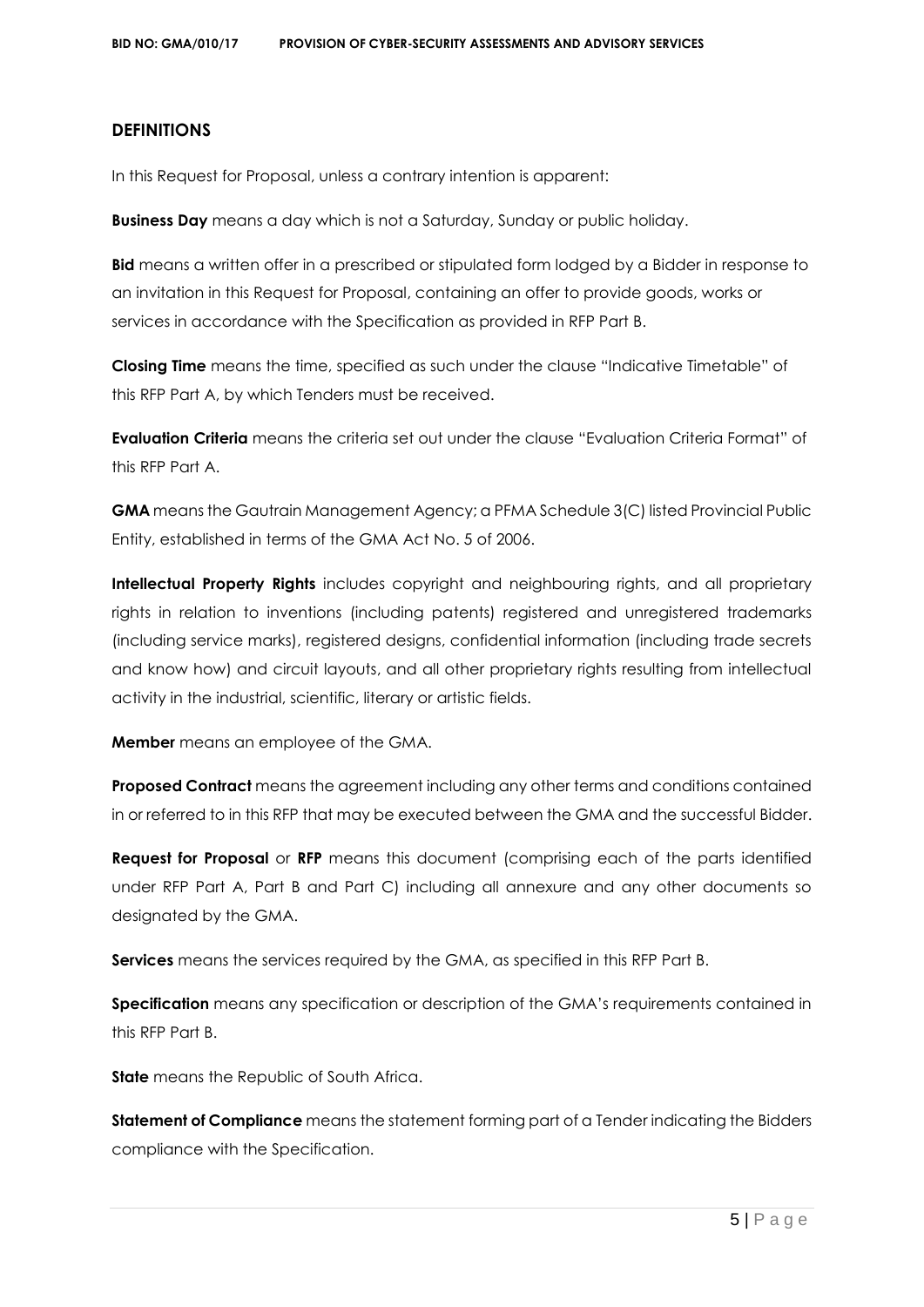**Bidder** means a person or organisation that submits a Bid.

**Tendering Process** means the process commenced by the issuing of this Request for Proposal and concluding upon formal announcement by the GMA of the selection of a successful Bidder(s) or upon the earlier termination of the process.

**Website** means the website administered by GMA located at [www.gautrain.co.za/](http://www.gautrain.co.za/)gma

# **INTERPRETATIONS**

In this RFP, unless expressly provided otherwise:

A reference to:

- (a) "includes" or "including" means includes or including without limitation; and
- (b) "R" or "Rands" is a reference to the lawful currency of the Republic of South Africa.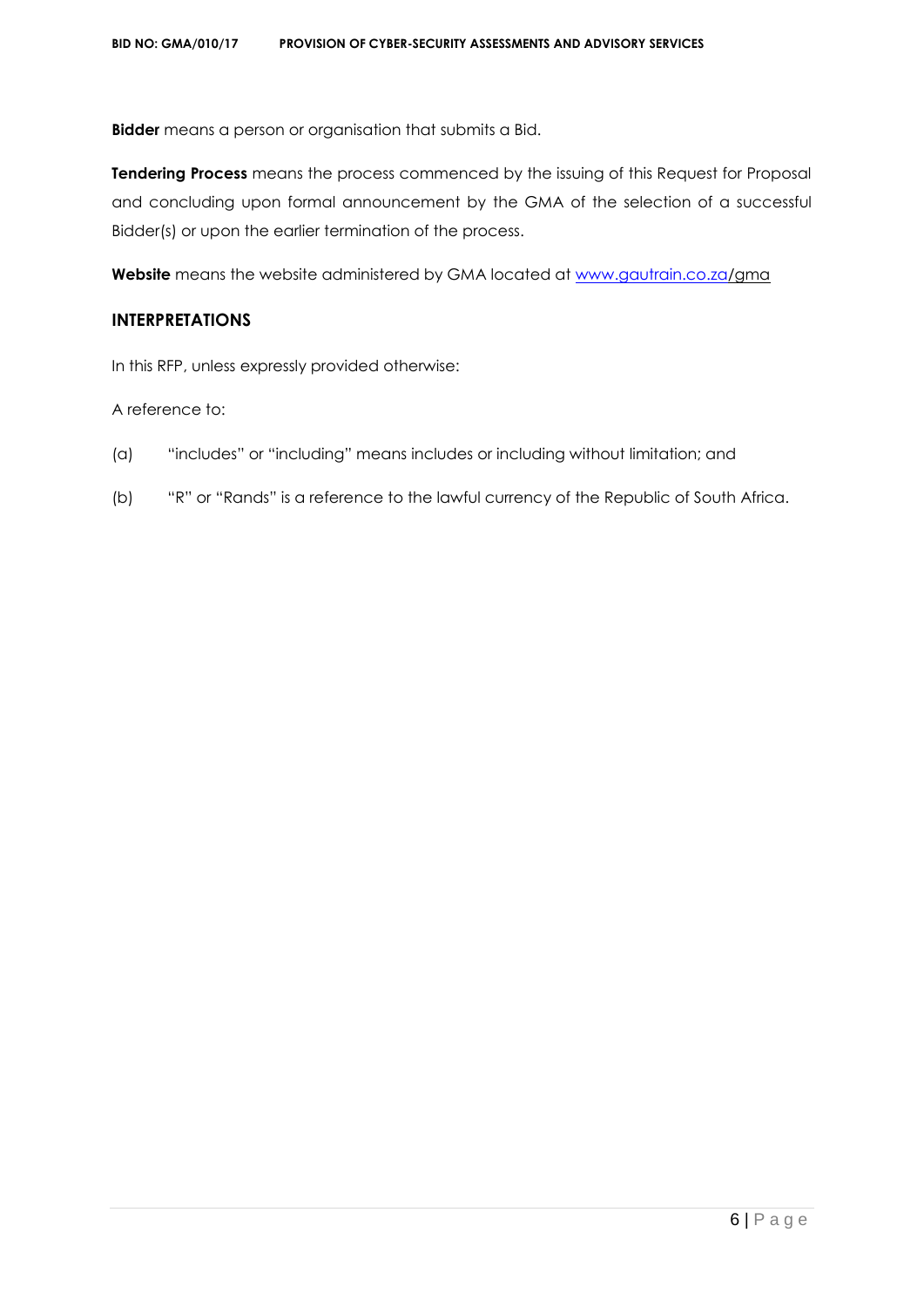# **RFP - PART A**

# **INTRODUCTION**

- 1. The Gautrain Management Agency (GMA) is a PFMA Schedule 3(C) listed provincial public entity which has been established in terms of the GMA Act No. 5 of 2006. The GMA is substantially funded from the Provincial Revenue Fund in order to carry out the following strategic objectives:
	- Assist the Gauteng Provincial Government (GPG) in implementing Gautrain and achieving the Project's objectives.
	- Act on behalf of GPG in managing the relationship between Province and the Concessionaire in terms of the Concession Agreement and ensure that the interests of Province are protected.
	- Enhance the integration of Gautrain with other transport services and Public Transport Plans.
	- Promote and maximise the Socio-Economic Development and B-BBEE objectives of the GPG in relation to Gautrain.
	- Liaise with and promote co-operation between government structures in all three spheres of Government in relation to Gautrain.
	- Liaise with persons having an interest in the project.
	- Manage assets relating to Gautrain and promote their preservation and maintenance.
	- Manage the finances of the Gautrain Project and the financial securities provided by the Concessionaire.
	- Monitor the policy and legislative environment of the Gautrain Project
- 2. The Bombela Concession Company (RF) (Pty) Ltd (BCC or the Concessionaire) entered into a Concession Agreement with the Gauteng Province (Province) for the design, partial finance, construction, operation, and maintenance of the Gautrain Rapid Rail Link until 27 March 2026. The Operations Commencement Date (OCD) 1 started on 08 June 2010 for the section between Sandton station and ORTIA station. Extended Phase (EP) 1 services commenced on 02 August 2011 between Hatfield and Rosebank stations. The Operations Commencement Date 2 services commenced on 07 June 2012 between Rosebank and Park stations, in so doing providing a complete service between Park and Hatfield stations. At the end of the concession period, the Concessionaire shall transfer the Gautrain System to the GMA.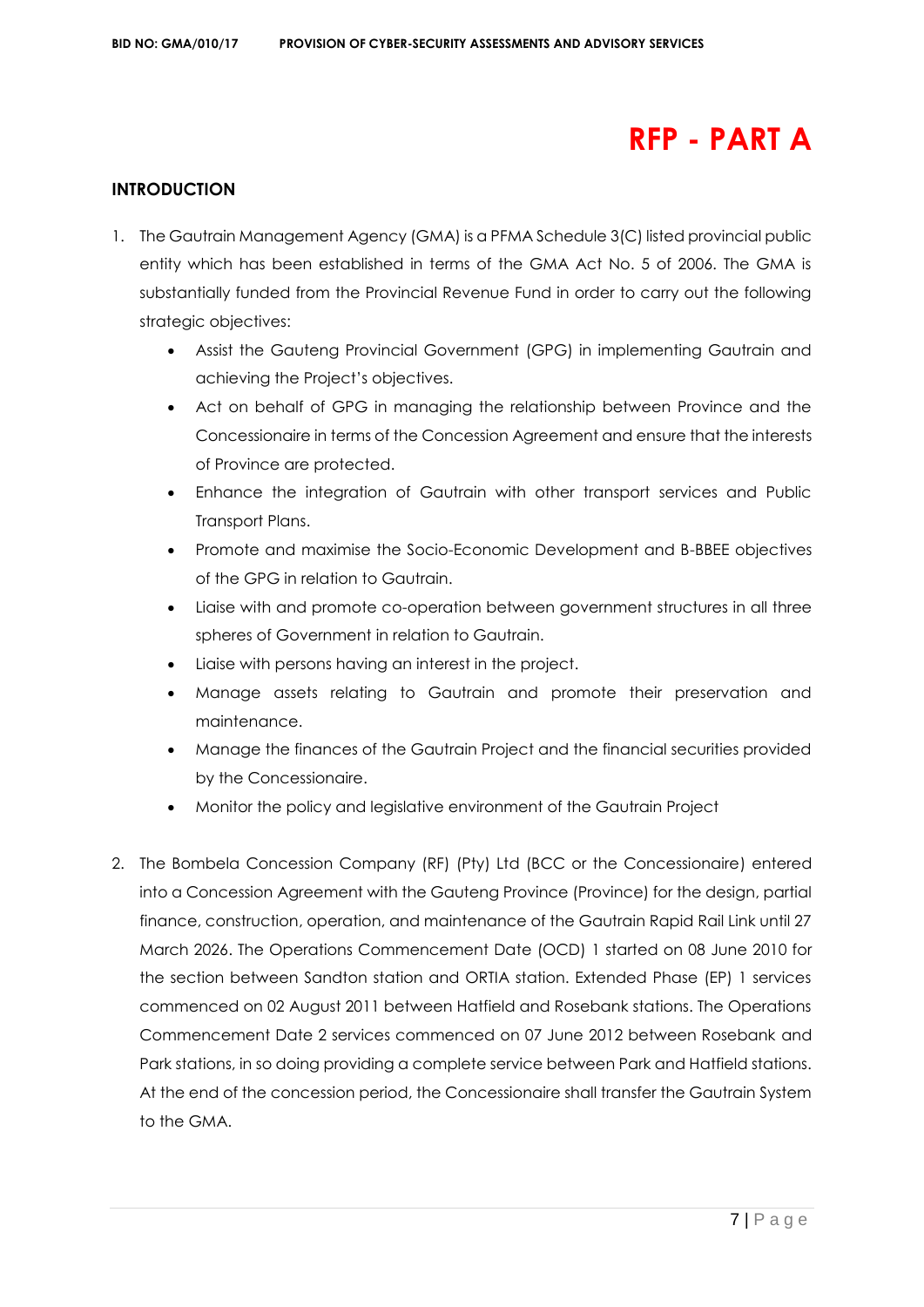- 3. The GMA is inviting responses to this Request for Proposal (reference number GMA/010/17) in order to appoint a suitably qualified and experienced service provider to conduct cyber-security assessments and to provide cyber-security advisory services to the GMA for a period of three (3) years as specified in this RFP PART B – Specification.
- 4. The appointment of a successful service provider is subject to conclusion of a service level agreement between the GMA and the service provider.

# **RFP OBJECTIVES**

5. The objective of the tender is to find suitably qualified and experienced service provider to conduct cyber-security assessments and advisory services for a period of three (3) years.

| <b>ACTIVITY</b>                                       | <b>DATE</b>                                                                                                                                         |  |  |
|-------------------------------------------------------|-----------------------------------------------------------------------------------------------------------------------------------------------------|--|--|
| Issue of RFP                                          | 09 February 2018                                                                                                                                    |  |  |
| <b>Compulsory Briefing Session</b>                    | 16 February 2018<br>Time: 11H00 - 12H00                                                                                                             |  |  |
|                                                       | <b>Venue:</b> GMA Imbokodo Boardroom, 3rd Floor, 44                                                                                                 |  |  |
|                                                       | Grand Central Boulevard, Grand Central, Midrand                                                                                                     |  |  |
|                                                       | THOSE WHO<br><b>ONLY</b><br><b>ATTEND</b><br>THE<br><b>COMPULSORY</b><br>BRIEFING SESSION ARE QUALIFIED<br><b>SUBMIT</b><br>TO.<br><b>PROPOSALS</b> |  |  |
| <b>Closing Date and Time</b>                          | 07 March 2018 at 11H00                                                                                                                              |  |  |
| Intended completion of evaluation<br>of tenders       | 16 April 2018                                                                                                                                       |  |  |
| Intended formal notification of<br>successful Bidders | 11 May 2018                                                                                                                                         |  |  |
| Effective date of contract                            | 01 June 2018                                                                                                                                        |  |  |

# **INDICATIVE PROJECT TIMETABLE**

*\*This timetable is provided as an indication of the timing of the tender process. It is indicative only and subject to change by the GMA. Bidders are to provide proposals that will allow achievement of the intended commencement date.*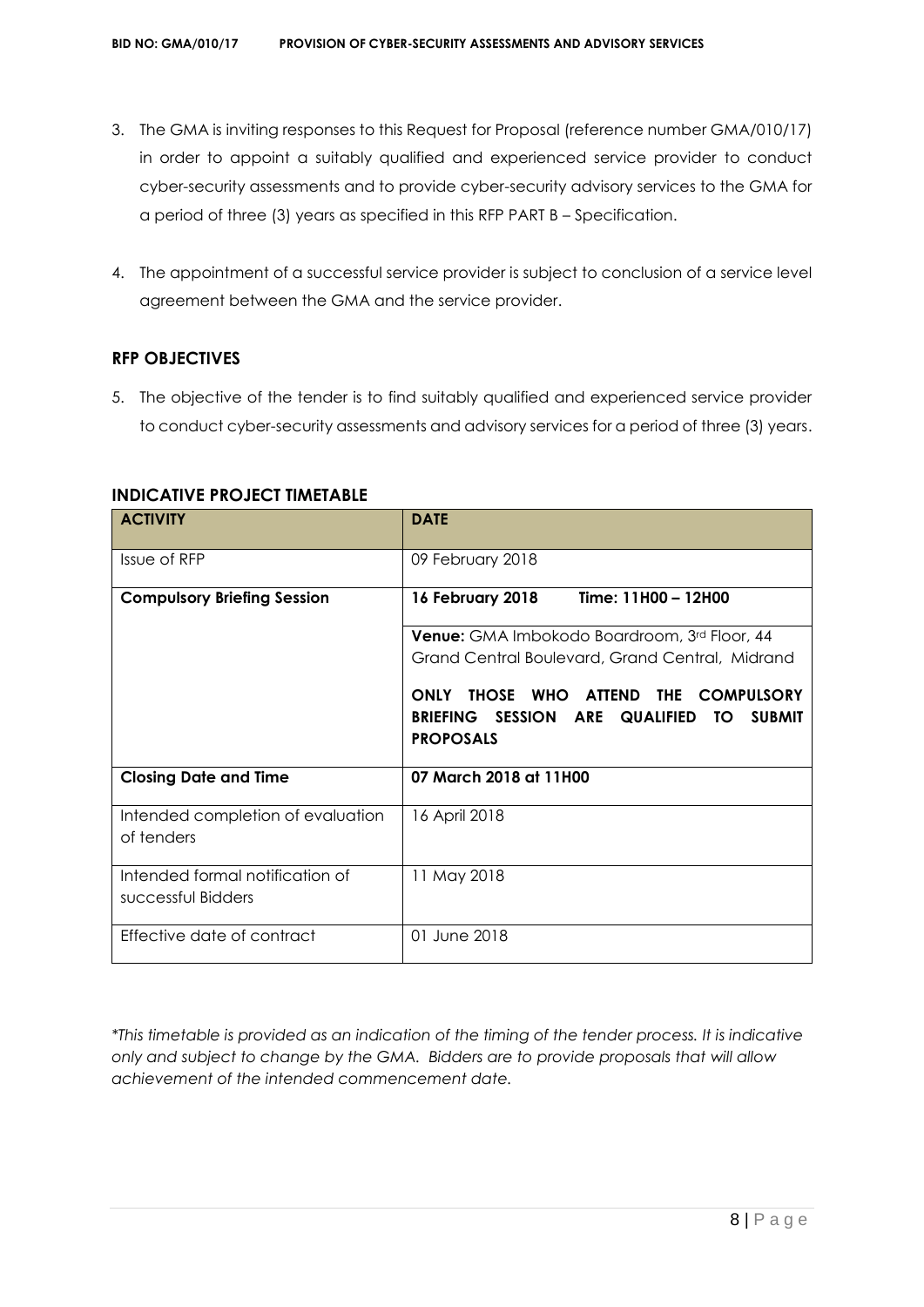# **SUBMISSION OF TENDERS**

# **Hardcopy Submission (Compulsory)**

| Proposal Submission                                      | Bid documents must be secured together<br>preferably bound or contained in a lever arch file |
|----------------------------------------------------------|----------------------------------------------------------------------------------------------|
| Physical Address of Tender Box                           | 44 Grand Central Boulevard, Grand Central<br>Midrand (Off R101 Old Johannesburg Road)        |
| Hours of access to Tender Box                            | Between 07:00 and 17:00 (Weekdays only)                                                      |
| Information to be marked on<br>package containing Tender | Gautrain Management Agency<br>Attention: Supply Chain Management Unit                        |
|                                                          | RFP Ref. No. GMA/010/17<br>Name of Bidder                                                    |

- 6. Bidders are to provide one (1) original and three (3) hard copies of the Bidders Response (Bid).
- 7. Bidders must also include an electronic copy of the Bidders Response for each proposal in PDF or Microsoft Office 2007 format in the hardcopy submission. All responses must be submitted in a sealed envelope in accordance with the conditions of Tendering and on the official forms included in this document.
- 8. All documents must be virus checked by the Bidder before lodgement. In this case of inconsistency between the electronic and hardcopy submissions, the hardcopy submission will prevail.
- 9. All enquiries related to this RFP must be sent to **[tenderenquiries@Gautrain.co.za](mailto:tenderenquiries@Gautrain.co.za)**.

# **RULES GOVERNING THIS RFP AND THE TENDERING PROCESS**

# **APPLICATION OF RULES**

10. Participation in the tender process is subject to compliance with the rules contained in this RFP Part A.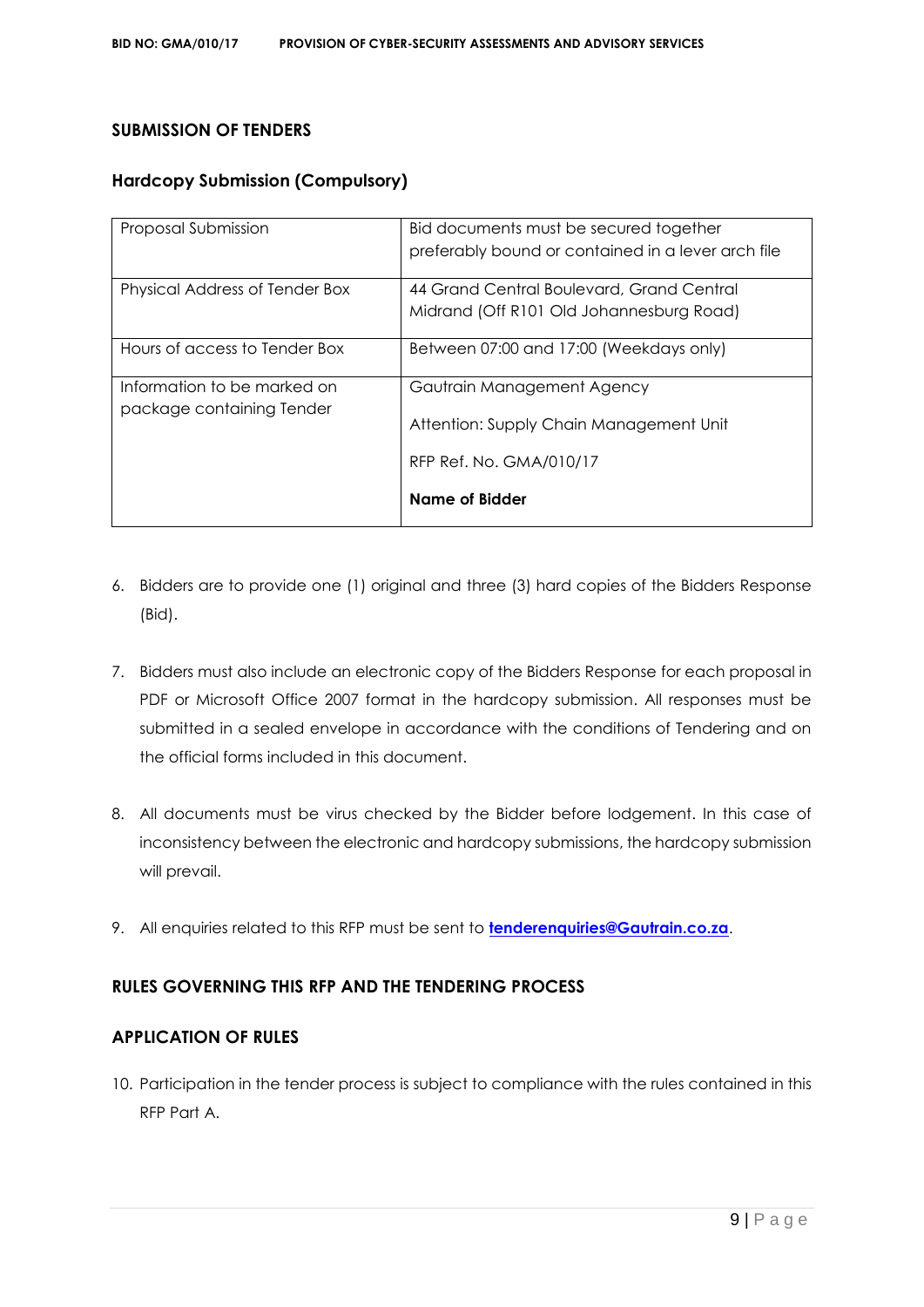- 11. All persons (whether or not a Participant in this tender process) having obtained or received this RFP may only use it, and the information contained therein, in compliance with the rules contained in this RFP Part A.
- 12. All Bidders are deemed to accept the rules contained in this RFP Part A.
- 13. The rules contained in this RFP Part A apply to:
	- a. The RFP and any other information given, received or made available in connection with this RFP, and any revisions or annexure;
	- b. the Tendering Process; and
	- c. any communications (including any briefings, presentations, meetings and negotiations) relating to the RFP or the Tendering Process.

# **REQUEST FOR PROPOSAL**

## **STATUS OF REQUEST FOR PROPOSAL**

- 14. This RFP is an invitation for service provider/s to submit a proposal(s) for the provision of the services as set out in the Specification contained in this RFP Part B. Accordingly, this RFP must not be construed, interpreted, or relied upon, whether expressly or implied, as an offer capable of acceptance by any person(s), or as creating any form of contractual, promissory or other rights.
- 15. No binding contract or other understanding for the supply of the Services will exist between the GMA and any Bidder unless and until the Agency has executed a formal written contract with the successful Bidder.

# **ACCURACY OF REQUEST FOR PROPOSAL**

16. Whilst all due care has been taken in connection with the preparation of this RFP, the GMA makes no representations or warranties that the content in this RFP or any information communicated to or provided to Bidders during the Tendering Process is, or will be, accurate, current or complete. The GMA, and its officers, employees and advisors will not be liable with respect to any information communicated which is not accurate, current or complete.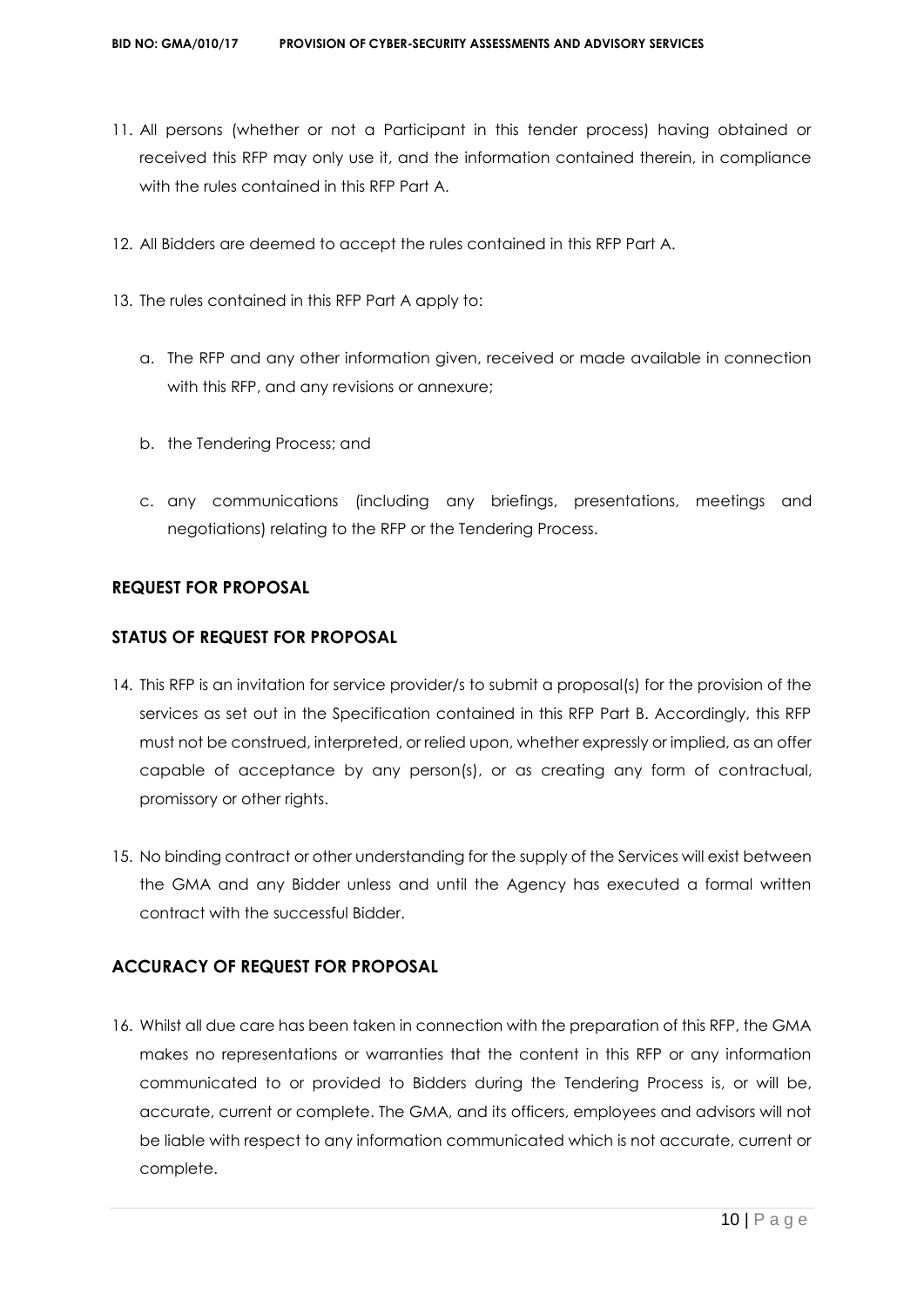- 17. If a Bidder finds or reasonably believes it has found any discrepancy, ambiguity, error or inconsistency in this RFP or any other information provided by the GMA (other than minor clerical matters), the Bidder must promptly notify the Agency in writing (by e-mail to the address **[tenderenquiries@Gautrain.co.za](mailto:tenderenquiries@gautrainpo.co.za)**) of such discrepancy, ambiguity, error or inconsistency in order to afford the GMA an opportunity to consider what corrective action is necessary (if any).
- 18. Any actual discrepancy, ambiguity, error or inconsistency in this RFP or any other information provided by the GMA will, if possible, be corrected and provided to all Bidders without attribution to the Bidder who provided the written notice.

# **ADDITIONS AND AMENDMENTS TO THE RFP**

- 19. The GMA reserves the right to change any information in, or to issue any addendum to this RFP before the Closing Time. The GMA and its officers, employees and advisors will not be liable in connection with either the exercise of, or failure to exercise this right.
- 20. If the GMA exercises its right to change information in terms of clause 22, it may seek amended Tenders from all Bidders.

#### **REPRESENTATIONS**

21. No representations made by or on behalf of the GMA in relation to this RFP will be binding on the GMA unless that representation is expressly incorporated into the contract ultimately entered into between the GMA and the successful Bidder.

# **CONFIDENTIALITY**

22. All persons (including all Bidders) obtaining or receiving this RFP and any other information in connection with this RFP or the Tendering Process must keep the contents of the RFP and other such information confidential, and not disclose or use the information except as required for the purpose of developing a proposal in response to this RFP.

# **COMMUNICATIONS DURING THE TENDERING PROCESS**

# **REQUESTS FOR CLARIFICATION OR FURTHER INFORMATION**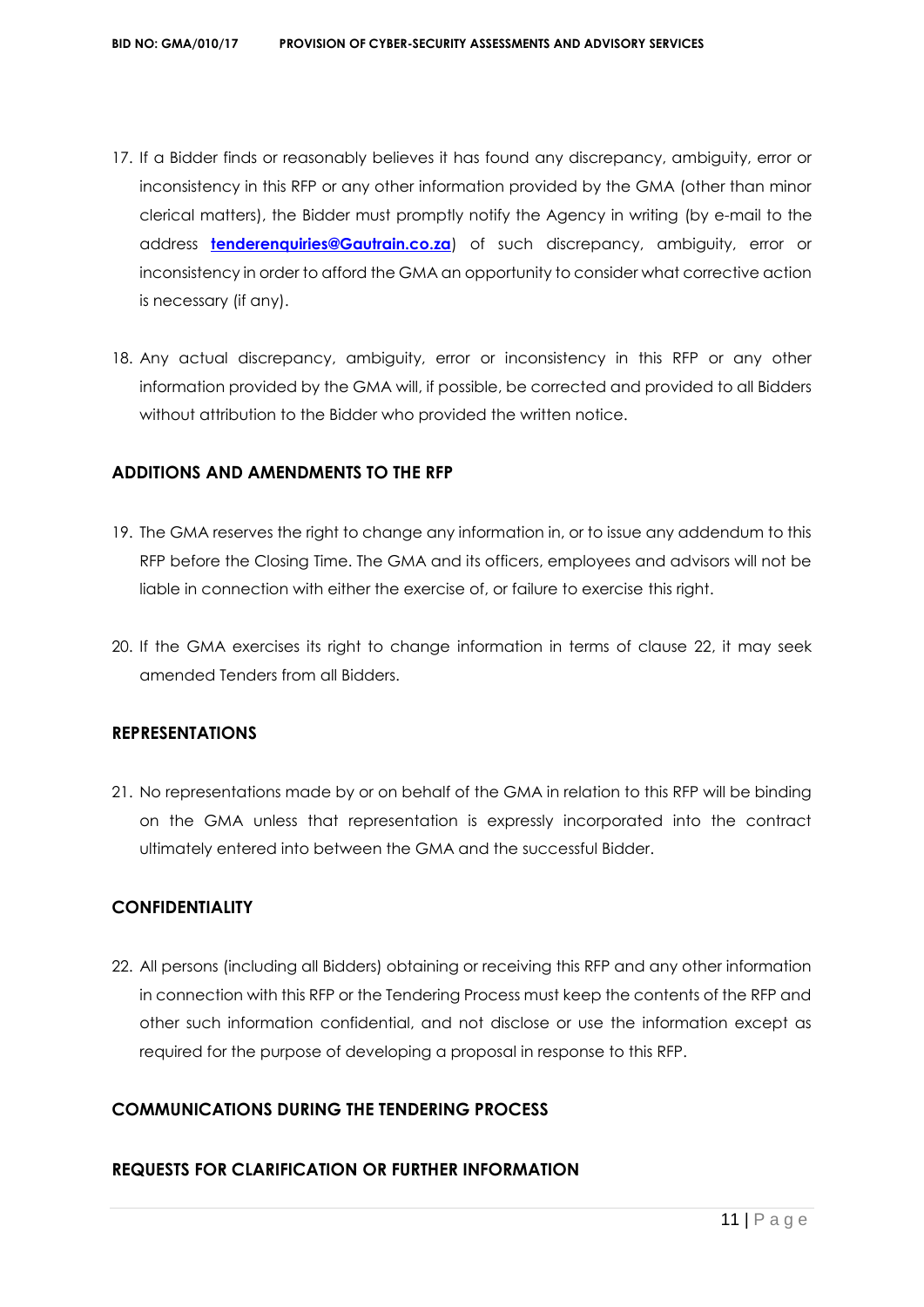- 23. All communication and attempts to solicit information of any kind relative to this tender should be in writing and channelled to the Supply Chain Management Unit via email to: **[tenderenquiries@Gautrain.co.za](mailto:tenderenquiries@gautrainpo.co.za)**.
- 24. Any communication by a Bidder to the GMA will be effective upon receipt by the SCM Unit (provided such communication is in the required format).
- 25. The GMA has restricted the period during which it will accept questions or requests for further information or clarification and reserves the right not to respond to any enquiry or request, irrespective of when such enquiry or request is received.
- 26. Except where the GMA is of the opinion that issues raised apply only to an individual Bidder, questions submitted and answers provided will be made available to all Bidders by e-mail, as well as on the GMA's website without identifying the person or organisation which submitted the question.
- 27. In all other instances, the GMA may directly provide any written notification or response to a Bidder by email to the address of the Bidder (as notified by the Bidder to the SCM Unit).
- 28. A Bidder may, by notifying the SCM Unit in writing, withdraw a question submitted in accordance with clause 30, in circumstances where the Bidder does not wish the GMA to publish its response to the question to all Bidders.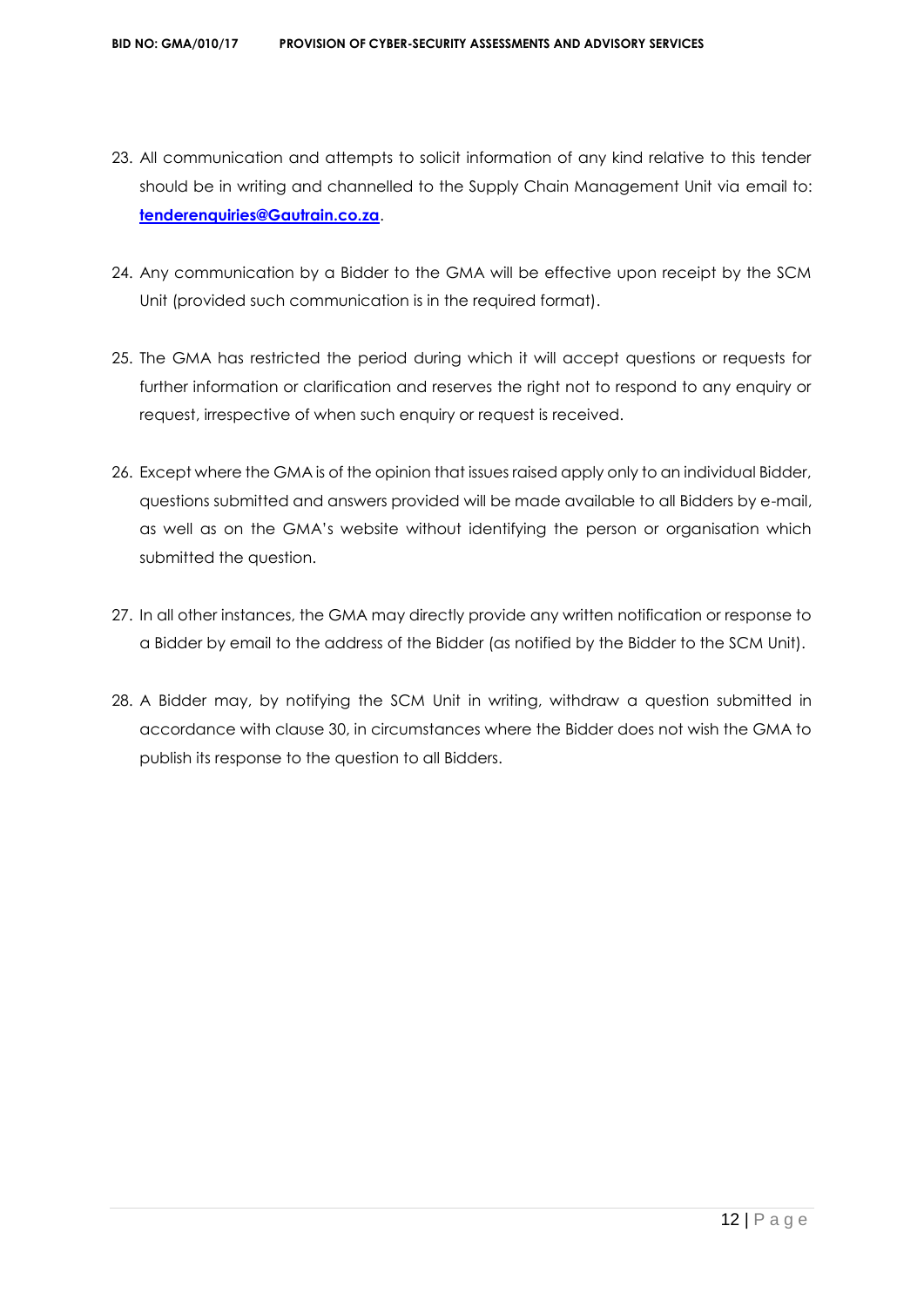# **UNAUTHORISED COMMUNICATIONS**

- 29. Bidders may not contact (including promotional or advertising activities) any GMA staff or Advisors of GMA except through the channel in clause 21 above on any matter pertaining to the bid from the time when the bid is advertised to the time the bid is awarded. Communicating with any GMA staff or Advisors of GMA except through the channel in clause 21 above will be perceived as an effort by a bidder to influence bid evaluation, bid comparisons or bid award decisions in any manner, and will result in rejection of the bid concerned. Nothing in this clause is intended to prevent communications with staff of, or advisors of the GMA to the extent that such communications do not relate to this RFP or the Tendering Process.
- 30. Bidders must not otherwise engage in any activities that may be perceived as, or that may have the effect of, influencing the outcomes of the Tendering Process in any way.

# **IMPROPER ASSISTANCE, FRAUD AND CORRUPTION**

- 31. Bidders may not seek or obtain the assistance of employees, contractors or advisors of the GMA in the preparation of their tender responses, except where contractors or advisors are participating in the tender in which case the Bidder must disclose such participation in its tender by declaring their possible interest or conflict in the relevant SBD 4 form.
- 32. The GMA may in its absolute discretion, immediately disqualify a Bidder that it believes has sought or obtained such improper assistance.
- 33. Bidders are to be familiar with the implications of contravening the Prevention and Combating of Corrupt Activities Act, No. 12 of 2004 and any other relevant legislation.
- 34. Bidders are encouraged to stop crime at the GMA in its tracks and report it anonymously to the following number: 0800 6 FRAUD/0800 637 283.

# **ANTI-COMPETITIVE CONDUCT**

35. Bidders and their respective officers, employees, agents and advisors must not engage in any collusion, anti-competitive conduct or any other similar conduct in respect of this Tendering Process with any other Bidder or any other person(s) in relation to: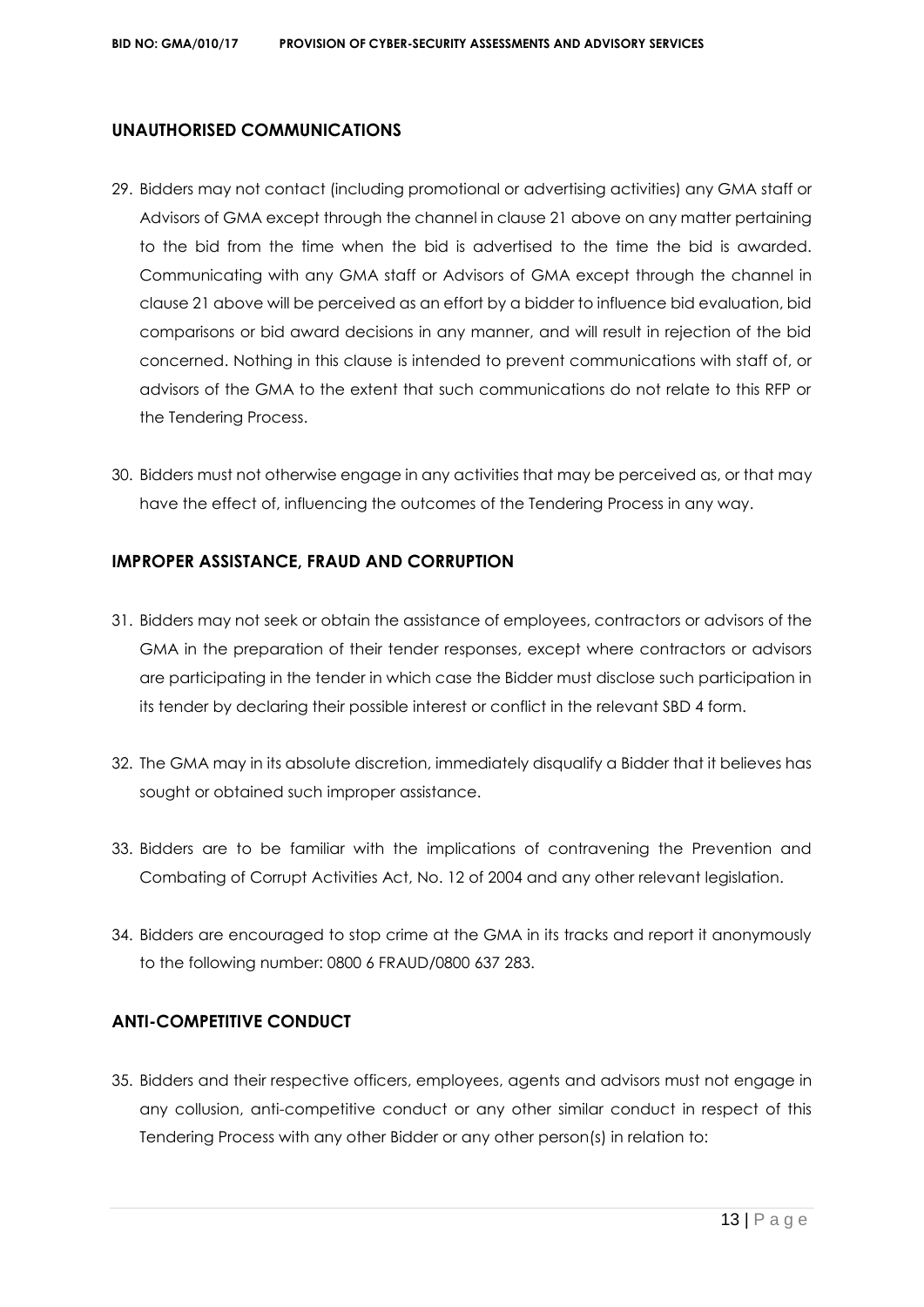- a. The preparation or lodgement of their Tender
- b. the evaluation and clarification of their Tender; and
- c. the conduct of negotiations with the GMA.
- 36. For the purposes of clause 38, collusion, anti-competitive conduct or any other similar conduct may include disclosure, exchange and clarification of information whether or not such information is confidential to the GMA or any other Bidder or any other person or organisation.
- 37. In addition to any other remedies available to it under law or contract, the GMA may, in its absolute discretion, immediately disqualify a Bidder that it believes has engaged in any collusive, anti-competitive conduct or any other similar conduct during the entire Tendering Process.

# **COMPLAINTS ABOUT THE TENDERING PROCESS**

- 38. Any complaint about the RFP or the Tendering Process must be submitted to the SCM Unit in writing, (preferably by email), immediately upon the cause of the complaint arising or becoming known to the Bidder.
- 39. The written complaint must set out:
	- a. The basis for the complaint, specifying the issues involved;
	- b. how the subject of the complaint affect the organisation or person making the complaint;
	- c. any relevant background information; and
	- d. the outcome desired by the person or organisation making the complaint.
- 40. If the matter relates to the conduct of an official, employee or advisor of the GMA, the complaint should be addressed in writing marked for the attention of the Chief Executive Officer of the GMA, and delivered to the physical address of the GMA, as notified.

# **CONFLICT OF INTEREST**

41. A Bidder must not, and must ensure that its officers, employees, agents and advisors do not place themselves in a position that may give rise to actual, potential or perceived conflict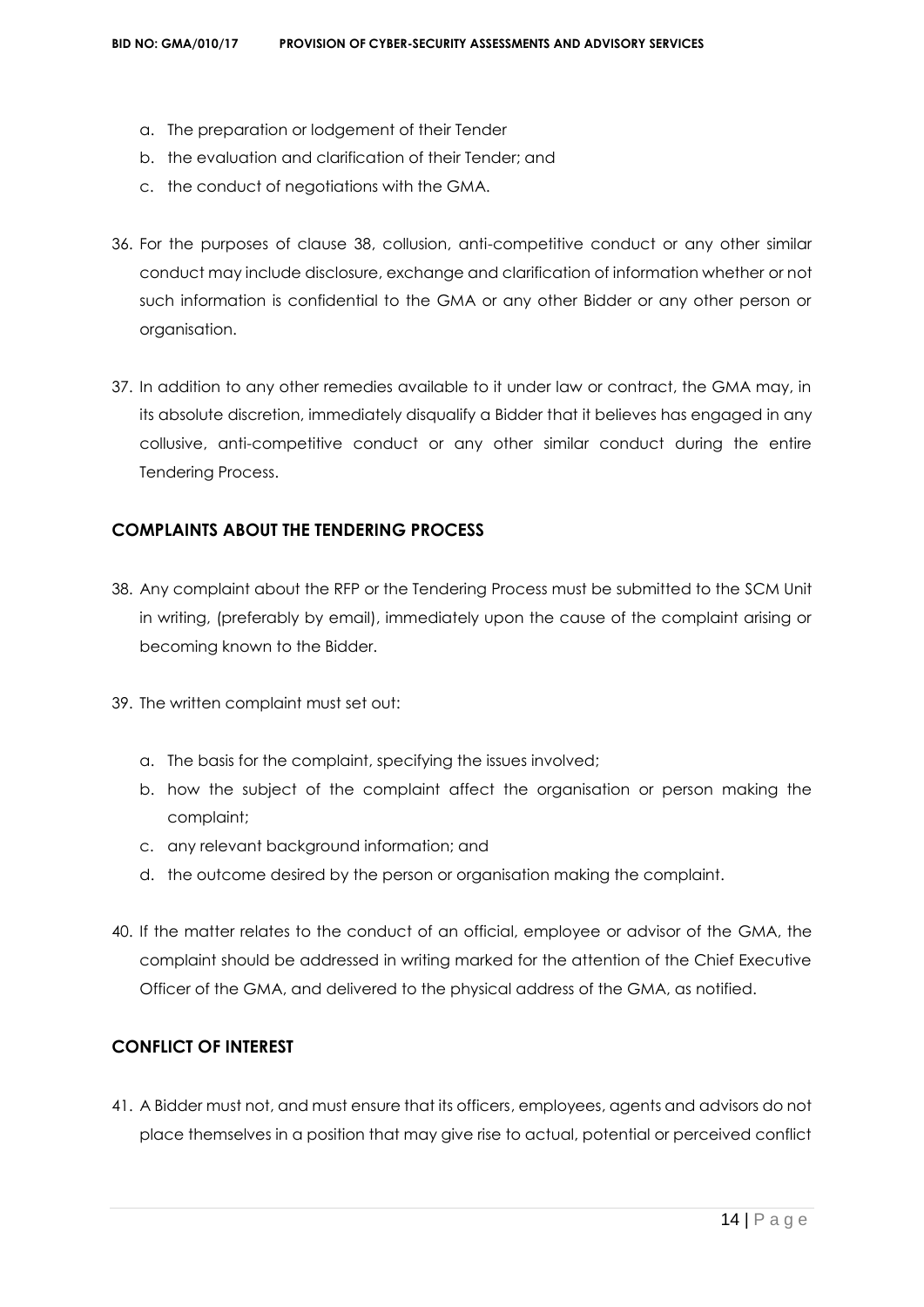of interest between the interests of the GMA and/or the Gauteng Provincial Government and the Bidders interests during the Tender Process.

- 42. The Bidders Response in this RFP Part C requires the Bidder to provide details of any interests, relationships or clients which may or do give rise to a conflict of interest in relation to the supply of the services under any contract that may result from this RFP.
- 43. If the Bidder submits its Tender and a subsequent conflict of interest arises, or is likely to arise, which was not disclosed in the Tender, the Bidder must notify the GMA immediately in writing of that conflict.
- 44. The GMA may immediately disqualify a Bidder from the Tendering Process if the Bidder fails to notify the GMA of the conflict as required.

# **LATE TENDERS**

- 45. Tenders must be lodged by the Closing Date and Time. Where a tender document is not in the tender box at the time of the bid closing, such a bid document will be regarded as a late bid. Late bids will not be accepted or considered.
- 46. Tenders lodged after the Closing Time or lodged at a location or in a manner that is contrary to that specified in this RFP will be disqualified from the Tendering Process and will be ineligible for consideration.
- 47. The determination of the GMA as to the actual time that a Tender is lodged is final. Subject to clause 49, all Tenders lodged in the Tender Box after the Closing Time will be recorded by the GMA and will only be opened for the purposes of identifying a business name and address of the Bidder. The GMA will inform a Bidder whose Tender was lodged after the Closing Time of its ineligibility for consideration. The general operating practice is for the late tender to be returned within 5 (Five) working days of receipt or within 5 (Five) working days after determination not to accept a late tender.

# **TENDER DOCUMENTS**

# **BIDDERS RESPONSIBILITIES**

51. Bidders are responsible for: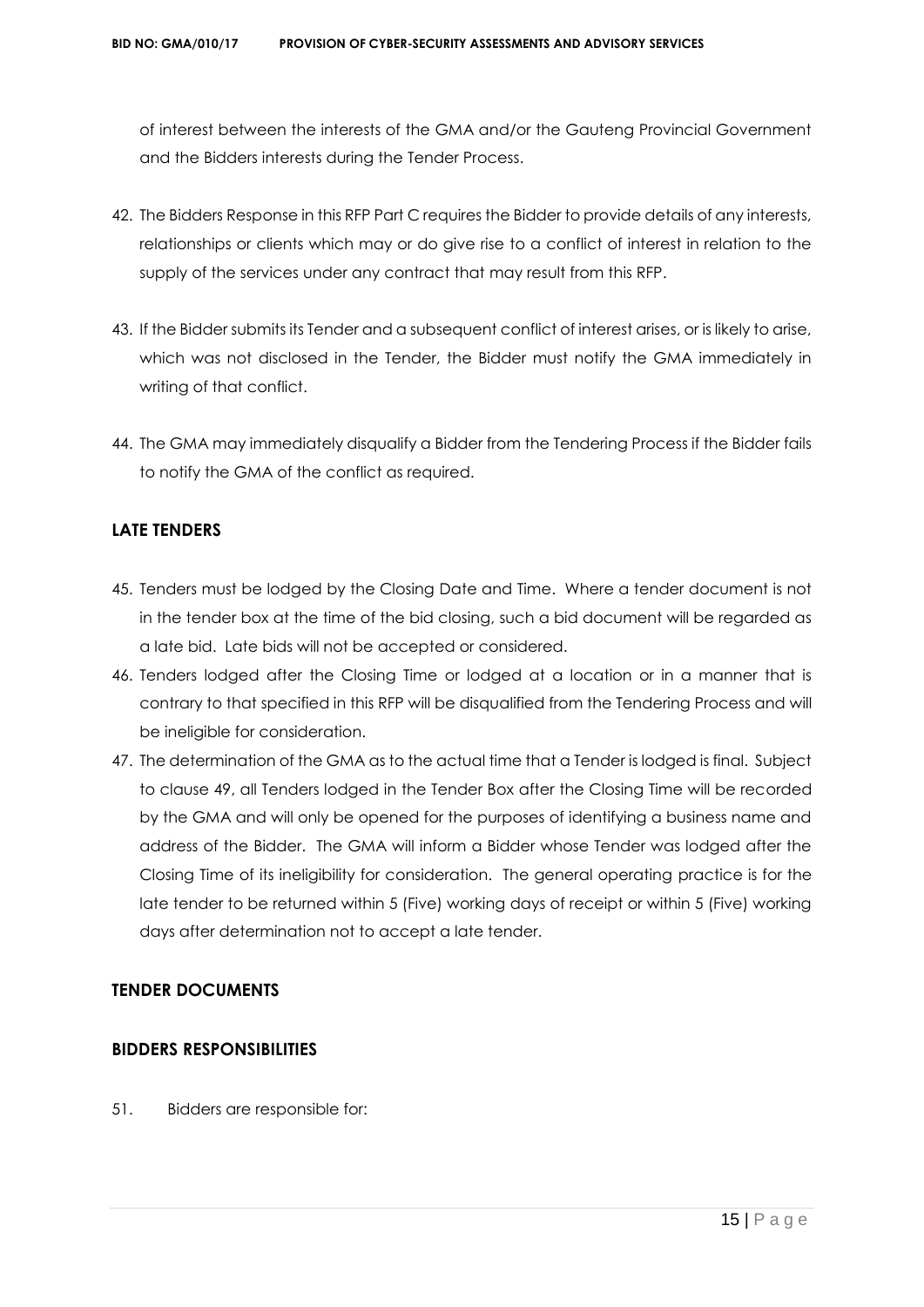- a. Examining this RFP and any documents referenced or attached to this RFP and any other information made or to be made available by the GMA to Bidders in connection with this RFP;
- b. fully informing themselves in relation to all matters arising from this RFP, including all matters regarding the GMA's requirements for the provision of the Services;
- c. ensuring that their Tenders are accurate and complete;
- d. making their own enquiries and assessing all risks regarding this RFP, and fully considering and incorporating the impact of any known and unknown risks into their Tender;
- e. ensuring that they comply with all applicable laws in regards to the Tendering Process particularly as specified by National Treasury Regulations, Guidelines, Instruction Notes and Practice Notes and other relevant legislation as published from time to time in the Government Gazette;
- f. submitting an Original Valid Tax Clearance Certificate and all other returnable documents as listed on the Checklist; and
- g. Failure to provide the required information could result in disqualification of the bidder.

# **PREPARATION OF TENDERS**

- 52. Bidders must ensure that:
	- a. Their Tender is submitted in the required format as stipulated in this RFP Part A; and
	- b. all the required information fields in RFP Part C are completed in full and contain the information requested by the GMA.

*Note to Bidders: The GMA may in its absolute discretion reject a Tender that does not include the information requested.*

53. Unnecessarily elaborate responses or other presentations beyond that which is sufficient to present a complete and effective tender proposal are not desired or required. Elaborate and expensive visual and other presentation aids are not necessary.

# **ILLEGIBLE CONTENT, ALTERATION AND ERASURES**

- 54. Incomplete Tenders may be disqualified or evaluated solely on information contained in the Tender.
- 55. The GMA may disregard any content in a Tender that is illegible and will be under no obligation whatsoever to seek clarification from the Bidder.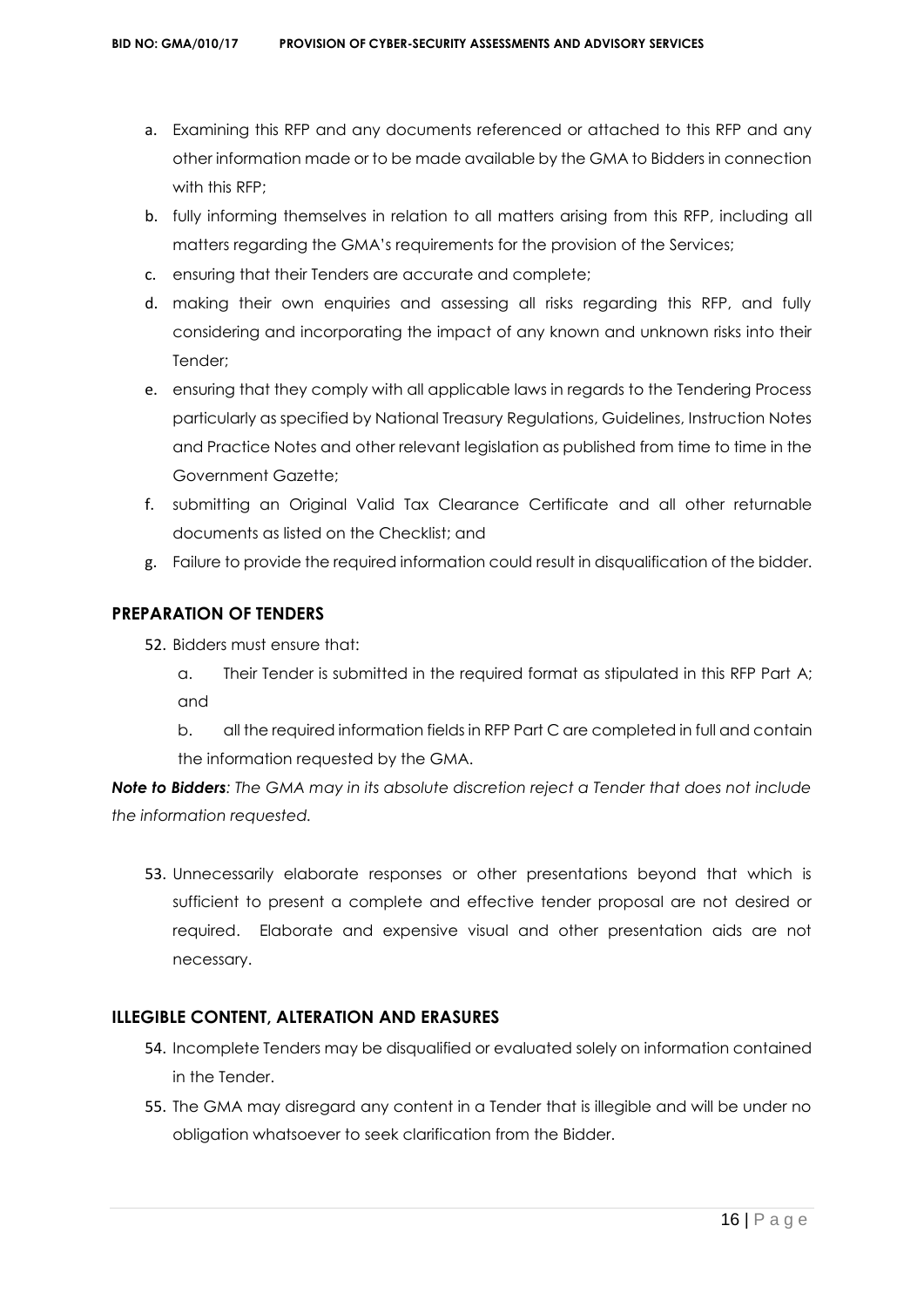56. The GMA is entitled to amend any bid conditions, validity period, specifications, or extend the closing date of bids before the closing date. All bidders, to whom the bid documents have been issued, will be advised in writing of such amendments in good time.

# **OBLIGATION TO NOTIFY ERRORS**

57. Amended bids may be sent, together with the original bid, in an envelope marked "Amendment to bid" and should be placed in the bid box before the closing date and time. An amendment bids without original bid document will not be considered.

## **RESPONSIBILITY FOR TENDERING COSTS**

- 58. The Bidders participation or involvement in any stage of the Tendering Process is at the Bidders sole risk, cost and expense. The GMA will not be held responsible for, or pay for, any expense or loss that may be incurred by Bidders in relation to the preparation or lodgement of their Tender.
- 59. The GMA is not liable to the Bidder for any costs on the basis of any contractual, or promissory or restitutionary grounds whatsoever as a consequence of any matter relating to the Bidders participation in the Tendering Process, including without limitation, instances where:
- a. The Bidder is not engaged to perform under any contract; or
- b. the GMA exercises any right under this RFP or at law.

# **DISCLOSURE OF TENDER CONTENTS AND TENDER INFORMATION**

- 60. All Tenders received by the GMA will be treated as confidential. The GMA will not disclose any Tender contents and Tender information, except:
- a. As required by law;
- b. for the purpose of investigations by other government authorities having relevant jurisdiction;
- c. to external consultants and advisors of the GMA engaged to assist with the Tendering Process; or
- d. for the general information of Bidders required to be disclosed as per National Treasury Regulations, Guidelines, Instruction Notes or Practice Notes.

# **USE OF TENDERS**

61. Upon submission in accordance with the requirements of submission of Tenders, all Tenders submitted become the property of the GMA. Bidders will retain all ownership rights in any intellectual property contained in the Tender.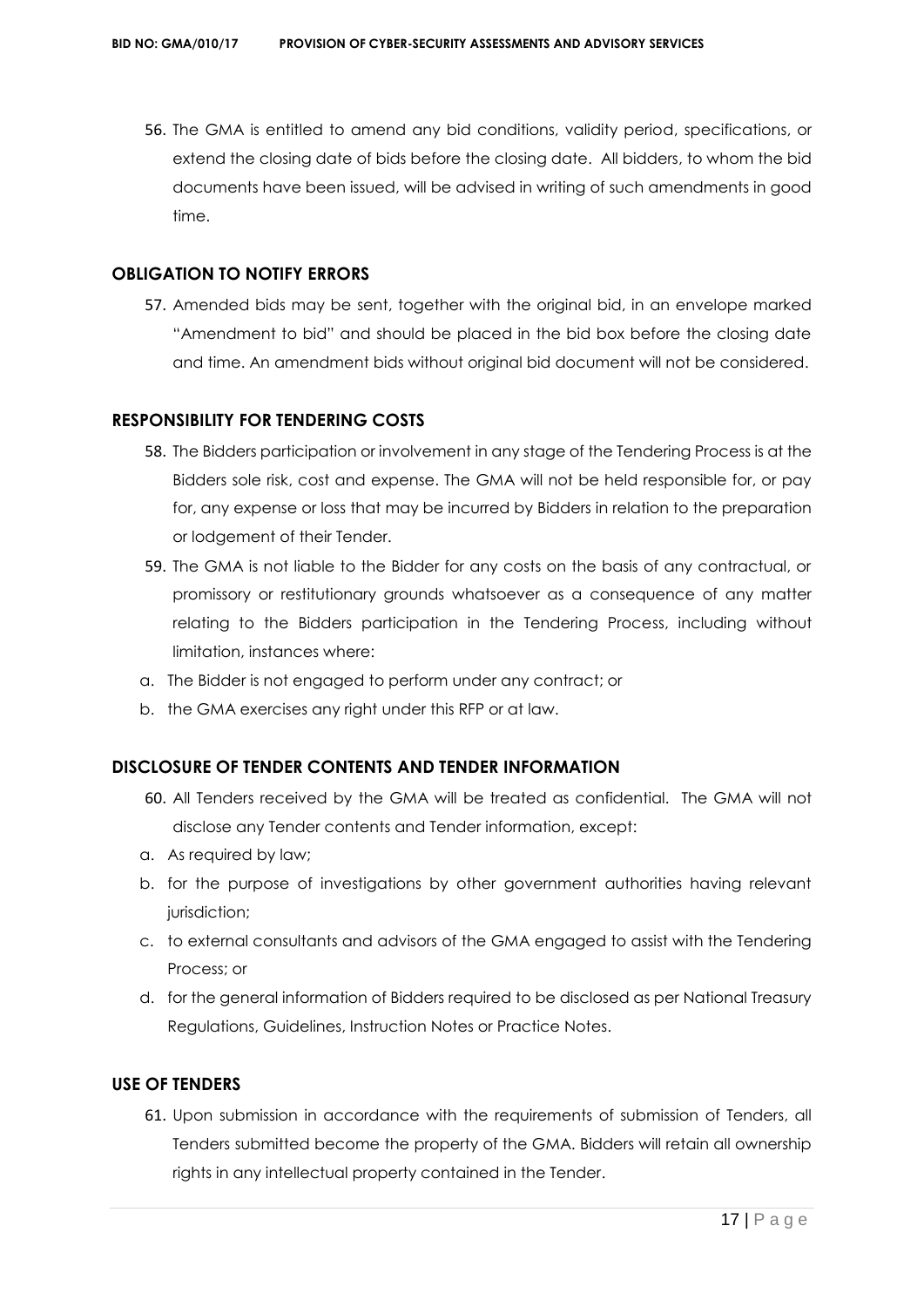- 62. Each Bidder, by submission of their Tender, is deemed to have licensed the GMA to reproduce the whole, or any portion, of their Tender for the purposes of enabling the GMA to evaluate the Tender.
- 63. Further, in submitting a Tender, the Bidder accepts that the GMA shall, in accordance with the requirements of Treasury Regulation No. 16A.6.3(d) and the National Treasury Instruction Note on *Enhancing Compliance Monitoring and Improving Transparency and Accountability in Supply Chain Management,* publish (on the internet or otherwise):

a. The names of all Bidders that submitted bids in relation to this RFP within 10 (Ten) working days after the closing date of this RFP, if the bid is above the threshold value of R500 000; and

b. on award of the bid, the name of the successful Bidder, the contract price, B-BBEE level of contribution status, the contract number and description of the contract awarded.

# **PERIOD OF VALIDITY**

64. All Tenders received must remain valid and open for acceptance for a minimum of 90 (Ninety) days from the Closing Time. This period may be extended by written mutual agreement between the GMA and the Bidder.

# **STATUS OF TENDER**

- 65. Each Tender constitutes an irrevocable offer by the Bidder to the GMA to provide the Services required and otherwise to satisfy the requirements of the Specification as set out in this RFP Part B.
- 66. A Tender must not be conditional on:
	- a. The Board approval of the Bidder or any related governing body of the Bidder being obtained;
	- b. the Bidder conducting due diligence or any other form of enquiry or investigation;
	- c. the Bidder (or any other party) obtaining any regulatory approval or consent;
	- d. the Bidder obtaining the consent or approval of any third party; or
	- e. the Bidder stating that it wishes to discuss or negotiate any commercial terms of the contract.
- 67. The GMA may, in its absolute discretion, disregard any tender that is, or is stated to be, subject to any one or more of the conditions detailed above (or any other relevant conditions).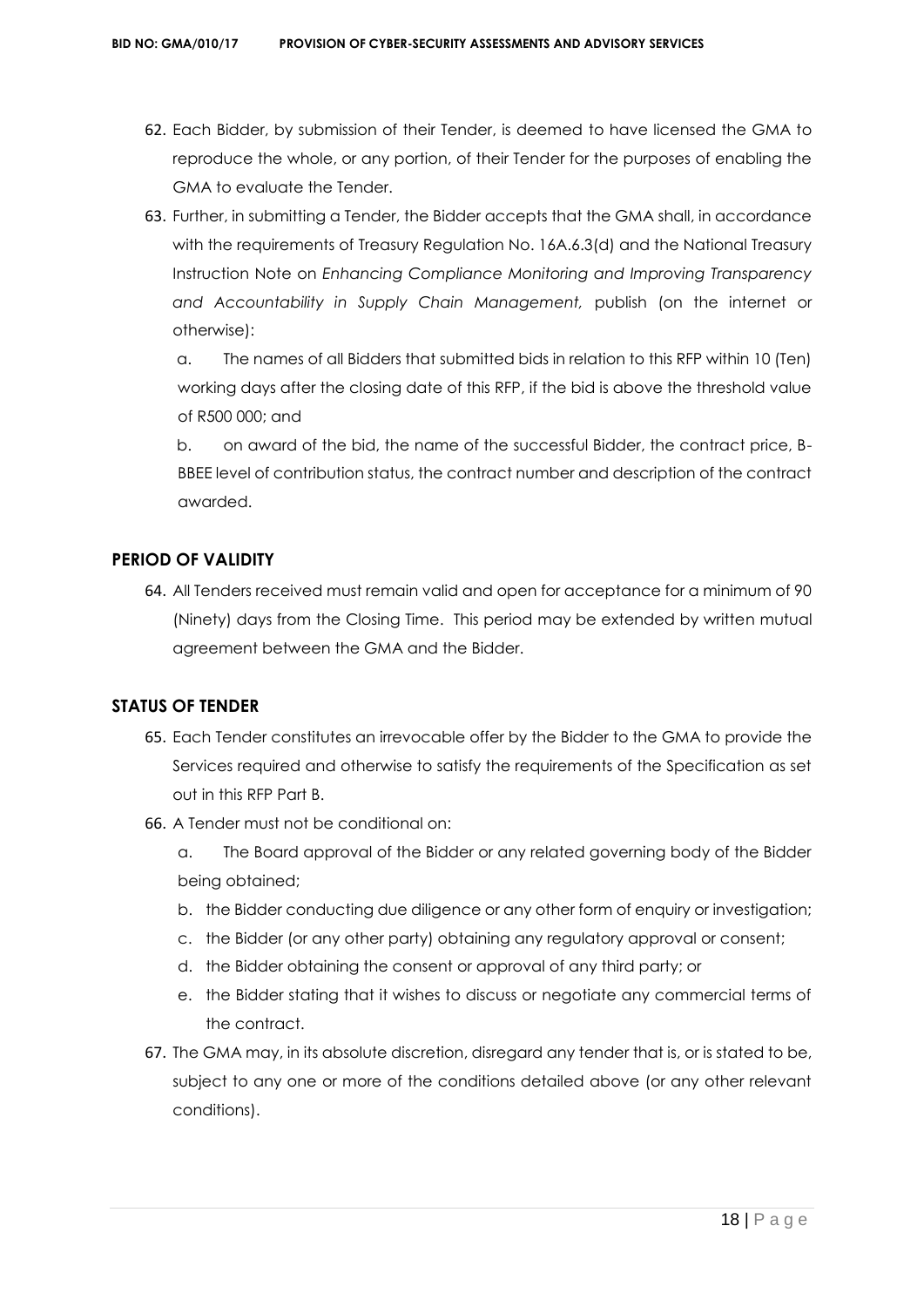68. The GMA reserves the right to accept a Tender in part or in whole or to negotiate with a Bidder in accordance with the clause 88 (Unreasonable disadvantage) of this RFP Part A.

# **TENDER RESPONSE**

## **COMPLIANCE WITH SPECIFICATION**

- 69. Under Part C of this RFP, a Bidder must submit a tabulated statement showing its level of compliance to the Specification contained in this RFP Part B.
- 70. In particular, Bidders must state if they will not comply with the Specification, or will only comply with the Specification subject to conditions. Full details of the non-compliance (including the nature and extent of the non-compliance and any reasons for such non-compliance) must be stated in the space provided in the tabulated statement.
- 71. No response is required in respect of a particular section of the Specification where Bidders will comply with the Specification. Only sections that Bidders have not complied with, or will only comply with subject to conditions, should be noted in the tabulated statement.
- 72. The GMA is prepared to contemplate minor variations or departures from the Specification proposed by Bidders.
- 73. However, Bidders should note that significant or substantive variations or departures from the Specifications will not be viewed favourably unless the Bidder is able to clearly demonstrate to the satisfaction of the GMA the necessity for such variations or departures.

*Note to Bidders: The GMA will assume that a Bidders Response complies in all relevant respects with the Specification unless the Bidder states otherwise. Failure to notify the GMA of any noncompliance may result in a Bidders Response being disregarded.*

74. For the purposes of clauses 70,71 and 72:

- **Yes/Complies** means that in all respects the Bidders Response meets or otherwise satisfies all specified outputs, characteristics or performance standards.
- **Will comply subject to conditions** means that the specified outputs, characteristics or performance standards can only be met by the Bidder subject to certain conditions.
- **No/Will not comply** means that the specified outputs, characteristics or performance standards is not met by the Bidders Response.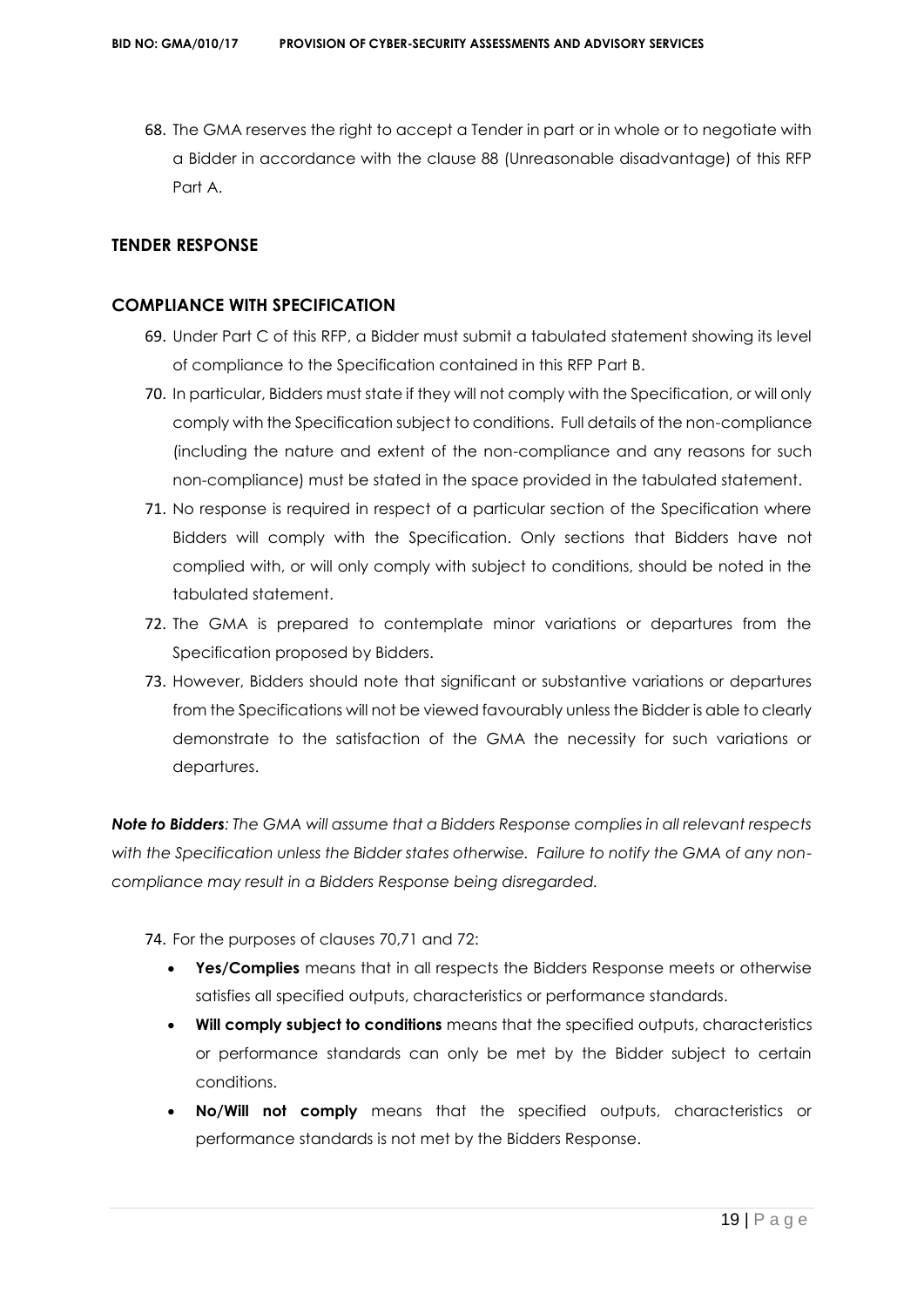## **GENERAL**

- 75. Indefinite responses such as "noted", "to be discussed" or "to be negotiated" are not acceptable.
- 76. Where the Bidder is unwilling to accept a specified condition, the non-acceptance must be clearly and expressly stated. Prominence must be given to the statement detailing the non-acceptance. It is not sufficient that the statement appears only as part of an attachment to the Tender, or be included in a general statement of the Bidders usual operating conditions.
- 77. An incomplete Tender may be disqualified or assessed solely on the information completed or received with the Tender.

#### **ALTERNATIVE TENDER**

- 78. A Bidder may submit an alternative proposal. An alternative proposal will only be accepted if:
- a. The Bidder also provides a conforming Bidders Response; and
- b. The alternative proposal is clearly identified as an "Alternative Tender".
- 79. An Alternative Tender may:
- a. Not comply with the Specifications for the relevant Services due to inherent design or capability in the operation of the Services; or
- b. Provide the Services in a manner different to that specified in this RFP Part B.

# **INNOVATIVE SOLUTIONS**

- 80. Bidders are encouraged to offer options or solutions which may, in an innovative way, contribute to the GMA's ability to carry out its operations in a more cost-effective manner.
- 81. These options or solutions may be related to:
- a. The outputs, functional, performance and technical aspects of the requirement; or
- b. Opportunities for more advantageous commercial arrangements.
- 82. Any such options or solutions will be considered by the GMA on a "commercial in confidence" basis if so requested by the Bidder.
- 83. Where a Bidder submits an offer which meets the requirements of this RFP in an alternative and practical manner, the Tender must also include any supplementary material (including such pricing and costing details as may be necessary to enable the GMA to fully assess the financial impact of the alternative proposal), which demonstrates in detail that such an alternative will fully achieve and/or exceed all the specified requirements, together with references as to why the additional features may be advantageous.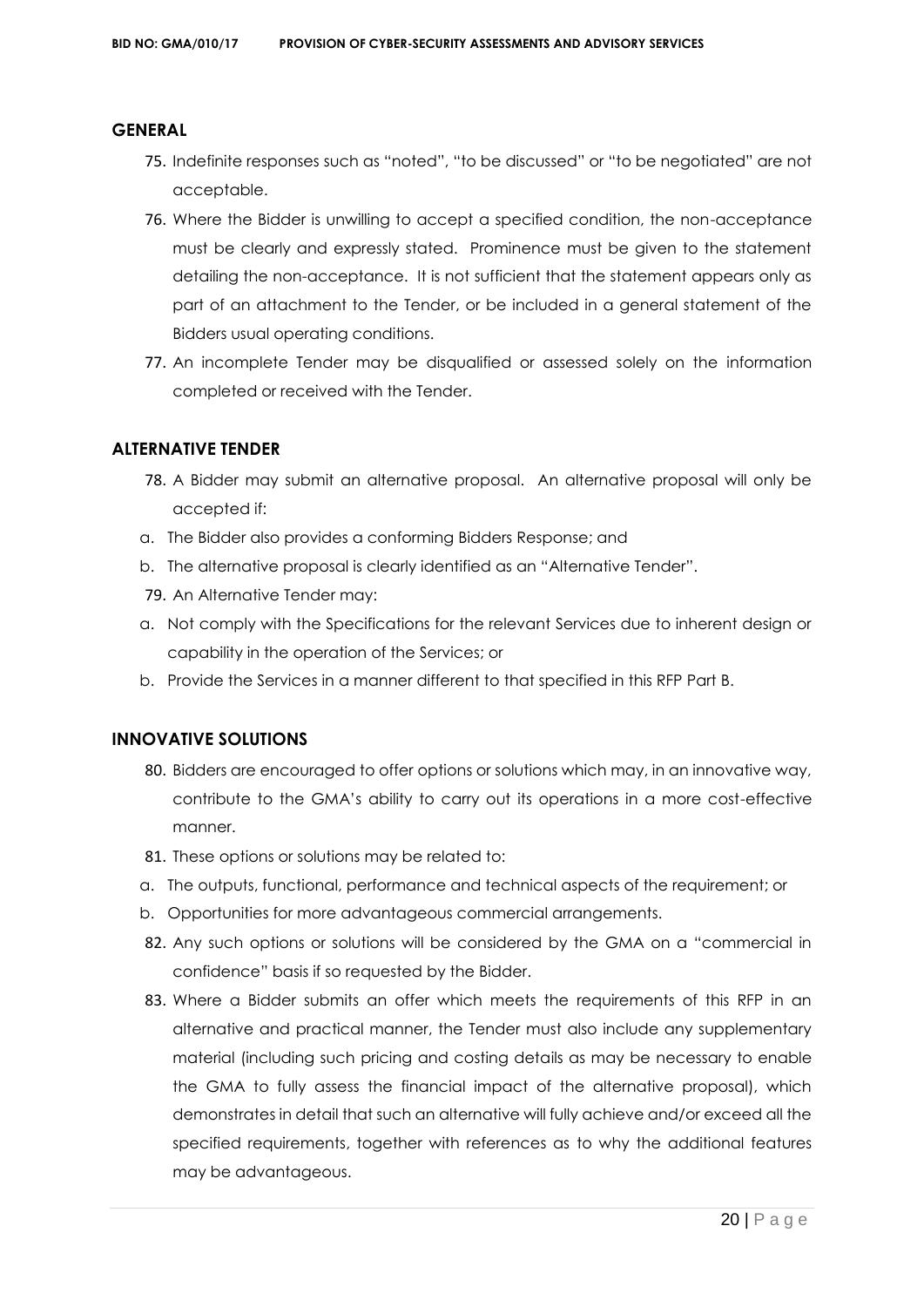84. The GMA reserves the right to consider such offers on their merits or not to consider them at all.

# **CONTRACT DISCLOSURE REQUIREMENTS**

# **DISCLOSURE OF INFORMATION**

- 85. The Conditions of Tendering include a provision for the disclosure of contract information (refer to this RFP Part A dealing with "Use of Tenders").
- 86. If a Bidder wishes to withhold the disclosure of specific contract information, the Bidder must clearly outline how the release of this information will expose trade secrets, business strategy or unique methodologies that may expose the business unreasonably to disadvantage.

# **TRADE SECRETS**

- 87. In considering whether specific information should be categorised as a trade secret, Bidders' should assess:
- a. The extent to which it is known outside of the Bidders business;
- b. the extent to which it is known by the persons engaged in the Bidders business;
- c. any measures taken to guard its secrecy;
- d. its value to the Bidders business and to any competitors;
- e. the amount of money and effort invested in developing the information; and
- f. the ease or difficulty with which others may acquire or develop this information.

# **UNREASONABLE DISADVANTAGE**

- 88. In determining whether disclosure of specific information will expose a Bidders business unreasonably to disadvantage, the following should be considered:
- a. Whether the information is generally available to competitors; and
- b. Whether it could be disclosed without causing substantial harm to the competitive position of the business.

The GMA will consider these applications in the Tender evaluation and negotiations (if any) with Bidders.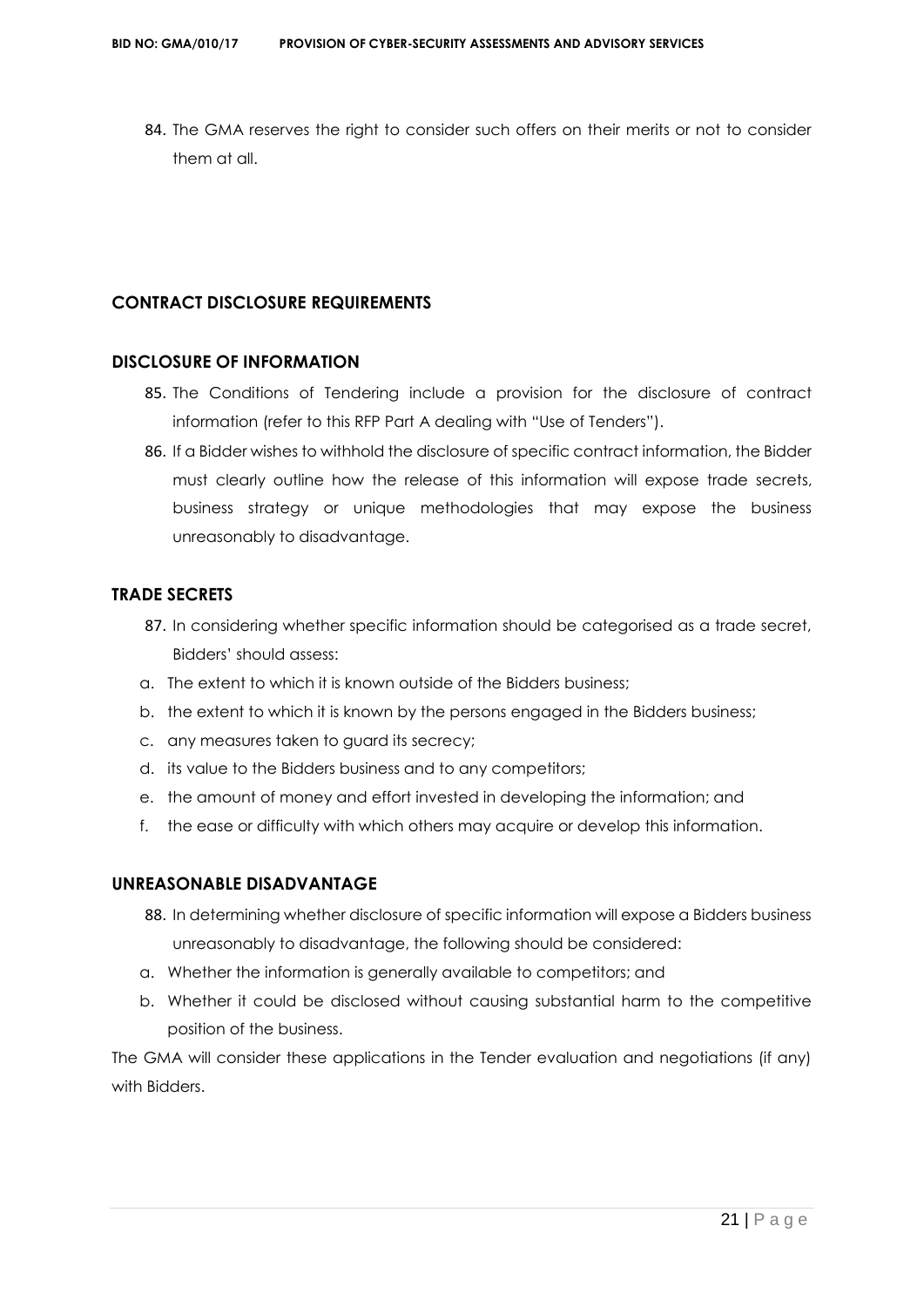# **EVALUATION OF TENDERS**

## **EVALUATION PROCESS**

- 89. Following the Closing Time, the GMA intends to evaluate the Tenders received.
- 90. Tenders will be evaluated against the Evaluation Criteria specified under the section "Evaluation Criteria Format".
- 91. Without limiting the GMA's rights in the RFP, the GMA may at any time during the Tendering Process choose to:
- a. Shortlist one or more Bidders; and
- b. accept one or more of the Tenders.
- 92. Unless the Evaluation Criteria explicitly require, the GMA may, but is not in any way bound to, shortlist, to select as successful, or to accept the Tender offering the lowest price.
- 93. Should the GMA choose to include a short listing stage in its evaluation process, the GMA is not, at any time, required to notify Bidders or any other person or organisation interested in submitting a Tender.
- 94. A Bidders Response will not be deemed to be unsuccessful until such time as the Bidder is formally notified of that fact by the GMA. The commencement of negotiations by the GMA with one or more other Bidders is not to be taken as an indication that any particular Bidders Response has not been successful.

# **EVALUATION CRITERIA FORMAT**

- 95. The evaluation criteria is weighted to reflect the importance of project requirements noted in the Specifications:
- 96. In evaluating Bidders Responses, the GMA will have regard to:
- a. Specific evaluation criteria identified in the list below;
- b. the overall value for money proposition presented in the Bidders Response; and
- c. particular weighting assigned to any or all of the evaluation criteria specified below.
- 97. For the purposes of this RFP clause 98, 'value for money' is a measurement of financial and non-financial factors, including:
- a. Quality levels; and
- b. performance standards.
- 98. Value for money will be assessed on a 'whole of life' basis (including the transitioningin, the contract term and the transitioning-out phases of the relationship between the GMA and a Bidder), with a view to long-term sustainability of the value for money proposition and with a focus on ensuring that value for money outcomes are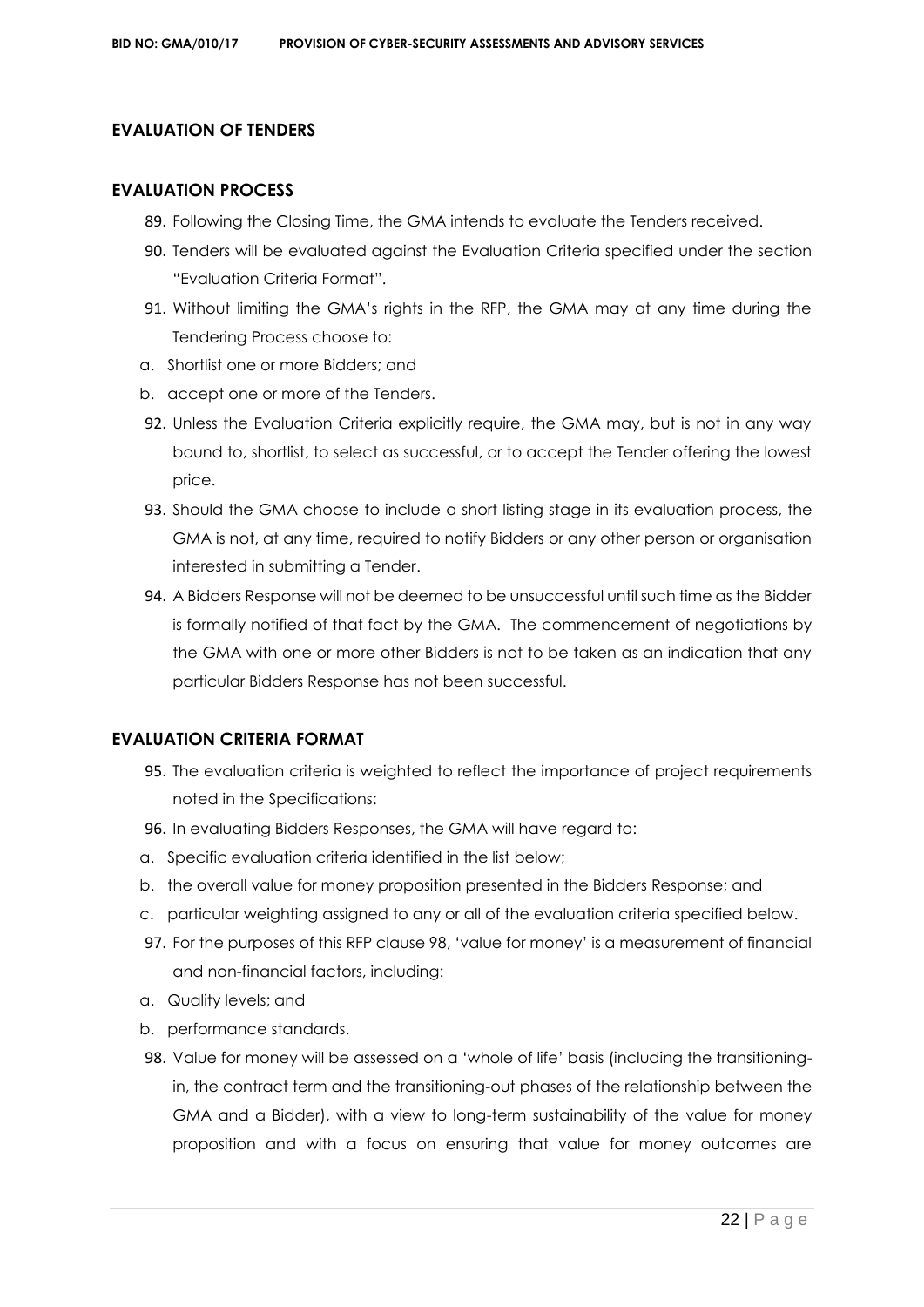promoted and protected following the conclusion of any contract that may result from this RFP.

- 99. Administrative compliance will be determined in accordance with the conditions listed in this RFP.
- 100. The evaluation criteria will be in line with the PPPFA, 2000 (Act No. 5 of 2000) and Preferential Procurement Regulations 2017.
- 101. Evaluation will be based on a point system and three-stage evaluation process. As a pre-requisite, a bid must comply with the requirements of the bid solicitation and meet the pre-qualification requirements before being evaluated further to next stage. The minimum threshold of the functionality evaluation criteria must also be met in order for the bid to be declared responsive and qualify to the next evaluation stage.
- 102. The value of this bid is estimated to be below R 50,000,000 and therefore the 80/20 preference point system shall apply. The following is the weighting awarded for each element, and the threshold score.

| <b>Evaluation element</b> | Weighting | <b>Threshold score</b> |  |
|---------------------------|-----------|------------------------|--|
| <b>Technical proposal</b> | 100       | 75 Points              |  |
| <b>B-BBEE</b> proposal    | 20        | N/A                    |  |
| Price proposal            | 80        | N/A                    |  |
| <b>Total</b>              | 100       |                        |  |

# **FUNCTIONALITY EVALUATION**

- 103. The evaluation criteria for measuring functionality, and the weighting attached to each criterion is detailed in **Part B of the RFP document, Paragraph 11 of Terms of Reference**. Failure to provide adequate information for evaluation of the criteria listed below will at least result in minimal subjective consideration and may result in loss of points.
- 104. A minimum threshold for functionality of seventy five (75) points is required. Bids that do not meet this threshold in each section will automatically be disqualified from further evaluation.
- 105. Thereafter, only the qualifying bids will be evaluated in terms of the 80/20 preference point system, where a maximum of 80 points are allocated for price and a maximum of 20 points are allocated in respect of the level of B-BBEE contribution of the bidder.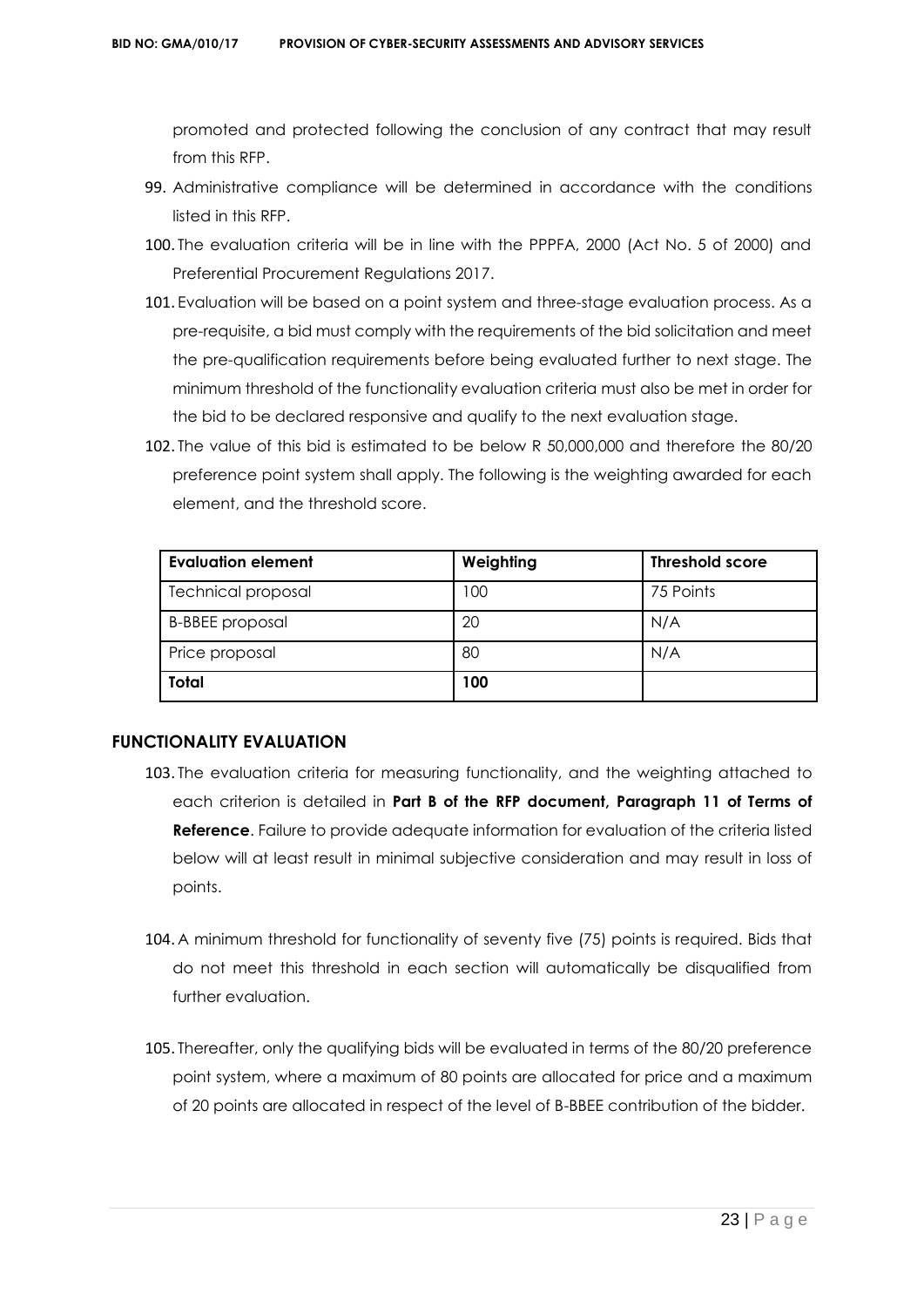## **PRICE EVALUATION**

106. Price points will be calculated on the total price proposed solution as per terms of reference.

# **B-BBEE EVALUATION**

- 107. Twenty (20) points are allocated. B-BBEE rating certificates and affidavits signed under oath are applicable and points allocated in terms of the BBBEE Codes of Good Practice guideline as indicated in the following table.
- 108. Bidders must submit valid BBBEE Certificates and affidavits signed under oath which will be verified.

| <b>B-BBEE Status Level of Contributor</b> | <b>Number of points</b> |
|-------------------------------------------|-------------------------|
|                                           |                         |
| 1                                         | 20                      |
| $\overline{2}$                            | 18                      |
| $\mathfrak{S}$                            | 14                      |
| $\overline{4}$                            | 12                      |
| 5                                         | 8                       |
| 6                                         | 6                       |
| $\overline{7}$                            | 4                       |
| 8                                         | $\overline{2}$          |
| Non-compliant contributor                 | 0                       |

# **POINTS AWARDED FOR B-BBEE STATUS LEVEL OF CONTRIBUTION**

109. The preference points claimed by each bidder for attaining the B-BBEE Status Level of Contributor will be allocated to each qualifying bid when determining the total bid score under the preference points system. The points scored by a bidder in respect of the level of B-BBEE contribution contemplated in the table above will be added to the points scored for price.

# **CLARIFICATION OF TENDERS**

110. The GMA may seek clarification from and enter into discussions with any or all of the Bidders in relation to their Tender. The GMA may use such information in interpreting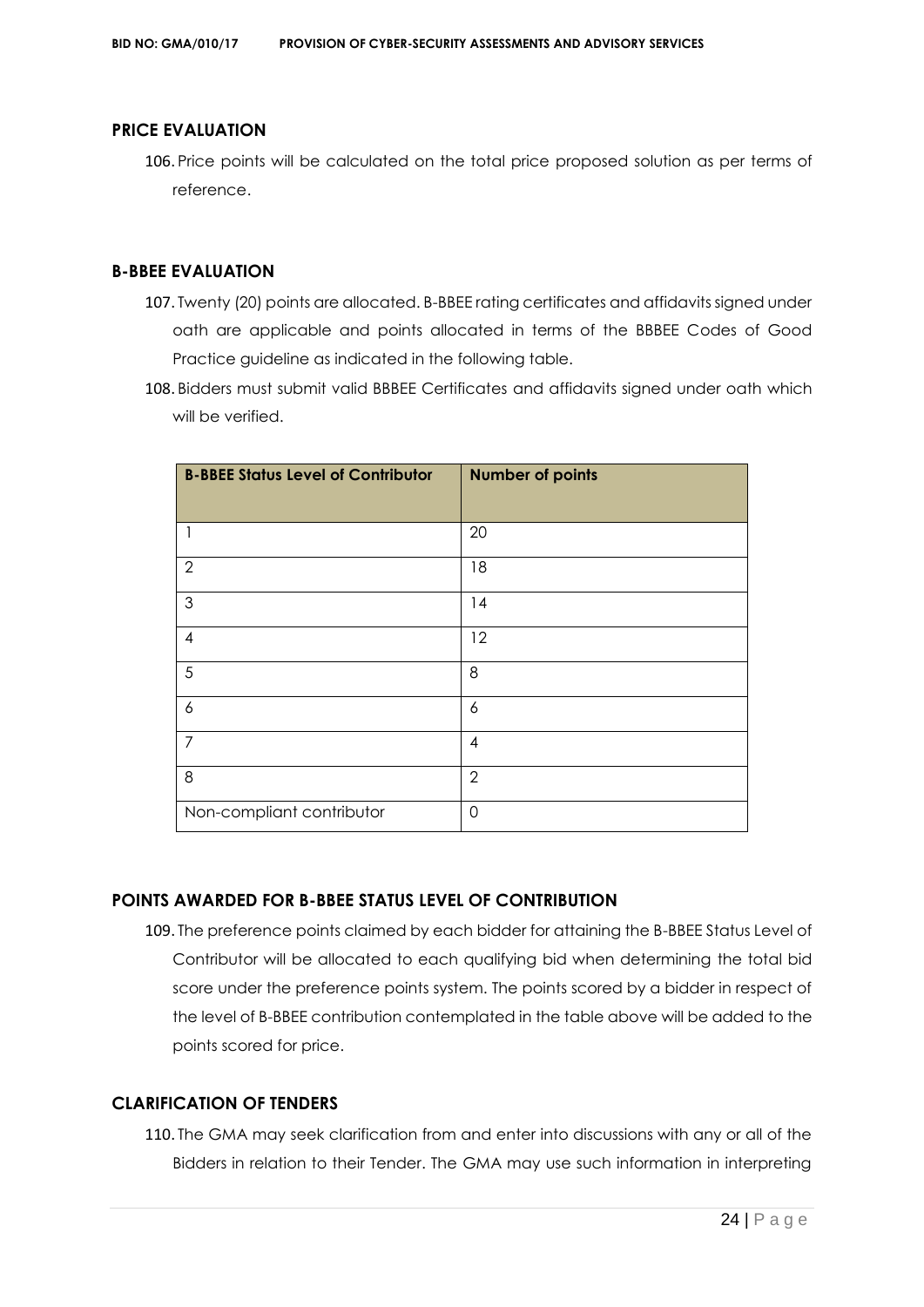the Tender and evaluating the cost and risk in accepting the Tender. Failure to supply clarification to the satisfaction of the GMA may render the Tender liable to disqualification.

111. The GMA is under no obligation to seek clarification of anything in a Tender and reserves the right to disregard any clarification that the GMA considers to be unsolicited or otherwise impermissible in accordance with the rules set out in this RFP.

#### **DISCUSSION WITH BIDDERS**

- 112. The GMA may elect to engage in detailed discussions with any one or more Bidders, with a view to maximising the benefits of this RFP as measured against the evaluation criteria and in fully understanding a Bidders offer.
- 113. In its absolute discretion, the GMA may invite some or all Bidders to give a presentation to the GMA in relation to their submissions, that may include a demonstration of software, programs or unique methodologies proposed, if applicable.
- 114. The GMA is under no obligation to undertake discussions with, or to invite any presentations from Bidders.
- 115. In addition to presentations and discussions, the GMA may request some or all Bidders  $t^{\circ}$
- a. Conduct a site visit, if applicable;
- b. provide references or additional information; and/or
- c. make themselves available for panel interviews.

# **BEST AND FINAL OFFERS**

- 116. Bidders or where the Tendering Process involves a short listing process, shortlisted Bidders may be invited by the GMA to submit a best and final offer in relation to all or certain aspects of their respective Tenders.
- 117. The GMA is under no obligation to give Bidders the opportunity to submit a best and final offer. If the GMA chooses to give Bidders the opportunity to submit a best and final offer, it is under no obligation to give notification before the Closing Time that such opportunity will be given.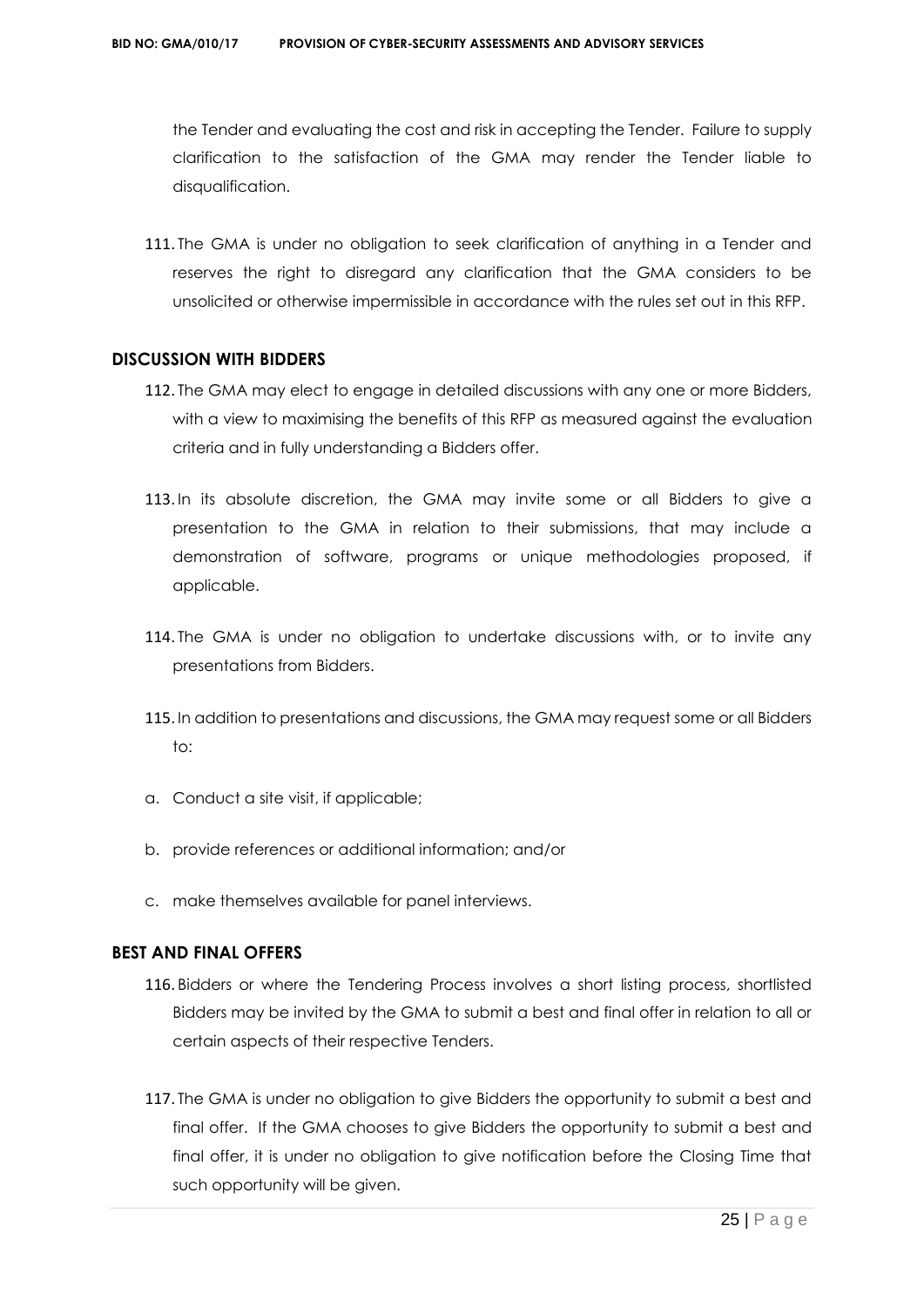118. Notwithstanding the possibility that the GMA may give Bidders the opportunity to submit a best and final offer, Bidders should be aware that the GMA will, in conducting its evaluation of Tenders, rely on all information (including all representations) contained in such Tenders. Bidders are therefore encouraged to submit their best and final offers in the first instance.

# **SUCCESSFUL TENDERS**

## **NO LEGALLY BINDING CONTRACT**

119. Selection as a successful Bidder does not give rise to a contract (express or implied) between the successful Bidder and the GMA for the supply of the Services. No legal relationship will exist between the GMA and a successful Bidder for the supply of the Services until such time as a binding contract is executed by them.

## **PRE-CONTRACTUAL NEGOTIATIONS**

- 120. The GMA may, in its absolute discretion, decide not to enter into pre-contractual negotiations with a successful Bidder.
- 121. A Bidder is bound by its Tender and all other documents forming part of the Bidders Response and, if selected as a successful Bidder, must enter into a contract on the basis of the Tender without negotiation.

# **NO OBLIGATION TO ENTER INTO CONTRACT**

- 122. The GMA is under no obligation to appoint a successful Bidder or Bidders (as the case may be), or to enter into a contract with a successful Bidder or any other person, if it is unable to identify a Tender that complies in all relevant respects with the requirements of the GMA, or if due to changed circumstances, there is no longer a need for the Services requested, or if funds are no longer available to cover the total envisaged expenditure. For the avoidance of any doubt, in these circumstances the GMA will be free to proceed via any alternative process.
- 123. The GMA may conduct a debriefing session for all Bidders (successful and unsuccessful). Attendance at such debriefing session is optional.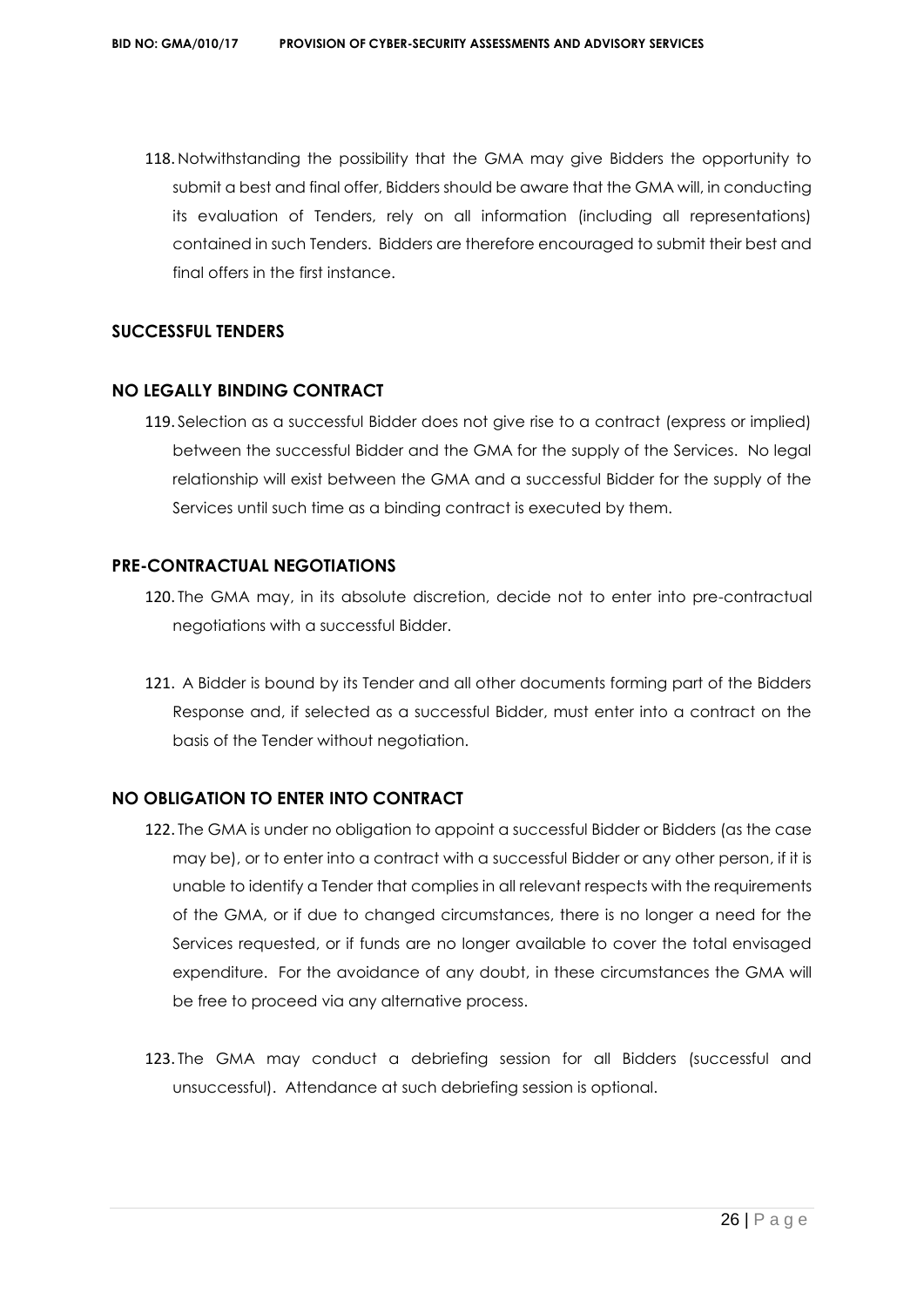## **ADDITIONAL RULES**

- 124. It is a condition of the tendering process that Bidders will be required to complete all the forms annexed to this RFP Part C.
- 125. A Bidder who does not submit all the information as required by the GMA will be disqualified from the Tendering Process.

## **BIDDER WARRANTIES**

126. By submitting a Tender, a Bidder warrants that:

- a. In lodging its Tender it did not rely on any express or implied statement, warranty or representation, whether oral, written, or otherwise made by or on behalf of the GMA, its officers, employees, or advisers other than any statement, warranty or representation expressly contained in the RFP;
- b. it did not use the improper assistance of GMA employees or information unlawfully obtained from the GMA in compiling its Tender;
- c. it is responsible for all costs and expenses related to the preparation and lodgement of its Tender, any subsequent negotiation, and any future process connected with or relating to the Tendering Process;
- d. it otherwise accepts and will comply with the rules set out in this RFP; and
- e. it will provide additional information in a timely manner as requested by the GMA to clarify any matters contained in the Tender.

# **GMA'S RIGHTS**

- 127. Notwithstanding anything else in this RFP, and without limiting its rights at law or otherwise, the GMA reserves the right, in its absolute discretion at any time, to:
- a. Cease to proceed with, or suspend the Tendering Process prior to the execution of a formal written contract:
- b. alter the structure and/or the timing of this RFP or the Tendering Process;
- c. vary or extend any time or date specified in this RFP for all or any Bidder or other persons;
- d. terminate the participation of any Bidder or any other person in the Tendering Process;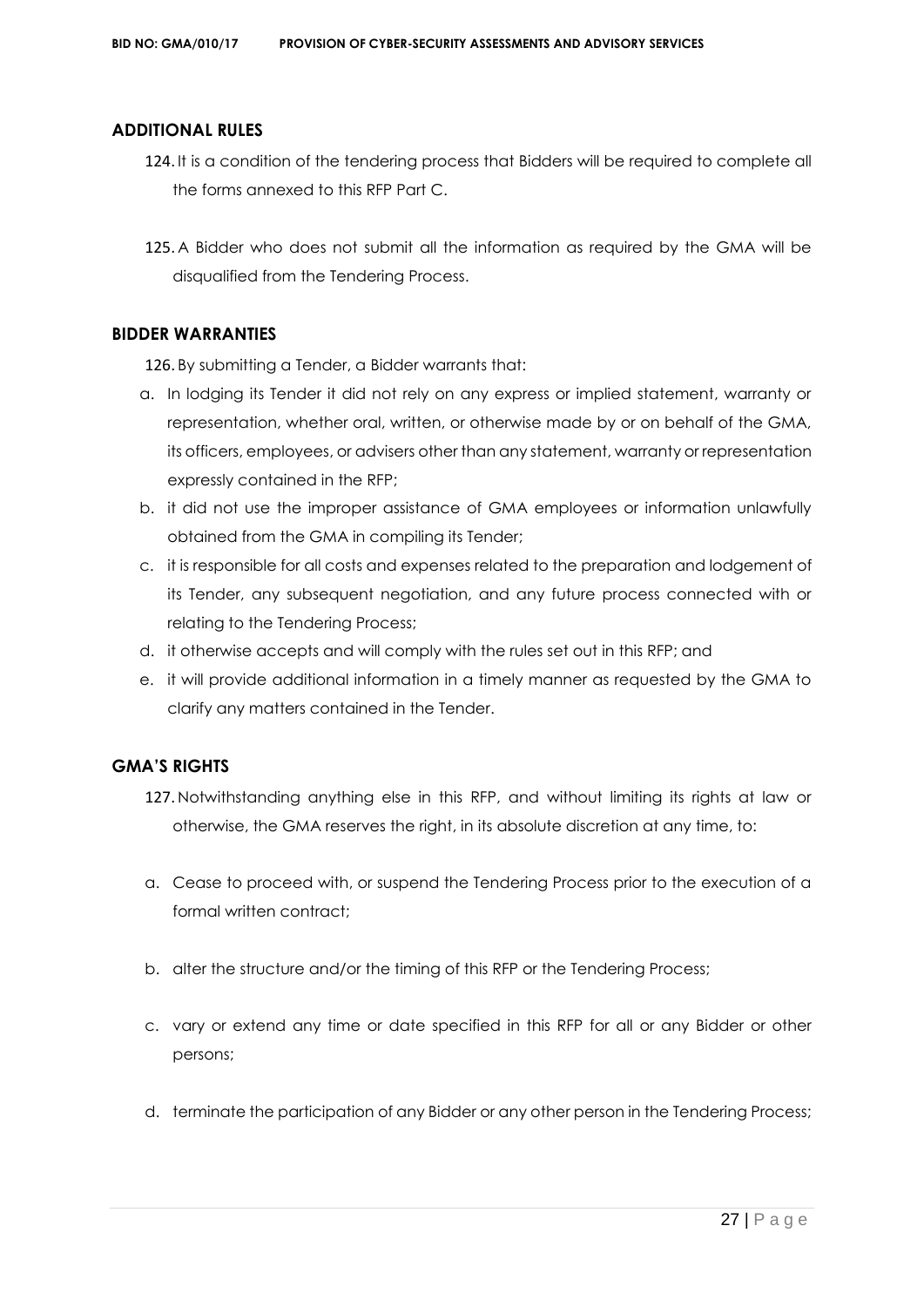- e. require additional information or clarification from any Bidder or any other person or provide additional information or clarification;
- f. call for new Tenders;
- g. reject any Tender received after the Closing Time;
- h. reject any Tender that does not comply with the requirements of this RFP; or
- i. consider and accept or reject any alternative tender.

# **GOVERNING LAWS**

- 128. This RFP and the Tendering Process is governed by the laws applying in the Republic of South Africa.
- 129. Each Bidder must comply with all relevant laws in preparing and lodging its Tender and in taking part in the Tendering Process.
- 130. All tenders must be completed using the English language and all costing must be in South African Rands.

# **INCONSISTENCY**

- 131. If there is any inconsistency between any parts of this RFP, a descending order of precedence must be accorded to:
- a. the conditions of tendering in Part A and Part B of this RFP, and any annexure or attachments;
- b. the Bidders response in Part C of this RFP;
- c. any other part of this RFP, so that the provision in the higher ranked document, to the extent of the inconsistency, prevails.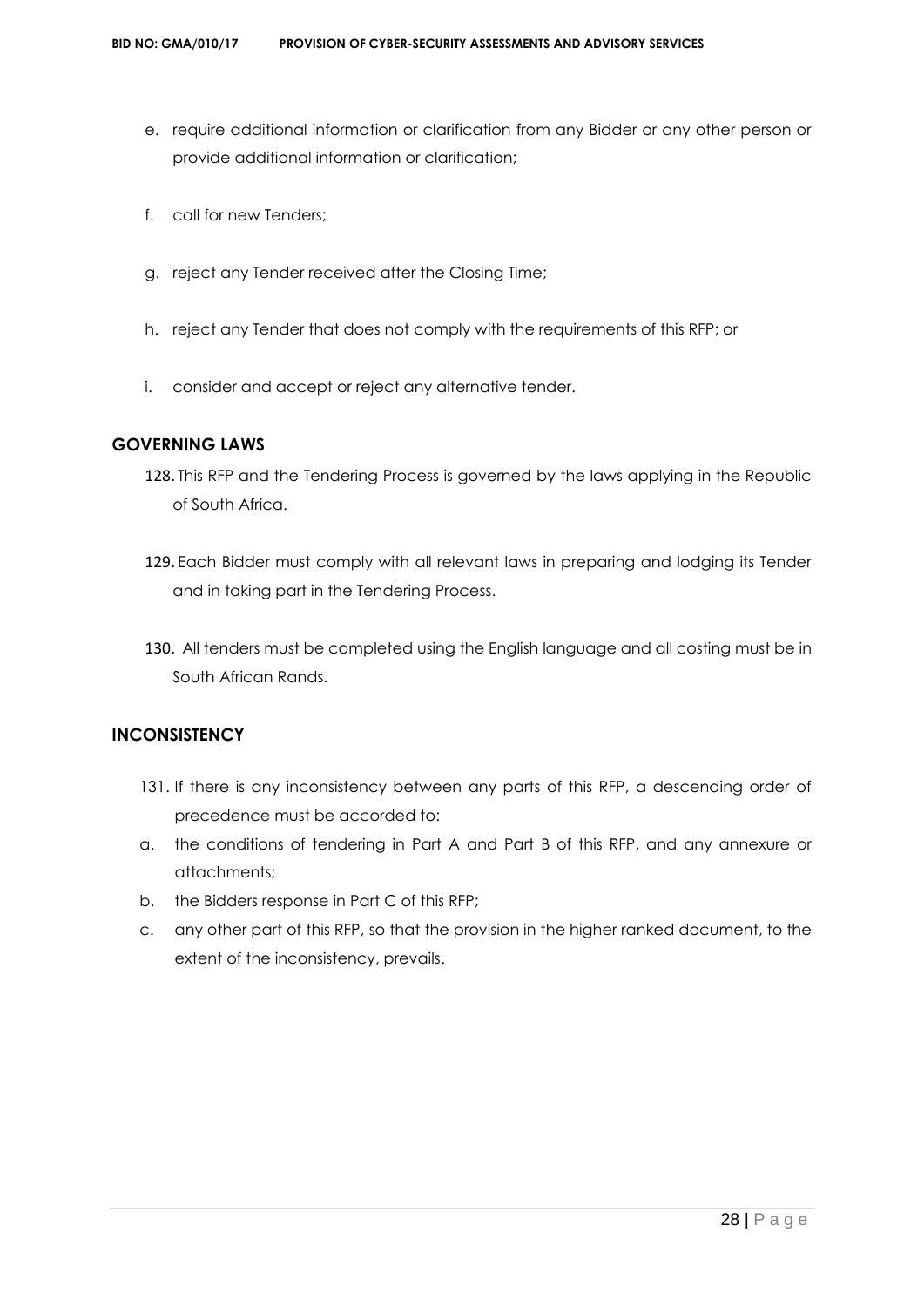# **RFP – PART B**

# **TERMS OF REFERENCE**

# **1. PURPOSE**

The purpose of this TOR is to procure the services of a suitably qualified service provider to conduct cyber-security assessments and provide cyber-security advisory services for a period of three (3) years

# **2. BACKGROUND OF THE GAUTRAIN RAPID RAIL LINK SYSTEM**

#### **2.1. The Gautrain Management Agency**

#### 2.1.1.General Description

The main objective of the Gautrain Management Agency (GMA) is to manage, coordinate and oversee the Gautrain Rapid Rail Link System Project. In order to do so, the GMA must:

- a) Assist the Gauteng Provincial Government (GPG) in implementing Gautrain and achieving the Project's objectives.
- b) Act on behalf of GPG in managing the relationship between Province and the Concessionaire in terms of the Concession Agreement and ensure that the interests of Province are protected.
- c) Enhance the integration of Gautrain with other transport services and Public Transport Plans.
- d) Promote and maximize the Socio-Economic Development and BBBEE objectives of the GPG in relation to Gautrain.
- e) Liaise with and promote co-operation between government structures in all three spheres of Government in relation to Gautrain.
- f) Liaise with persons having an interest in the project.
- g) Manage assets relating to Gautrain and promote their preservation and maintenance.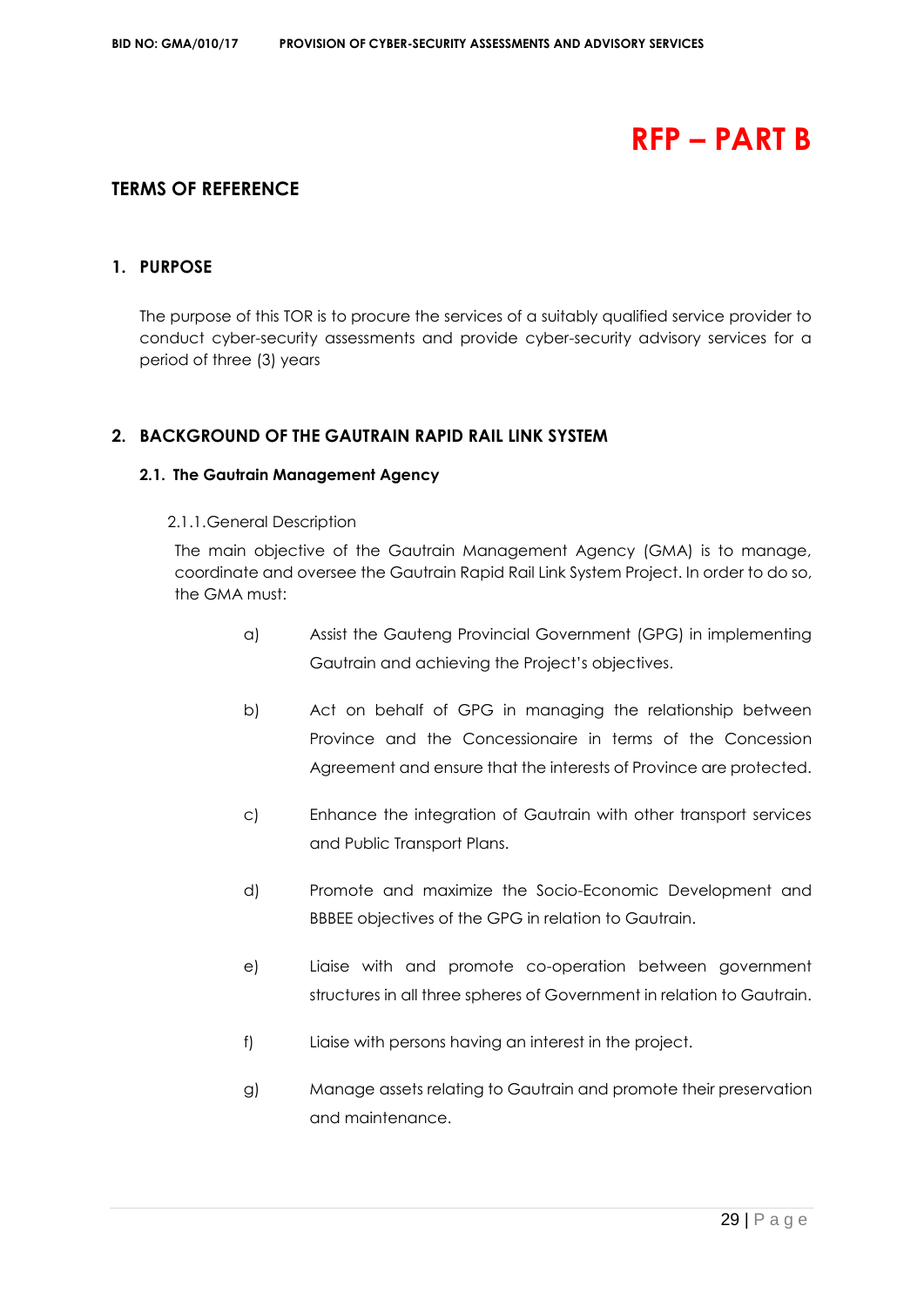- h) Manage the finances of the Gautrain Project and the financial securities provided by the Concessionaire.
- i) Monitor the policy and legislative environment of the Gautrain Project

## **2.2. The Gautrain Rapid Rail Link System**

- 2.2.1.General Description
	- a) The Bombela Concession Company (RF) (Pty) Ltd (the Concessionaire) entered into a Concession Agreement with the Gauteng Provincial Government (Province) for the design, partial finance, construction, operation, and maintenance of the Gautrain Rapid Rail Link until 27 March 2026. Construction of the Gautrain project was completed on 7 June 2012, when the Operating Period commenced. The Development period, commenced on 28 September 2006. The Concession Period ends on 27 April 2026.
	- b) The Concessionaire signed an Operating Contract with Bombela Operating Company (Pty) Ltd (the Operator) for the operation and maintenance of the System (Train, Station, and Bus operations). In turn, the Operator entered into two subcontracts, namely a maintainer contract in terms of which the Bombela Maintenance (Pty) Ltd (the Maintainer) is responsible for the maintenance of the works including the existing Electrical Multiple Units (EMUs) or 4-car train sets and Mega Express which is responsible for the operation of the dedicated Gautrain bus service.
	- c) The rail network comprises 82 route kms, 25kV AC electrified, and signalled standard gauge track infrastructure of which 15.3 route kms is situated underground, 10 stations, one maintenance depot and 24 4-car EMUs constructed to the UK loading gauge. The rail network layout is illustrated in Figure 1 below.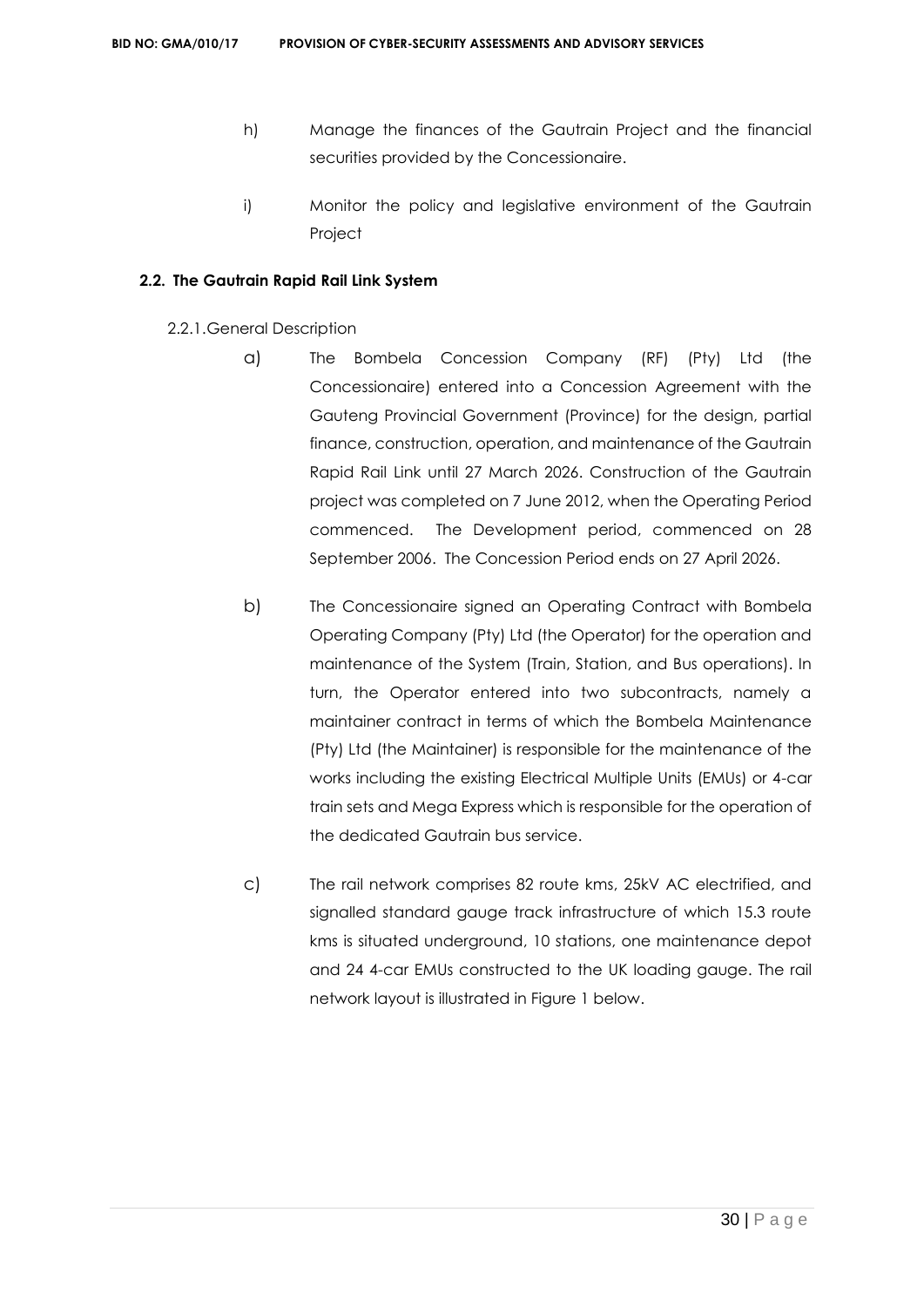

**Figure 1: Diagrammatic layout of the Gautrain Rapid Rail System**

d) The Gautrain Depot is situated between Marlboro and Midrand stations on the North-South section of the System. This is where the EMUs are inspected, maintained, cleaned, and dispatched. The depot controls all train movements as well as providing a communications and control hub with the rail network, stations and tunnel equipment. The Operator and the Maintainer are both accommodated at the Gautrain Depot.

# 2.2.2 Description of Existing Operations

- a) The Operator is contracted by the Concessionaire to execute all required operations and maintenance of the System. The Gautrain operational services or System can basically be divided into three operational areas which are namely Train services, Station operations (including park and ride or parking), as well as the dedicated bus service.
- b) The Operator contracted the Maintainer to maintain the existing EMUs and the core rail system i.e. the track, overhead catenary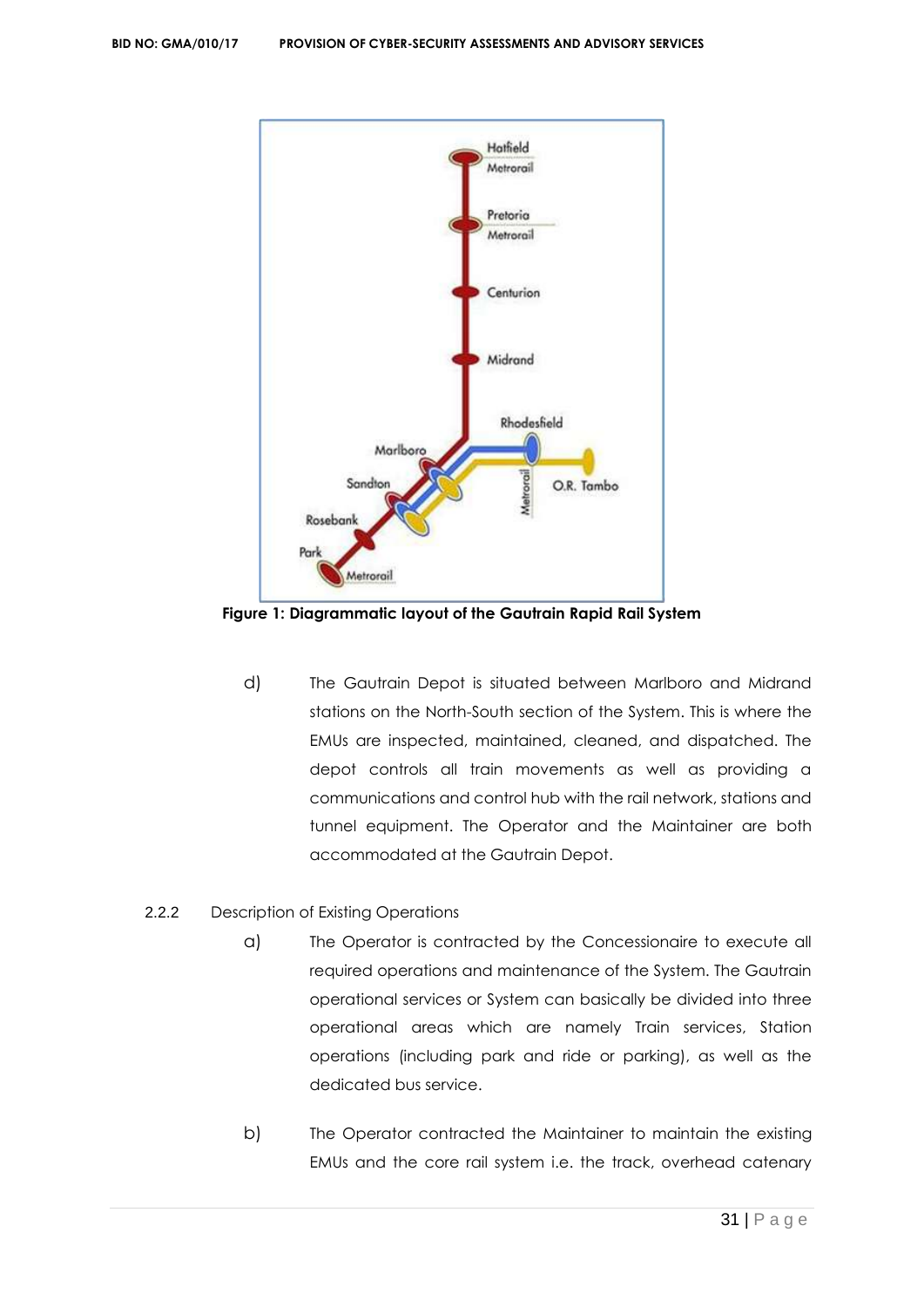distribution system (OCDS), communication and signalling. Maintenance of fixed assets and equipment such as elevators and escalators are the responsibility of the Operator.

c) The Gautrain Rapid Rail Link comprises 86 General Passenger Service Railcars, 10 Airport Service Railcars (a total of 96 Railcars or 24 4-car EMUs) and 10 stations.

# **3. INFORMATION SECURITY LANDSCAPE**

The information security landscape is ever changing. Cyber threats is one of the most serious economic and information security challenges that we face in this day and age. ICT systems face an array of emerging threats that could severely compromise and limit the ability for an organisation to perform business critical functions. Attackers employ ever more sophisticated tools and techniques and often possess substantial resources in the form of syndicates and hacking communities.

The GMA realises that to survive in the information age, it must strategically embrace, meet and counter the vast array of challenges associated with information and cybersecurity risks. With cyber-attacks becoming the norm, it is more important than ever before to undertake regular vulnerability scans and penetration testing to identify vulnerabilities and ensure that the security controls implemented on ICT Systems and processes are effective.

Furthermore, with security such an integral part business operations, it is vital to have a holistic or combined view of the security posture in order to ensure effective and efficient protection against cyber threats.

# **4. SERVICES REQUIRED**

The GMA requires a Service Provider to provide the following services:

- a) Managed vulnerability scan service;
- b) Penetration testing services; and
- c) Cyber-security advisory services.

Service Providers who seek to be appointed will have to clearly demonstrate experience and expert knowledge in providing the services as listed above.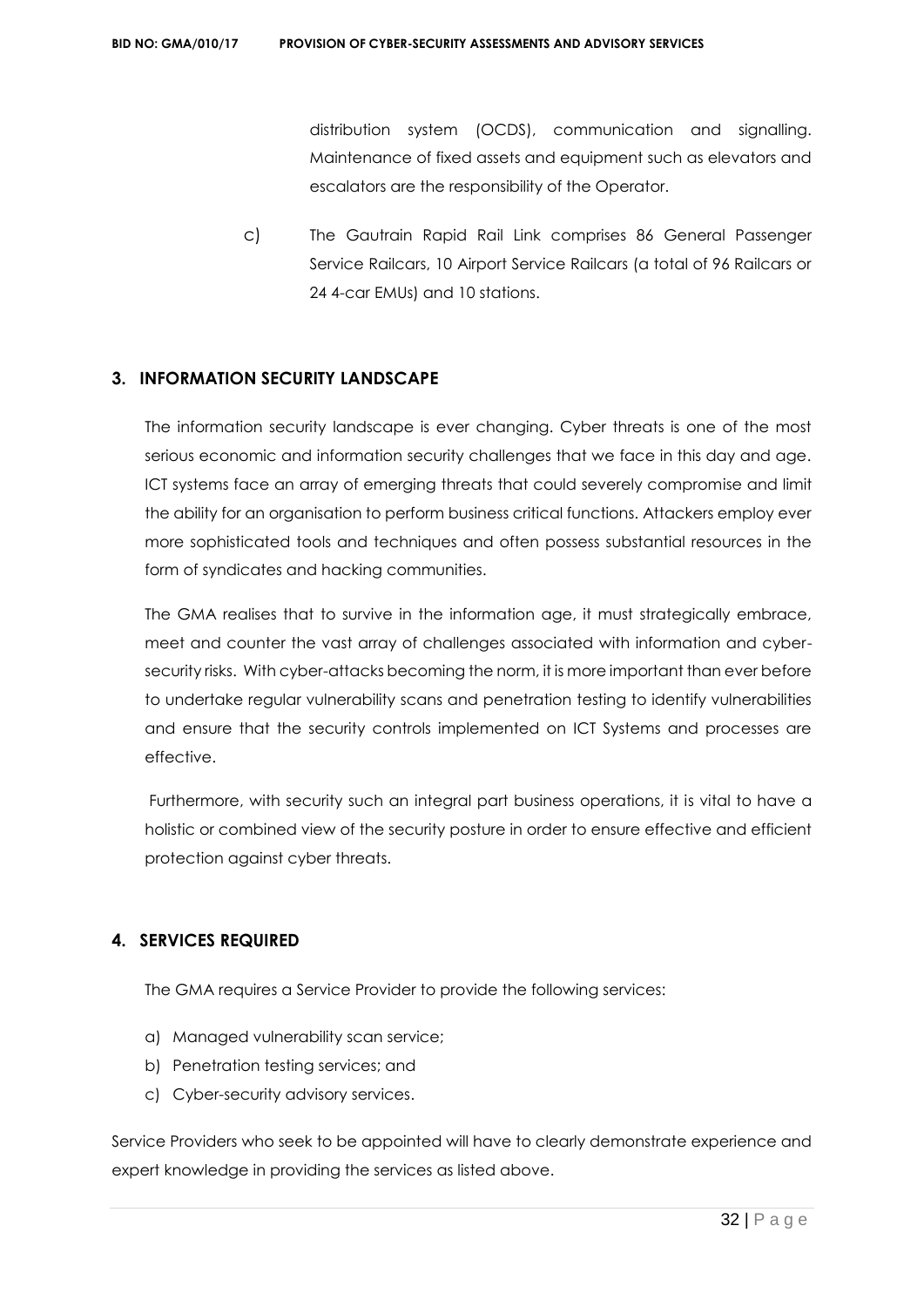## **5. COMPULSARY BRIEFING SESSION**

Bidders are required to attend a compulsory briefing session on the 16th of February 2018 at 11h00.

# **6. CONTRACT TERM**

The successful Service Provider will be appointed for a three year term.

# **7. PERFORMANCE MANAGEMENT**

The appointed Service Provider will be subjected to continuous performance management. In the event that a deliverable, e.g. a penetration test, is deemed below standard or does not meet GMA's expectations, the GMA may either request that the test or assessment be re-executed by another analyst(s) from the appointed Service Provider, or choose to have the same test or assessment executed by another Service Provider at the appointed Service Provider's expense.

# **8. CONDITION FOR CONTRACTING**

8.1. Shortlisted Bidders will be subjected to probity screening, which may cover the Bidder, its personnel, and/or contractors, engaged in the discharge of the required services. Where applicable, the Bidder shall be responsible for facilitating signature of requisite consent/s by its individual employees/ contractors. In the event that consent is not obtained for an individual employee/ contractor, or the Bidder or an employee/ contractor fails the probity screening, the GMA reserves the right to disqualify the Bidder's proposal.

The screening may include:

# **8.1.1.For companies:**

- 8.1.1.1. Company Checks;
- 8.1.1.2. Company Fraud Checks;
- 8.1.1.3. Company World-Checks;
- 8.1.1.4. AFIS Criminal checks;
- 8.1.1.5 CCMA Checks:
- 8.1.1.6. Bank Account Verification;
- 8.1.1.7. Treasury Non-Preferred Supplier Database; and
- 8.1.1.8. Company Media Searches.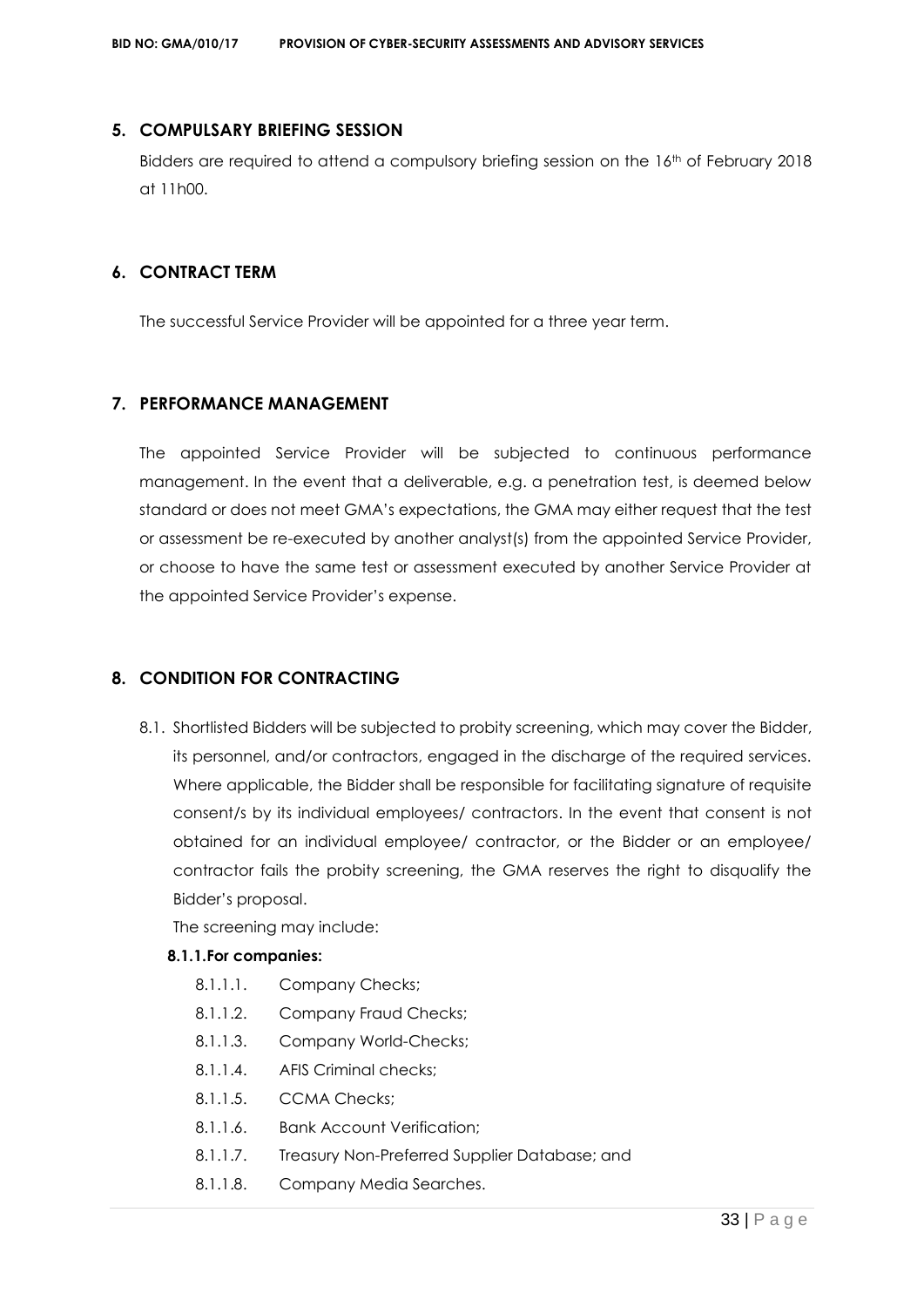#### **8.1.2.For individuals:**

- 8.1.2.1. General Background Checks;
- 8.1.2.2. AFIS Criminal checks;
- 8.1.2.3. CCMA Checks; and
- 8.1.2.4. Verification of qualifications / certifications and/ or relevant work experience.

# **9. SECURITY SCREENING AND INFORMATION SECURITY ASSURANCE FOR APPOINTED SERVICE PROVIDER**

For Information Security assurance purposes, the appointed Service Provider must adhere to the following clauses:

- 9.1. Compliance with the relevant South African laws (in particular POPIA, ECTA and RICA), and GMA's information security policies, procedures and standards are mandatory.
- 9.2. The Service Provider may, with due regard to competition laws, be subjected to periodic information security assurance assessments. The Service Provider will be responsible to address any shortcomings identified during these assessments at their own expense. GMA reserves the right to review, and reject or approve, the changes implemented to address the shortcomings.

The assessments will be based on the level of access to GMA's information systems that is granted to the Service Provider and may include:

- 9.2.1.Information Security Governance, Risks and Controls assessments which shall cover the following areas:
	- 9.2.1.1. Information security and related policies, procedures and processes;
	- 9.2.1.2. Physical and logistical access control measures;
	- 9.2.1.3. Information handling processes;
	- 9.2.1.4. Staff and contractor on-boarding and termination processes;
	- 9.2.1.5. Information security breach record; and
	- 9.2.1.6. Incident and disaster management and communication plans.
	- 9.2.1.7. Social Engineering exercises which form part of the GMA's penetration testing regime, and shall include typical social engineering tactics and techniques aimed at the service provider's staff and/or contractors in an attempt to gain information of, or access to, GMA information systems.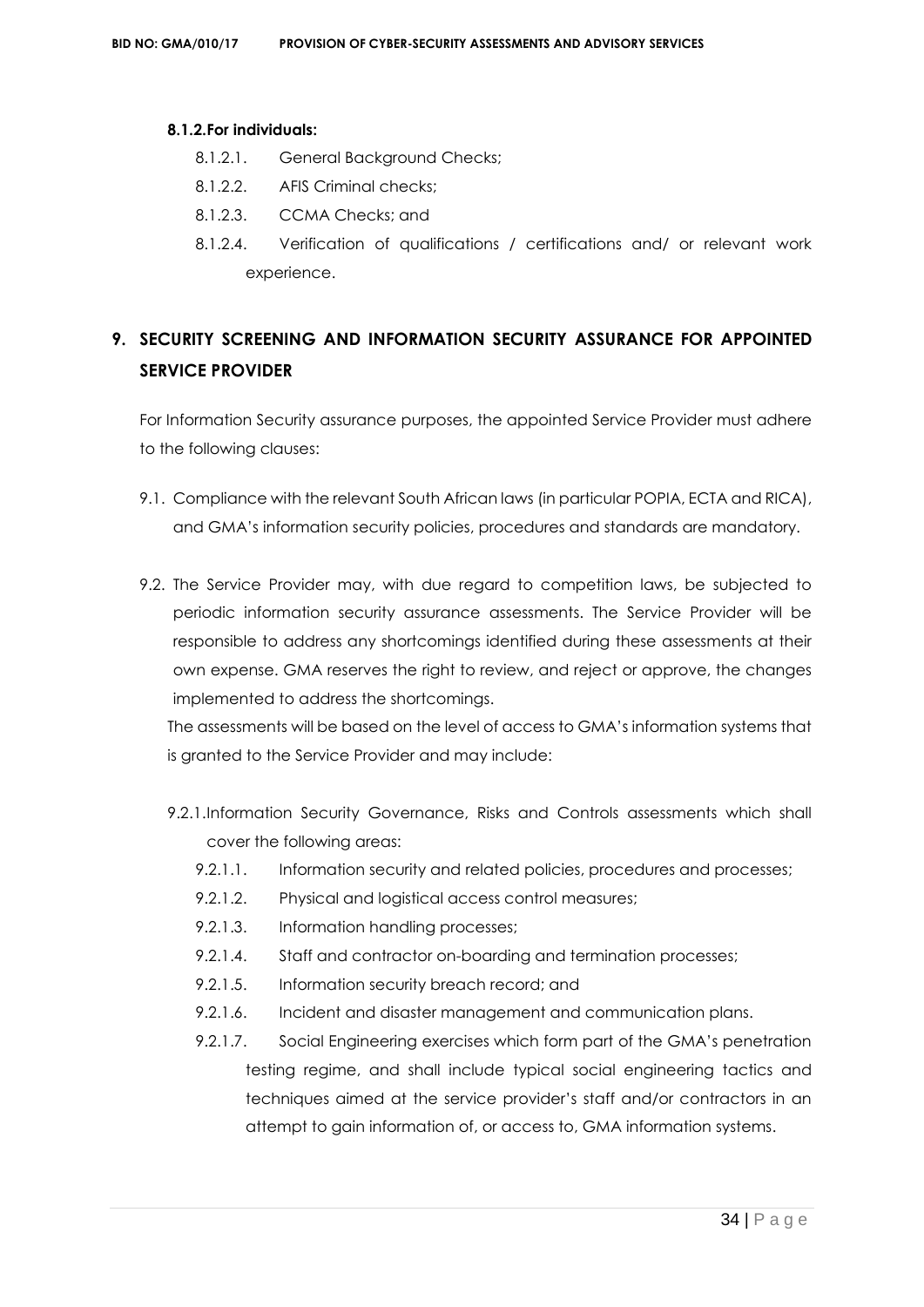9.3. A Service Provider may be subjected to periodic probity screening, based on the level of access to the GMA's information systems that is granted to the Service Provider, which screening may cover the Service Provider, its personnel, and/or contractors engaged in the discharge of the Service Provider's contractual obligations to the GMA. Where applicable, the Service Provider shall be responsible for facilitating signature of requisite consent/s by its individual employees/ contractors. In the event that consent is not obtained for an individual employee/ contractor, or that an employee/ contractor fails the probity screening, the GMA reserves the right to demand that the relevant resource be replaced with an equally suitable resource at the Service Provider's cost. The screening may include:

# **9.3.1.For companies:**

- 9.3.1.1. Company Checks;
- 9.3.1.2. Company Fraud Checks;
- 9.3.1.3. Company World-Checks;
- 9.3.1.4. AFIS Criminal checks;
- 9.3.1.5. CCMA Checks;
- 9.3.1.6. Bank Account Verification;
- 9.3.1.7. Treasury Non-Preferred Supplier Database; and
- 9.3.1.8. Company Media Searches.

# **9.3.2.For individuals:**

- 9.3.2.1. General Background Checks;
- 9.3.2.2. AFIS Criminal checks;
- 9.3.2.3. CCMA Checks; and
- 9.3.2.4. Verification of qualifications/ certifications and/or relevant work experience.
- 9.4. In the event that the Service Provider fails to comply with any of the above clauses, their contract with the GMA may be terminated.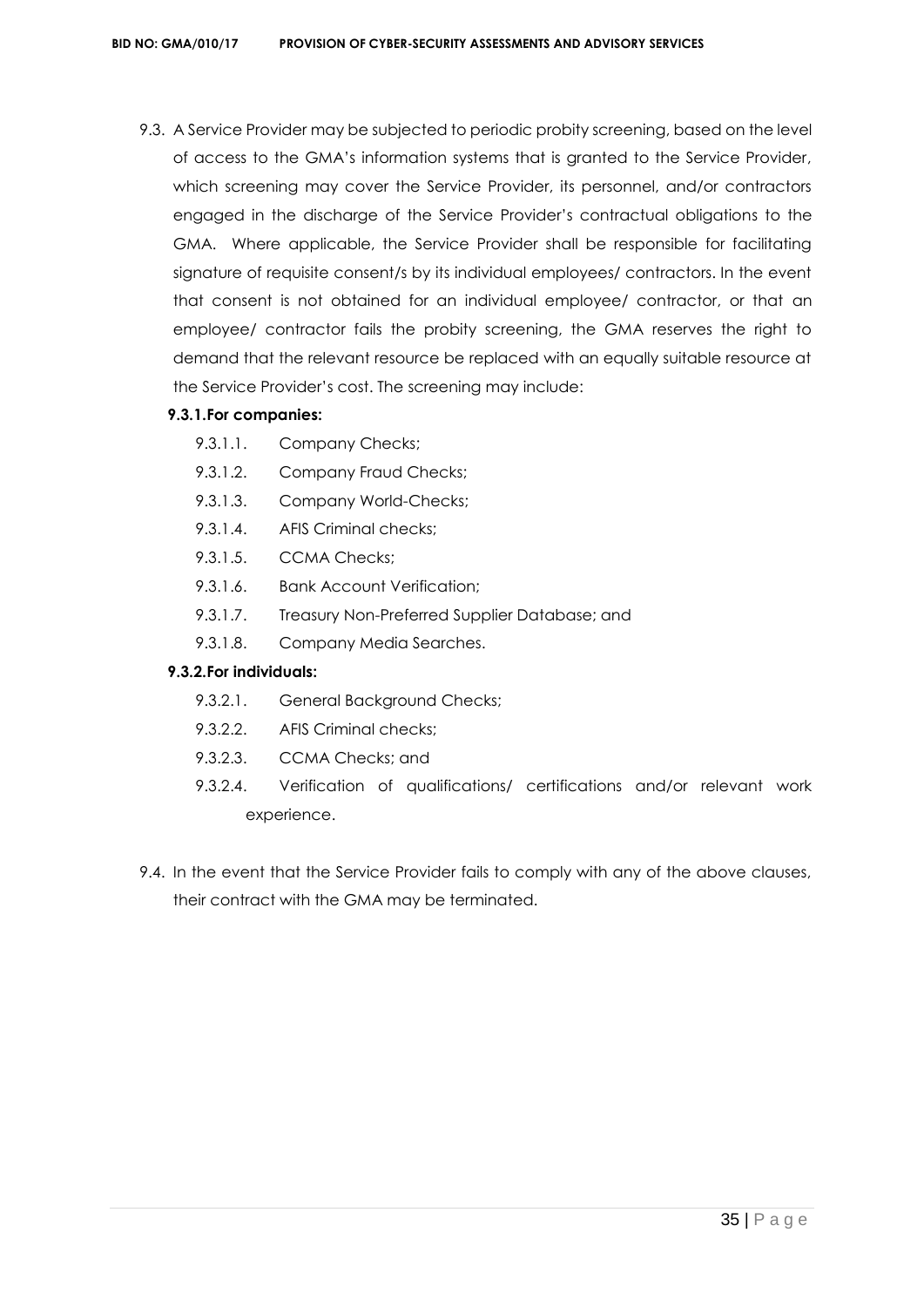# **10. REQUIREMENTS AND DELIVERABLES**

**The Service Providers must respond to the deliverables whilst ensuring that the individual responses make reference to the requirements, and clearly articulate how each requirement will be met.**

|        | <b>REQUIREMENT</b>                              | <b>DELIVERABLES</b>                          |
|--------|-------------------------------------------------|----------------------------------------------|
| 10.1   | Company track record and past experience        |                                              |
| 10.1.1 | Service Provider must be suitably<br>The        | The Service Provider must clearly and in     |
|        | qualified to render the required services, with | detail describe their ability to provide the |
|        | at least 5 years relevant experience in the     | required services. The response must include |
|        | cyber security industry.                        | the following as a minimum:                  |
|        |                                                 | a) Previous experience in delivering         |
|        |                                                 | similar services to clients other than       |
|        |                                                 | GMA. Provide a minimum of three (3)          |
|        |                                                 | case studies for each of the required        |
|        |                                                 | services that clearly demonstrates           |
|        |                                                 | the Service Provider's ability to render     |
|        |                                                 | the services. Each case study must           |
|        |                                                 | include as a minimum: Engagement             |
|        |                                                 | description, start and end date,             |
|        |                                                 | services<br>delivered, engagement            |
|        |                                                 | outcome and a client reference               |
|        |                                                 | letter confirming the services and           |
|        |                                                 | outcome of the engagement.                   |
|        |                                                 | How is the organisation managed to<br>b)     |
|        |                                                 | ensure financial sustainability?             |
|        |                                                 | How is the organisation managed to<br>C)     |
|        |                                                 | ensure a good standing reputation            |
|        |                                                 | within<br>the security industry and          |
|        |                                                 | community (i.e. what differentiates          |
|        |                                                 | you from other service providers)?           |
|        |                                                 | d) What best practices and standards         |
|        |                                                 | are adopted or used within the               |
|        |                                                 | organisation in terms of delivering the      |
|        |                                                 | services specified in this RFP?              |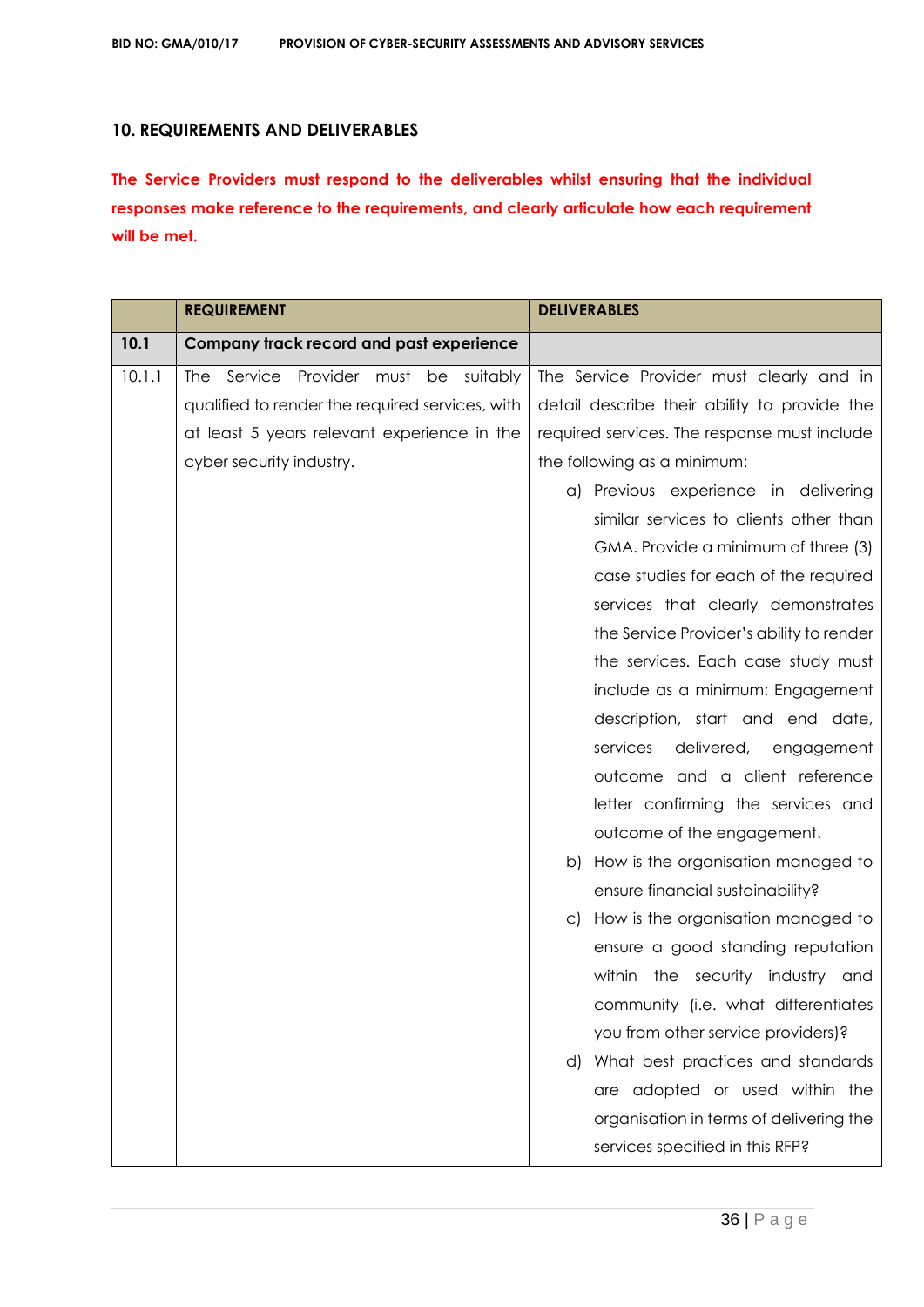|        |                                                | How will the required services be<br>e)              |
|--------|------------------------------------------------|------------------------------------------------------|
|        |                                                | managed to ensure compliance to                      |
|        |                                                | the specifications of this RFP?                      |
|        |                                                | What is the process for employing<br>f)              |
|        |                                                | new staff (i.e. what are the qualifying              |
|        |                                                | criteria when employing a new staff                  |
|        |                                                | member and what processes are                        |
|        |                                                | followed during<br>the interview /                   |
|        |                                                | employment<br>process,<br>e.g.                       |
|        |                                                | background<br>checks,<br>security                    |
|        |                                                | screening, etc)?                                     |
|        |                                                | How are staff developed to ensure<br>g)              |
|        |                                                | that they keep up with new threats,                  |
|        |                                                | vulnerabilities<br>hacking<br>and                    |
|        |                                                | techniques?                                          |
|        |                                                | How are required skills retained within<br>h)        |
|        |                                                | the organisation?                                    |
|        |                                                | How is innovation encouraged in the<br>i)            |
|        |                                                | organisation and how is it rewarded?                 |
|        |                                                | and                                                  |
|        |                                                | j)<br>What<br>the<br>organisational<br>are           |
|        |                                                | aspirations?                                         |
|        |                                                |                                                      |
| 10.2   | <b>Managed Vulnerability Scan Service</b>      |                                                      |
|        |                                                |                                                      |
| 10.2.1 | The Service Provider must provide a fully      | The Service Provider must:                           |
|        | managed and outsourced vulnerability scan      | a) Clearly and in detail describe their              |
|        | service, Analysts that are assigned to execute | ability to render the required service               |
|        | the scans must have at least two years'        | in order to meet the requirements;                   |
|        | experience in performing vulnerability scans.  | and                                                  |
|        |                                                | Provide<br>detailed<br>CV's<br>b)<br>Οf<br>the       |
|        |                                                | individual(s) that would be executing                |
|        |                                                | the vulnerability scans.                             |
| 10.2.2 | Vulnerability scans must be performed on a     | The Service Provider must clearly and in             |
|        | monthly basis on both internal and external    | detail describe:                                     |
|        | ICT systems, hosts and applications.           | <b>Their</b><br>ability<br>these<br>a)<br>to<br>meet |
|        |                                                | requirements; and                                    |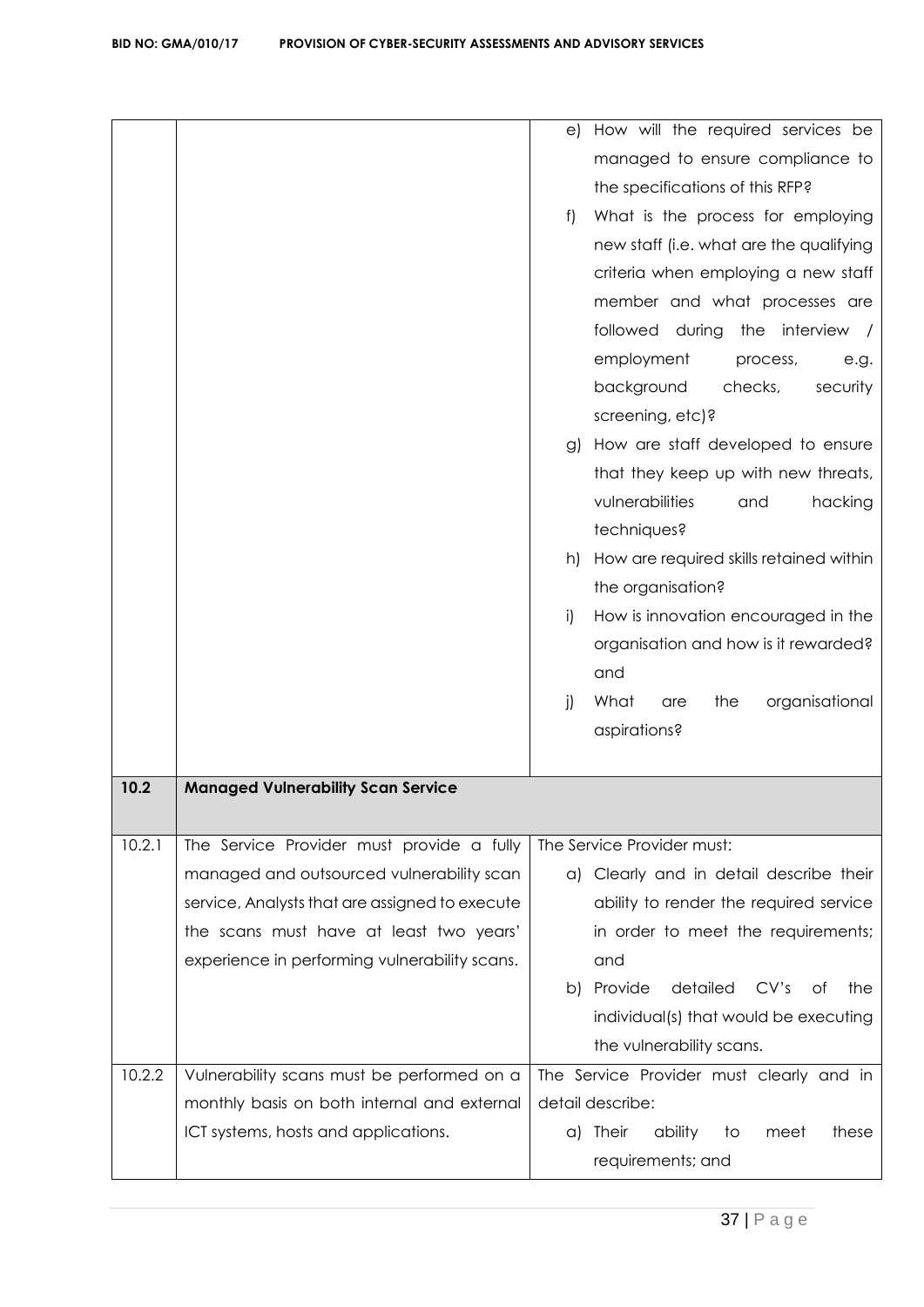|        | a)        | Internal scans must be executed on-       | b)            | the | methodology                              | that           | will    | be  |
|--------|-----------|-------------------------------------------|---------------|-----|------------------------------------------|----------------|---------|-----|
|        |           | site at the GMA head office, and / or     |               |     | followed to meet the requirements.       |                |         |     |
|        |           | the off-site data center, both of which   |               |     |                                          |                |         |     |
|        |           | resides within the Gauteng province.      |               |     |                                          |                |         |     |
|        | b)        | External scans must be executed from      |               |     |                                          |                |         |     |
|        |           | outside the GMA's ICT environment.        |               |     |                                          |                |         |     |
|        | $\circ$ ) | Provision must be made for scanning       |               |     |                                          |                |         |     |
|        |           | 254 internal IP addresses (servers,       |               |     |                                          |                |         |     |
|        |           | networking equipment, applications        |               |     |                                          |                |         |     |
|        |           | etc.), and 30 external IP addresses       |               |     |                                          |                |         |     |
|        |           | systems,<br>(security)<br>web<br>servers, |               |     |                                          |                |         |     |
|        |           | applications<br>mobile<br>and             |               |     |                                          |                |         |     |
|        |           | applications, etc.).                      |               |     |                                          |                |         |     |
| 10.2.3 | The       | vulnerability scanning service<br>must    |               |     | The Service Provider must clearly and in |                |         |     |
|        |           | comply with the following:                | detail        |     | describe<br>how                          | their          | managed |     |
|        |           | A) Perform agentless scans;               |               |     | vulnerability scan service will meet the |                |         |     |
|        | B)        | Scan for known and potentially            | requirements. |     |                                          |                |         |     |
|        |           | harmful<br>vulnerabilities<br>and         |               |     |                                          |                |         |     |
|        |           | weaknesses that may exists in ICT         |               |     |                                          |                |         |     |
|        |           | systems;                                  |               |     |                                          |                |         |     |
|        | $\circ$   | Track vulnerabilities over time; and      |               |     |                                          |                |         |     |
|        | d)        | Provide impact and risk analysis.         |               |     |                                          |                |         |     |
| 10.2.4 |           | A report must be produced after each scan |               |     | a) The Service Provider must clearly and |                |         |     |
|        | and must: |                                           |               |     | in detail describe how their managed     |                |         |     |
|        | A)        | Be presented to, and discussed with       |               |     | vulnerability scan service will meet     |                |         |     |
|        |           | GMA by a senior analyst within 1          |               |     | the requirements.                        |                |         |     |
|        |           | (one) week of the scan being              | b)            |     | A sample report that clearly illustrates |                |         |     |
|        |           | conducted.<br>This<br>must<br>include     |               | the | compliance                               | $\overline{1}$ | all     | the |
|        |           | discussing the detail findings and        |               |     | requirements must be submitted with      |                |         |     |
|        |           | advise<br>how<br>providing<br>to<br>on    |               |     | the proposal.                            |                |         |     |
|        |           | remediate the findings (note that this    |               |     |                                          |                |         |     |
|        |           | may not be deducted from the              |               |     |                                          |                |         |     |
|        |           | advisory services hours);                 |               |     |                                          |                |         |     |
|        | b)        | Be provided to GMA in PDF soft copy;      |               |     |                                          |                |         |     |
|        | $\circ$ ) | Include a table of the findings and       |               |     |                                          |                |         |     |
|        |           | remediation recommendations in an         |               |     |                                          |                |         |     |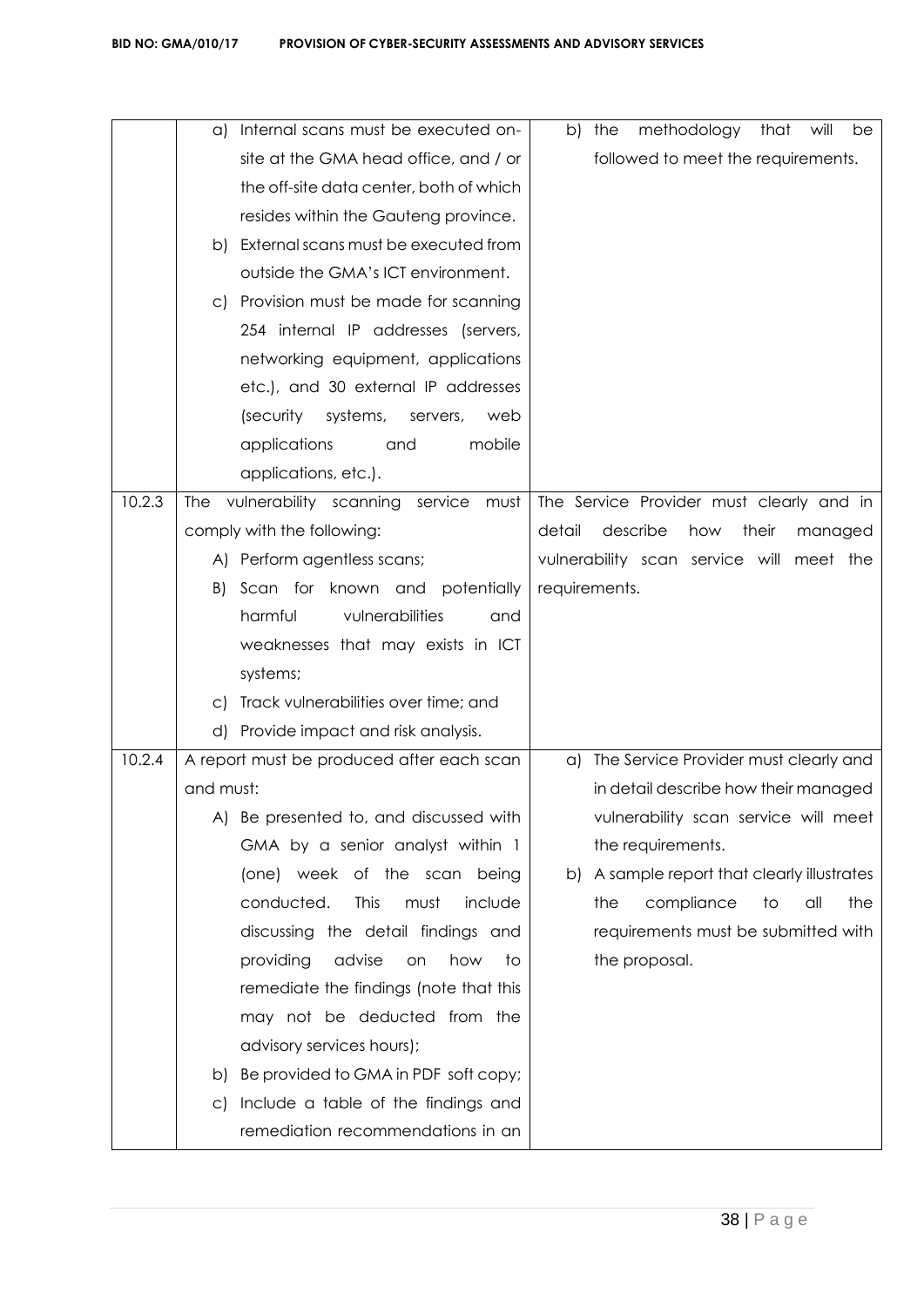|        | editable Microsoft Excel Workbook                    |                                                    |
|--------|------------------------------------------------------|----------------------------------------------------|
|        | soft copy;                                           |                                                    |
|        | D) The report must align to audit and                |                                                    |
|        | compliance standards and include                     |                                                    |
|        | the following elements as a minimum:                 |                                                    |
|        | $\mathsf{L}$<br>Detailed description of each         |                                                    |
|        | finding<br>with<br>appropriate                       |                                                    |
|        | remedial actions required to                         |                                                    |
|        | address<br>the<br>issues<br>and                      |                                                    |
|        | concerns;                                            |                                                    |
|        | Root cause of each findings;<br>ii.                  |                                                    |
|        | iii.<br>Vulnerability severity levels of             |                                                    |
|        | each finding;                                        |                                                    |
|        | iv.<br>Impact and risk analysis of                   |                                                    |
|        | each finding;                                        |                                                    |
|        | Impact, or potential impact of<br>V.                 |                                                    |
|        | each finding on the overall                          |                                                    |
|        | business wide security posture;                      |                                                    |
|        | standard<br>Industry<br>vi.<br>against               |                                                    |
|        | which the finding is raised;                         |                                                    |
|        | and                                                  |                                                    |
|        | Detail<br>vii.<br>month<br>month<br><b>on</b>        |                                                    |
|        | tracking of findings<br>from                         |                                                    |
|        | previous months.                                     |                                                    |
| 10.3   | <b>Penetration Tests</b>                             |                                                    |
| 10.3.1 | The Service Provider must provide a fully            | The Service Provider must:                         |
|        | outsourced<br>managed and<br>penetration             | a) Clearly and in detail describe their            |
|        | testing service.                                     | ability to render the required service             |
|        | a) The<br>penetration<br>tests<br>must<br>be         | in order to meet the requirements;                 |
|        | conducted from the position of a                     | b) Provide<br>detailed<br>CV's<br>of<br>the        |
|        | knowledgeable and skilled attacker.                  | individual(s) that would be executing              |
|        | b) Penetration testers must be Certified             | the penetration tests. The CV's must               |
|        | Ethical Hackers with at least 3 years'               | Оf<br>relevant<br>include<br>copies<br>the         |
|        | experience in penetration testing.                   | certificates; and                                  |
|        | The Service Provider must fulfil the<br>$\mathsf{C}$ | Describe<br>the<br>project<br>schedule,<br>$\circ$ |
|        | project management role for each                     | activities, and timeline that would be             |
|        | test.                                                | followed for each test.                            |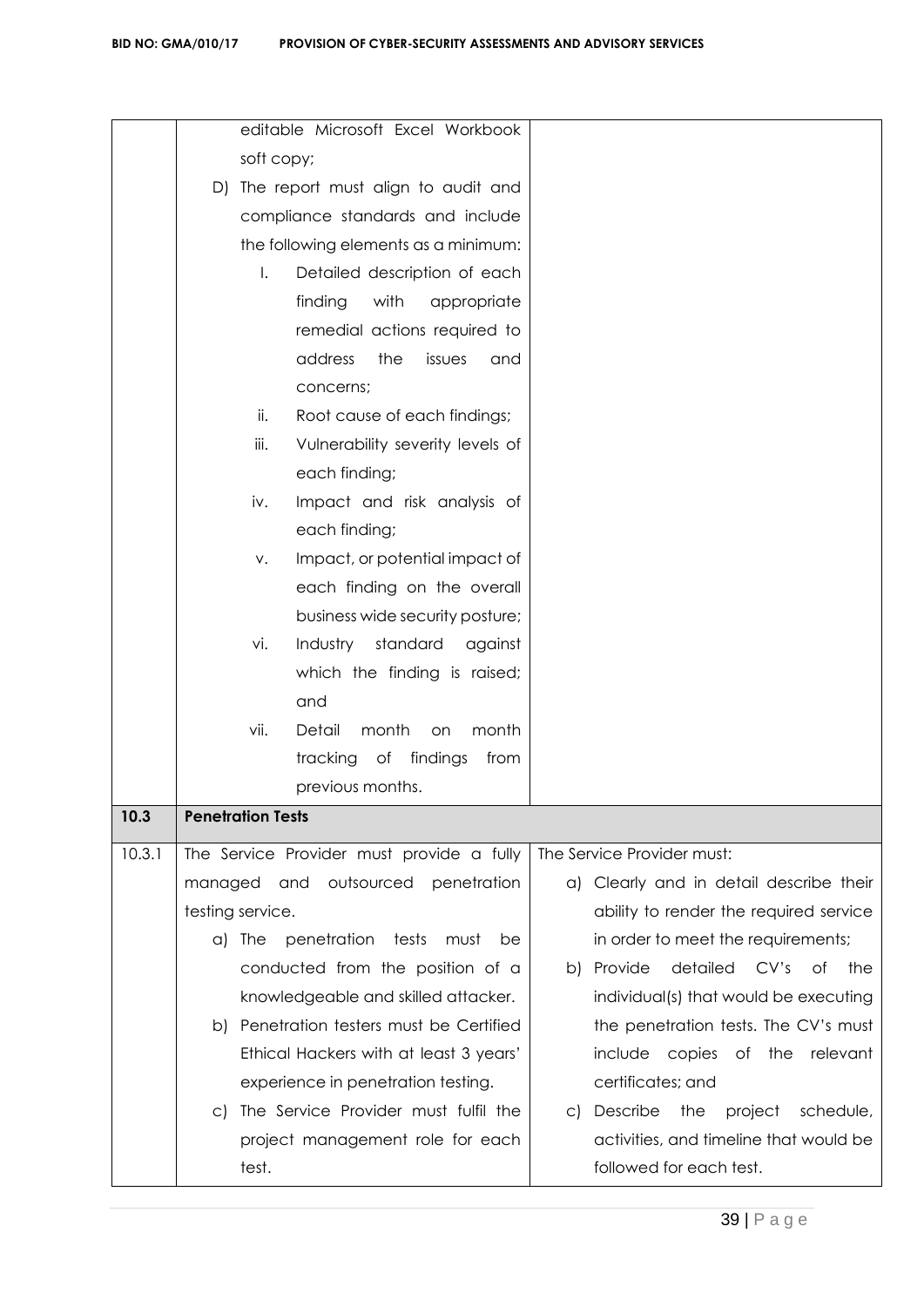|        | d)                                    | The intent of the test is to determine       |                                             |
|--------|---------------------------------------|----------------------------------------------|---------------------------------------------|
|        |                                       | the impact that a successful cyber-          |                                             |
|        |                                       | attack would have on the GMA's               |                                             |
|        |                                       | information systems, its information         |                                             |
|        |                                       | and reputation.                              |                                             |
| 10.3.2 |                                       | Penetration tests<br>conducted<br>must<br>be | The Service Provider must clearly and in    |
|        |                                       | annually inclusive of the following:         | detail describe:                            |
|        |                                       | a) One<br>external<br>penetration<br>test    | a) Their ability to meet the requirements;  |
|        |                                       | targeting a maximum of 10 hosts,             | methodology<br>that will<br>the<br>be<br>b) |
|        |                                       | systems or applications (Grey Box            | followed to execute these test; and         |
|        |                                       | test).                                       | the testing standard and framework<br>C)    |
|        |                                       | internal<br>penetration<br>b) One<br>test    | that is incorporated in the testing         |
|        |                                       | targeting a maximum of 10 systems or         | methodology.                                |
|        |                                       | applications (Grey Box test).                |                                             |
|        |                                       | c) One 'real life' penetration test (Red     |                                             |
|        |                                       | Team Assessment) targeting systems,          |                                             |
|        |                                       | processes and people, using various          |                                             |
|        |                                       | hacking methods and techniques,              |                                             |
|        | including social engineering tactics, |                                              |                                             |
|        |                                       | to simulate a 'real-life' hack scenario      |                                             |
|        |                                       | (Black Box test). The objective of this      |                                             |
|        |                                       | test will be to gain access to, and          |                                             |
|        |                                       | exfiltrate targeted information.             |                                             |
|        | d)                                    | One wireless network penetration test        |                                             |
|        |                                       | targeting 5 wireless networks. (Grey         |                                             |
|        |                                       | Box test).                                   |                                             |
|        |                                       | e) GMA reserves the right to replace         |                                             |
|        |                                       | one type of penetration test with            |                                             |
|        |                                       | another, e.g. replacing the external         |                                             |
|        |                                       | penetration test with another internal       |                                             |
|        |                                       | penetration<br>combining<br><b>or</b>        |                                             |
|        |                                       | penetrations test for a larger scope         |                                             |
|        |                                       | penetration test.                            |                                             |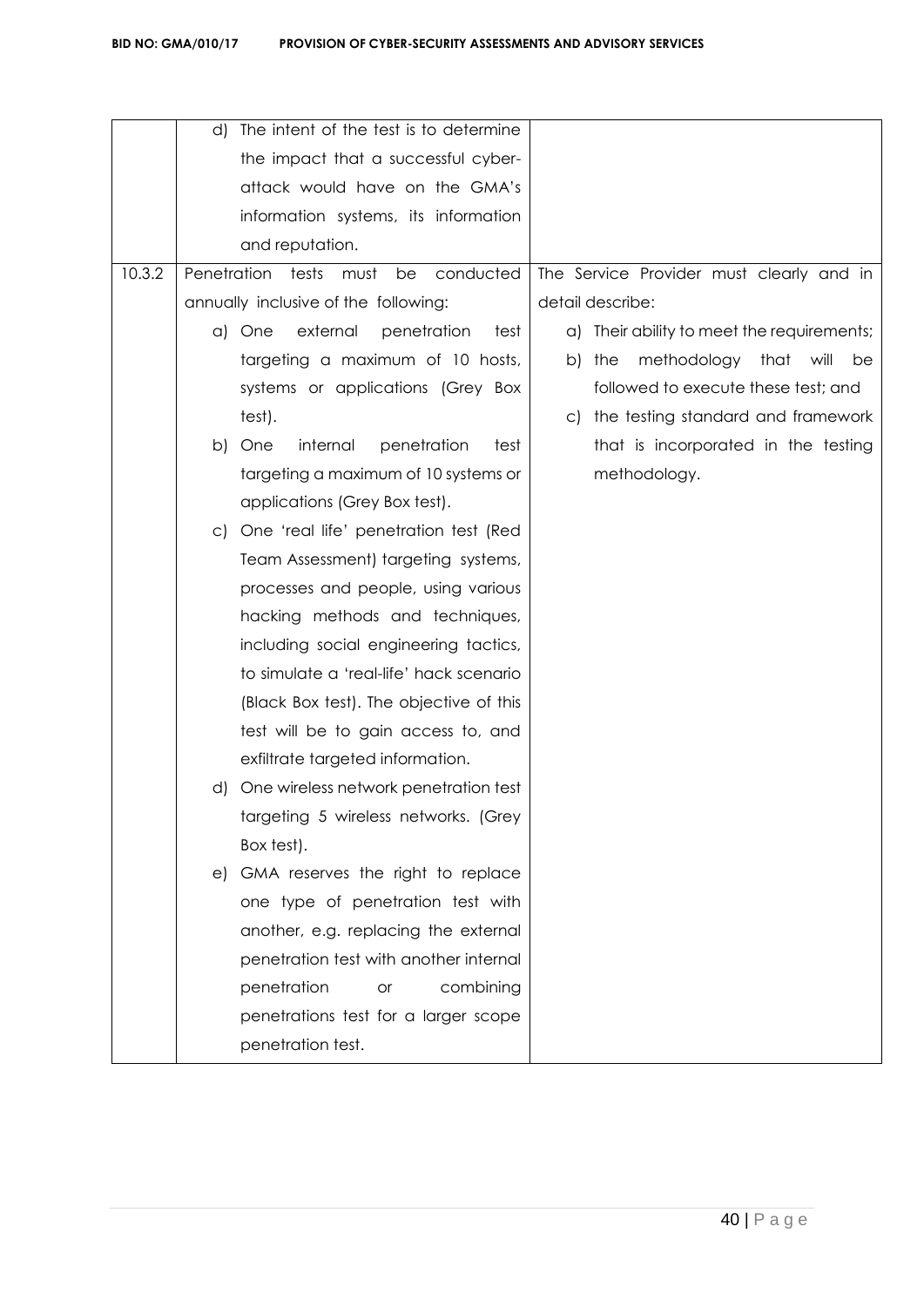| 10.3.3 |           | A report must be produced after each test    | a) The Service Provider must clearly and    |  |  |  |  |
|--------|-----------|----------------------------------------------|---------------------------------------------|--|--|--|--|
|        | and must: |                                              | in detail describe how their managed        |  |  |  |  |
|        |           | A) Be signed by a duly authorized            | vulnerability scan service will meet        |  |  |  |  |
|        |           | person;                                      | these requirements.                         |  |  |  |  |
|        | B)        | Be presented to, and discussed with          | b) A sample report that clearly illustrates |  |  |  |  |
|        |           | <b>GMA</b><br>analyst(s)<br>by<br>the<br>who | compliance<br>the<br>to<br>all<br>the       |  |  |  |  |
|        |           | conducted the test within two weeks          | requirements must be submitted with         |  |  |  |  |
|        |           | of the test being completed. This must       | the proposal.                               |  |  |  |  |
|        |           | include discussing the detail findings       |                                             |  |  |  |  |
|        |           | and providing advise on how to               |                                             |  |  |  |  |
|        |           | remediate the findings (note that this       |                                             |  |  |  |  |
|        |           | may not be deducted from the                 |                                             |  |  |  |  |
|        |           | advisory services hours);                    |                                             |  |  |  |  |
|        |           | c) Be provided to GMA in PDF soft copy;      |                                             |  |  |  |  |
|        | d)        | Include a table of the findings and          |                                             |  |  |  |  |
|        |           | remediation recommendations in an            |                                             |  |  |  |  |
|        |           | editable Microsoft Excel Workbook            |                                             |  |  |  |  |
|        |           | soft copy;                                   |                                             |  |  |  |  |
|        | E)        | The report must align to audit and           |                                             |  |  |  |  |
|        |           | compliance standards and include             |                                             |  |  |  |  |
|        |           | the following elements as a minimum:         |                                             |  |  |  |  |
|        |           | Ι.<br>Detailed description of each           |                                             |  |  |  |  |
|        |           | finding<br>with<br>appropriate               |                                             |  |  |  |  |
|        |           | remedial actions required to                 |                                             |  |  |  |  |
|        |           | the<br>issues<br>address<br>and              |                                             |  |  |  |  |
|        |           | concerns;                                    |                                             |  |  |  |  |
|        |           | ii.<br>Root cause of each findings;          |                                             |  |  |  |  |
|        |           | iii.<br>Vulnerability severity levels of     |                                             |  |  |  |  |
|        |           | each finding;                                |                                             |  |  |  |  |
|        |           | Impact and risk analysis of<br>iv.           |                                             |  |  |  |  |
|        |           | each finding;                                |                                             |  |  |  |  |
|        |           | Impact, or potential impact of<br>V.         |                                             |  |  |  |  |
|        |           | each finding on the overall                  |                                             |  |  |  |  |
|        |           | business wide security posture;              |                                             |  |  |  |  |
|        |           | standard<br>vi.<br>Industry<br>against       |                                             |  |  |  |  |
|        |           | which the finding is raised;                 |                                             |  |  |  |  |
|        |           | and                                          |                                             |  |  |  |  |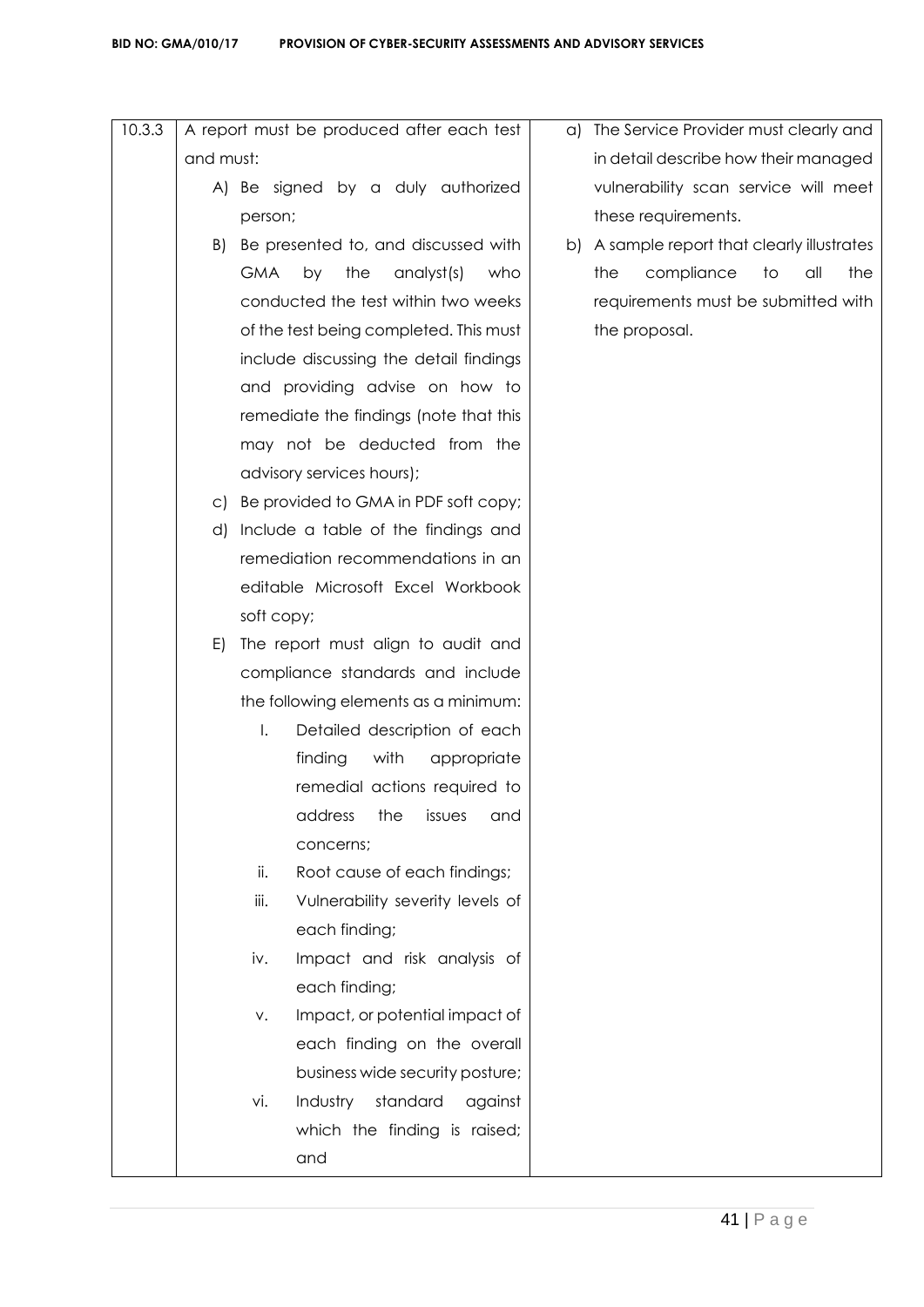|        | vii.<br>Detail<br>month<br>month<br>on.          |                                          |  |  |  |
|--------|--------------------------------------------------|------------------------------------------|--|--|--|
|        | tracking of findings<br>from                     |                                          |  |  |  |
|        | previous months.                                 |                                          |  |  |  |
| 10.4   | <b>Advisory Services</b>                         |                                          |  |  |  |
|        |                                                  |                                          |  |  |  |
| 10.4.1 | The Service Provider must provide cyber-security | The Service Provider must:               |  |  |  |
|        | advisory services which must include:            | a) Clearly and in detail describe their  |  |  |  |
|        | Provision of 360 hours for the contract<br>a)    | ability to render the required service   |  |  |  |
|        | duration, usable on an ad-hoc basis:             | in order to meet the requirements;       |  |  |  |
|        | b) Assessing security configuration settings /   | detailed<br>b) Provide<br>CV's of<br>the |  |  |  |
|        | changes on ICT systems, hosts and                | individual(s) that would be delivering   |  |  |  |
|        | applications through ad-hoc testing              | the cyber-security advisory services.    |  |  |  |
|        | (mini penetration test);                         |                                          |  |  |  |
|        | c) Quarterly meetings to discuss cyber-          |                                          |  |  |  |
|        | security threat landscape and other              |                                          |  |  |  |
|        | related matters.                                 |                                          |  |  |  |
|        | Advisory services must be delivered by senior    |                                          |  |  |  |
|        | analysts.                                        |                                          |  |  |  |

# **11. BID EVALUATION**

Requirements are divided into various sections. Each section has an allocated score which adds up to 100.

All requirements will be scored individually as indicated in the table below. Service Providers must ensure that adequate evidence or information (or both), is provided in order for the evaluation panel to be able to score each functional requirement. Failure to do so may result in low or no scores being awarded to that functional requirement.

The minimum functional requirements threshold, is 75 points. Only bids meeting the minimum threshold will be considered for price evaluation.

| <b>REQUIREMENT</b>                                   | <b>Points Allocated</b> |
|------------------------------------------------------|-------------------------|
| Company track record and past experience as per 10.1 | 20                      |
| Managed vulnerability scan service as per 10.2       | 25                      |
| Penetration testing as per 10.3                      | 35                      |
| Cyber-security advisory services as per 10.4         | 20                      |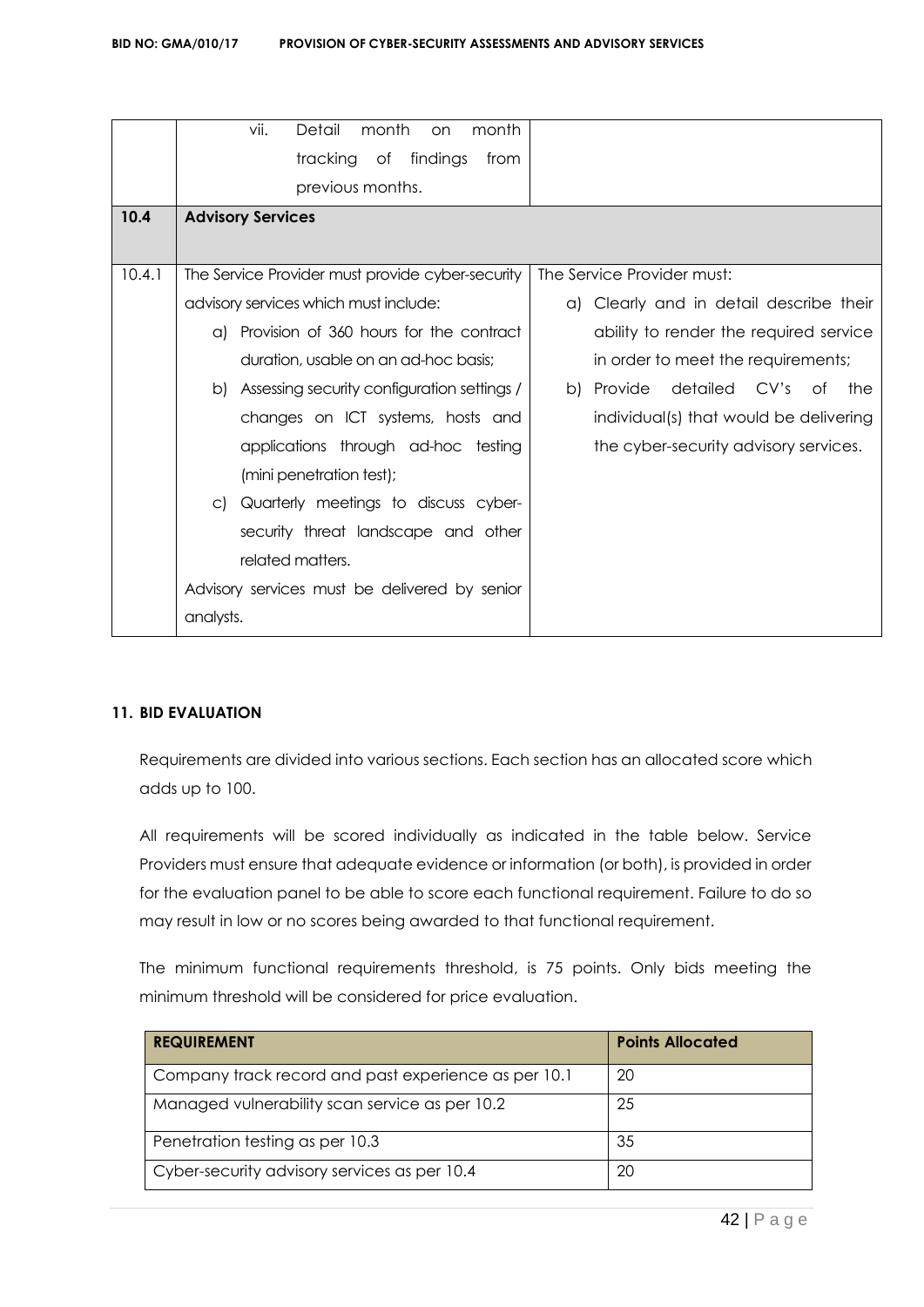# **12. COSTING INSTRUCTION**

12.1. Service Providers are required to return their proposal inclusive of a pricing schedule breakdown as per the table below.

| Pricing Schedule for Cyber-Security Partner Tender |                         |                         |          |                |                 |                     |
|----------------------------------------------------|-------------------------|-------------------------|----------|----------------|-----------------|---------------------|
|                                                    |                         |                         |          |                |                 |                     |
|                                                    |                         |                         | Hourly   |                |                 | <b>Total Cost</b>   |
|                                                    | <b>Billing schedule</b> | <b>Number</b><br>Hourly |          | <b>Monthly</b> | <b>Annually</b> |                     |
|                                                    |                         | Rate                    | of Hours |                |                 | $(3 \text{ years})$ |
| Managed vulnerability scan service                 | Monthly                 |                         |          |                |                 |                     |
| Internal penetration test                          | Annually upon           |                         |          |                |                 |                     |
| <b>External penetration test</b>                   | completion of test,     |                         |          |                |                 |                     |
| 'Real life' penetration test                       | and acceptance of       |                         |          |                |                 |                     |
| Wireless assessment                                | report                  |                         |          |                |                 |                     |
| Cyber-security advisory services                   | Per month in arrears    |                         | 360      |                |                 |                     |
|                                                    | based on hours used     |                         |          |                |                 |                     |
|                                                    |                         |                         |          |                |                 |                     |
| <b>Total Contract Cost</b>                         |                         |                         |          |                |                 |                     |

- 12.2. Costs must be fixed for a three year term.
- 12.3. Costs must be divided into the following sections:
	- **Managed vulnerability scan service**, billable monthly in arrears, after acceptance of report;
	- **Internal penetration test**, billable annually upon completion of test, and acceptance of report.
	- **External penetration test**, billable annually upon completion of test, and acceptance of report.
	- **'Real life' penetration test**, billable annually upon completion of test, and acceptance of report.
	- **Wireless assessment**, billable annually upon completion of test, and acceptance of report.
	- **Cyber-security advisory services**, billable per month in arrears based on hours used during the month.

# **13. CONFIDENTIAL AND ASSURANCE INFORMATION**

The Service Provider acknowledges and/or undertakes the following: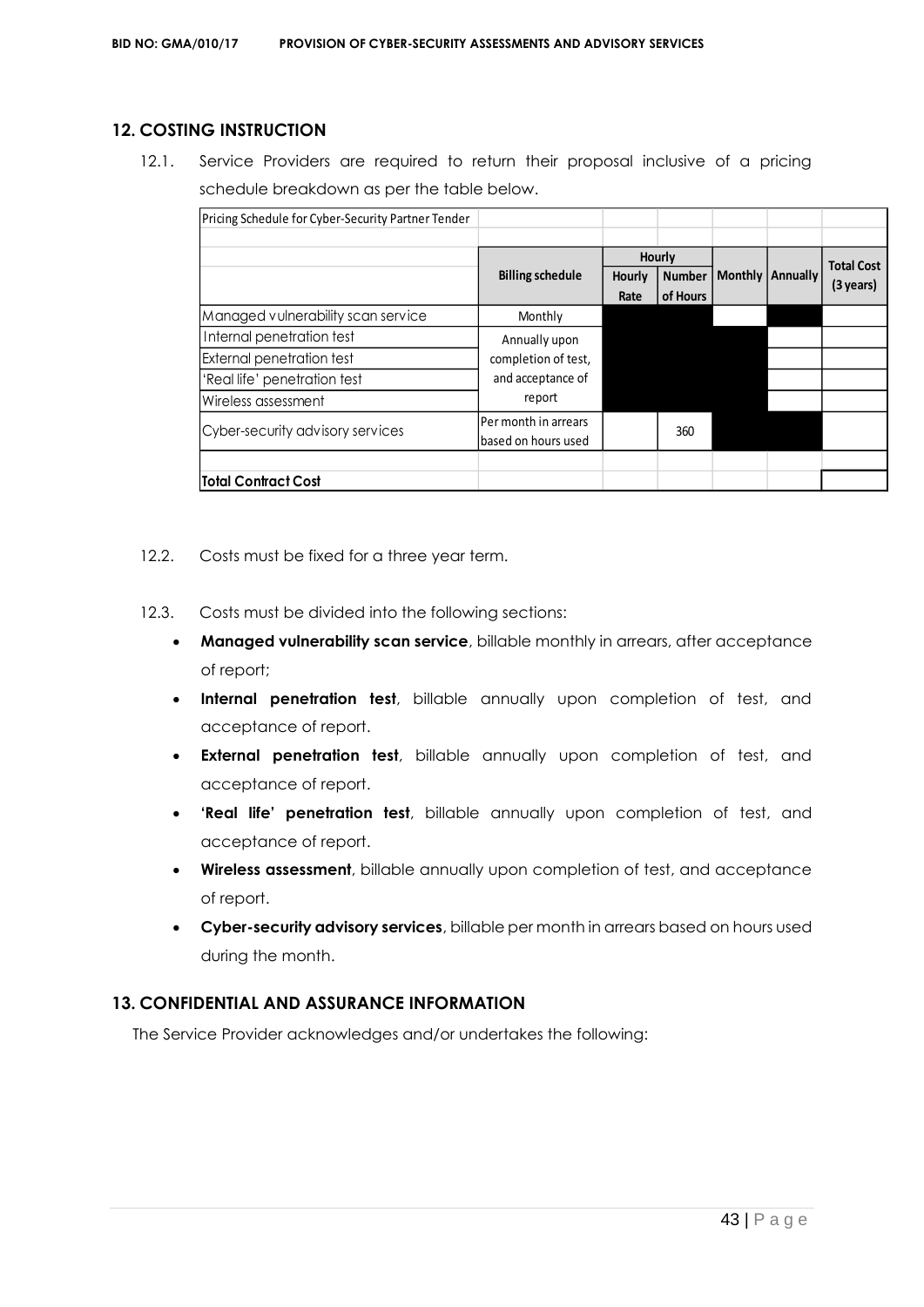- 13.1. Through participation in this RfP, the Service Provider shall have access to confidential information that includes information with regards to GMA ICT infrastructure and systems.
- 13.2. The Service Provider undertakes to maintain the strictest confidentiality for:
	- i. all information that may be disclosed during the RfP process, whether such information is oral or written, recorded or stored by electronic, magnetic, electro-magnetic or other form or process, or otherwise in a machine readable form, translated from the original form, recompiled, made into a compilation, wholly or partially copied, modified, updated or otherwise altered, originated or obtained by, or coming into the possession, custody or knowledge of either party.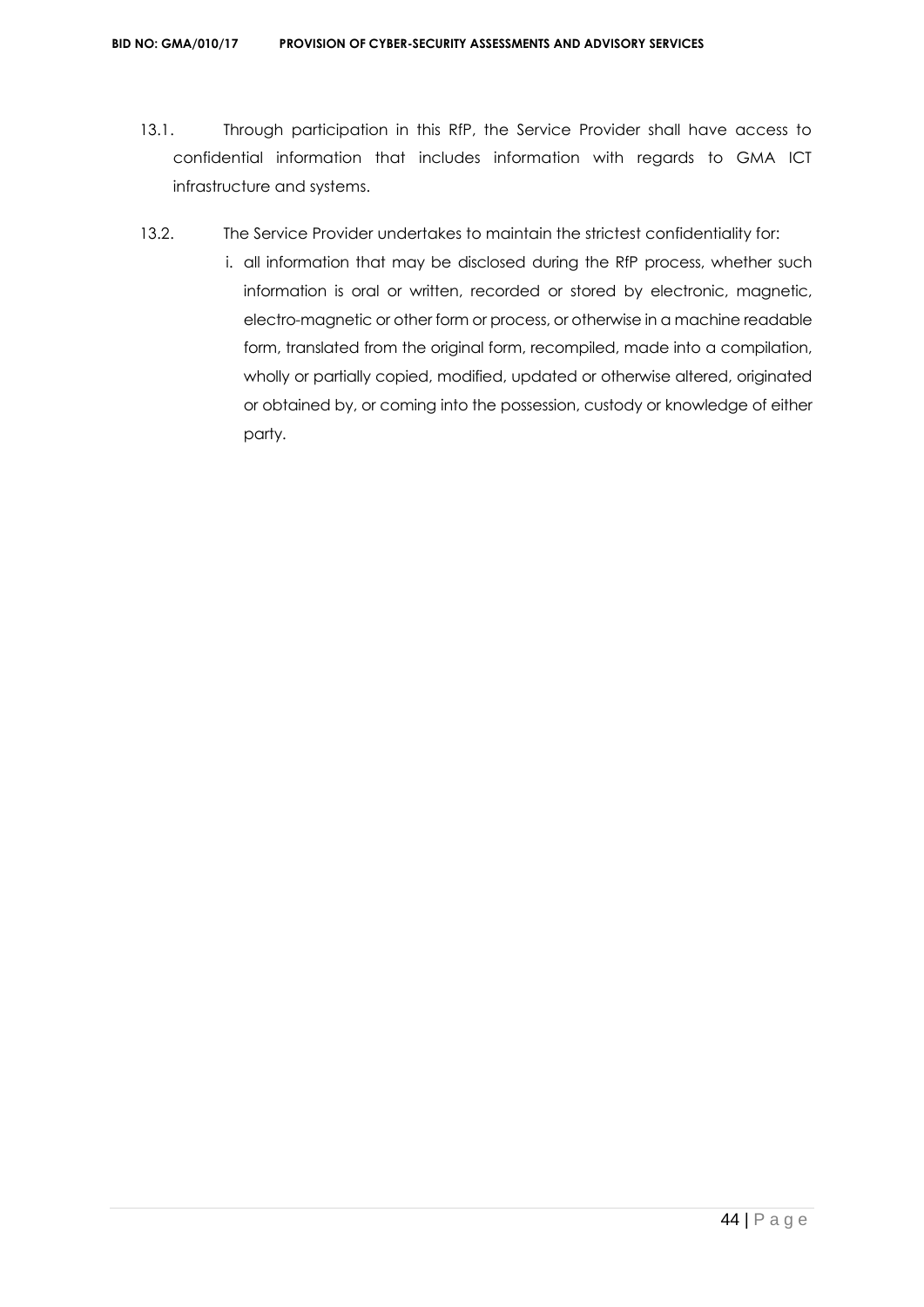# **RFP - PART C:**

# **BIDDERS DECLARATION**

All responses must be provided within the specified boxes, must comply with the word and page limits imposed and must respond to this RFP Part B in accordance with the Conditions of Tendering in this RFP Part A. All Annexures form part of the Bidders Response and must be completed in full and signed.

| <b>BIDDERS DECLARATION</b>                                                                                                           |                                                                          |  |  |  |  |  |  |
|--------------------------------------------------------------------------------------------------------------------------------------|--------------------------------------------------------------------------|--|--|--|--|--|--|
| certify that:                                                                                                                        |                                                                          |  |  |  |  |  |  |
| $\Box$                                                                                                                               | I have read, understood and accept the conditions contained in this RFP. |  |  |  |  |  |  |
| I have supplied all the required information, and all the information submitted as part<br>$\Box$<br>of the RFP is true and correct. |                                                                          |  |  |  |  |  |  |
| <b>NAME OF THE BIDDER</b>                                                                                                            |                                                                          |  |  |  |  |  |  |
| <b>IDENTITY NUMBER</b>                                                                                                               |                                                                          |  |  |  |  |  |  |
| <b>POSITION</b>                                                                                                                      |                                                                          |  |  |  |  |  |  |
| <b>AUTHORISED SIGNATORY</b>                                                                                                          |                                                                          |  |  |  |  |  |  |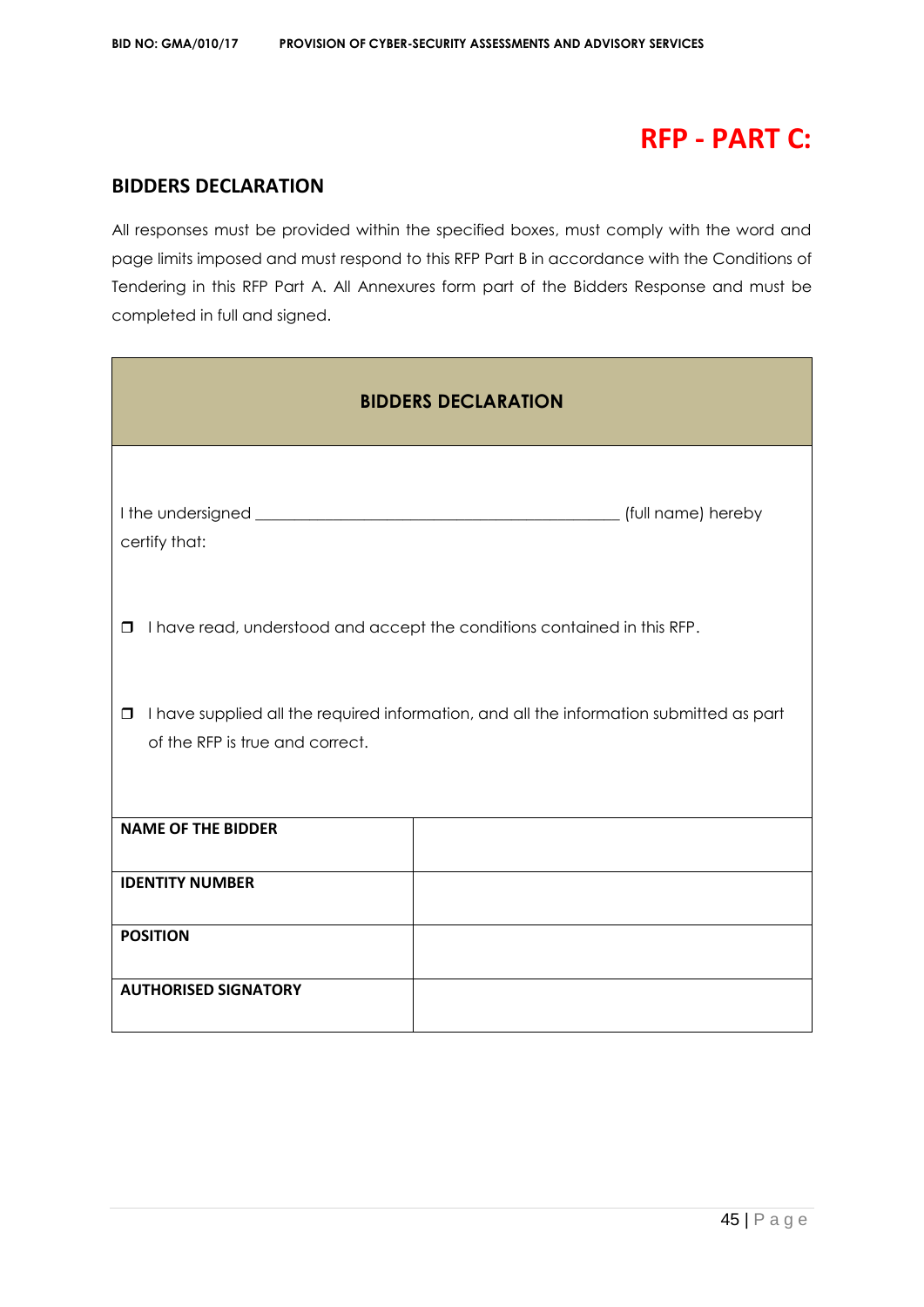| <b>BIDDERS RESPONSE</b>                  |             |               |  |  |  |  |
|------------------------------------------|-------------|---------------|--|--|--|--|
| <b>FULL NAME</b>                         |             |               |  |  |  |  |
| <b>POSTAL ADDRESS</b>                    |             |               |  |  |  |  |
| <b>PHYSICAL ADDRESS</b>                  |             |               |  |  |  |  |
| <b>ENTITY REGISTRATION NUMBER</b>        |             |               |  |  |  |  |
| <b>VAT REGISTRATION NUMBER</b>           |             |               |  |  |  |  |
| <b>CONTACT PERSON'S FULL NAME</b>        |             |               |  |  |  |  |
| <b>TELEPHONE NUMBER 1</b>                | <b>CODE</b> | <b>NUMBER</b> |  |  |  |  |
| <b>TELEPHONE NUMBER 2</b>                | <b>CODE</b> | <b>NUMBER</b> |  |  |  |  |
| <b>FACSIMILE NUMBER</b>                  | <b>CODE</b> | <b>NUMBER</b> |  |  |  |  |
| <b>CELLULAR PHONE NUMBER</b>             |             |               |  |  |  |  |
| <b>E-MAIL ADDRESS</b>                    |             |               |  |  |  |  |
| <b>TAX CLEARANCE CERTIFICATE</b>         | <b>YES</b>  | <b>NO</b>     |  |  |  |  |
| <b>REGISTERED ON NATIONAL TREASURY</b>   | <b>YES</b>  | <b>NO</b>     |  |  |  |  |
| <b>CENTRALISED SUPPLIER DATABASE</b>     |             |               |  |  |  |  |
| <b>FULL NAME OF AUTHORISED SIGNATORY</b> |             |               |  |  |  |  |
| TITLE OF AUTHORISED SIGNATORY            |             |               |  |  |  |  |
| SIGNATURE OF AUTHORISED SIGNATORY        |             |               |  |  |  |  |
| <b>DATE OF SIGNATURE</b>                 |             |               |  |  |  |  |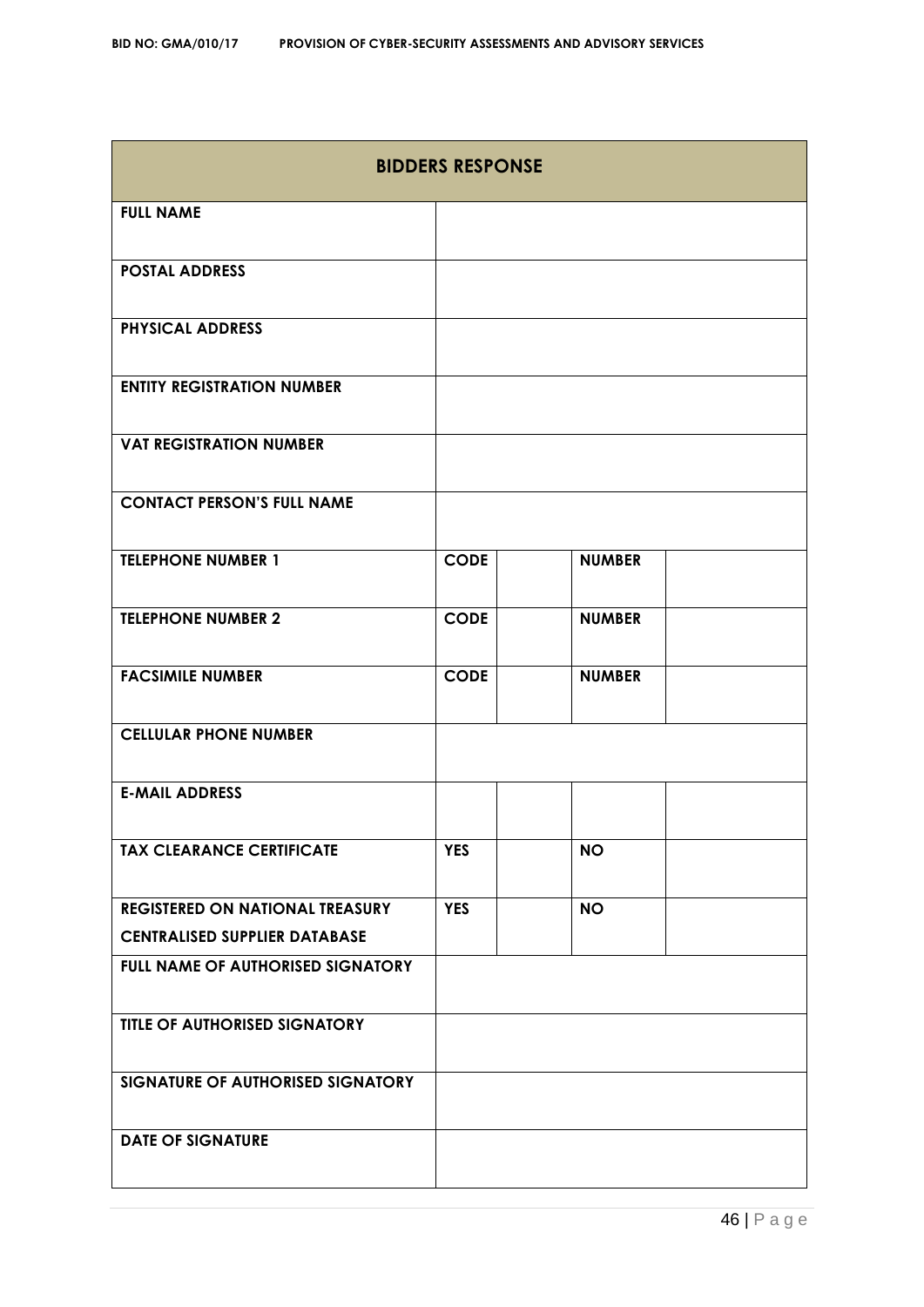| <b>ALTERNATIVE TENDER</b>                                   | Word limit $-$ [500] words    |
|-------------------------------------------------------------|-------------------------------|
|                                                             |                               |
| submits<br>Where<br><b>Bidder</b><br>also<br>$\alpha$<br>an |                               |
| Alternative Tender, it must include any                     |                               |
| supplementary material, together with                       |                               |
| associated prices, which demonstrates in                    |                               |
| detail that such an alternative will fully                  |                               |
| achieve and/ or exceed<br>the<br>all                        |                               |
| specifications or requirements together                     |                               |
| with references as to why the alternative                   |                               |
| proposal/s may be advantageous. This                        |                               |
| be cross-referenced<br>should<br>the<br>to                  |                               |
| Specification.                                              |                               |
| <b>CONFLICT OF INTEREST</b>                                 |                               |
|                                                             |                               |
| Provide<br>details<br>Оf<br>interests,<br>any               | Complete as attached in SBD 4 |
| relationships or clients which may give                     |                               |
| rise to a conflict of interest and the area                 |                               |
| of expertise in which that conflict of                      |                               |
| interest may arise.                                         |                               |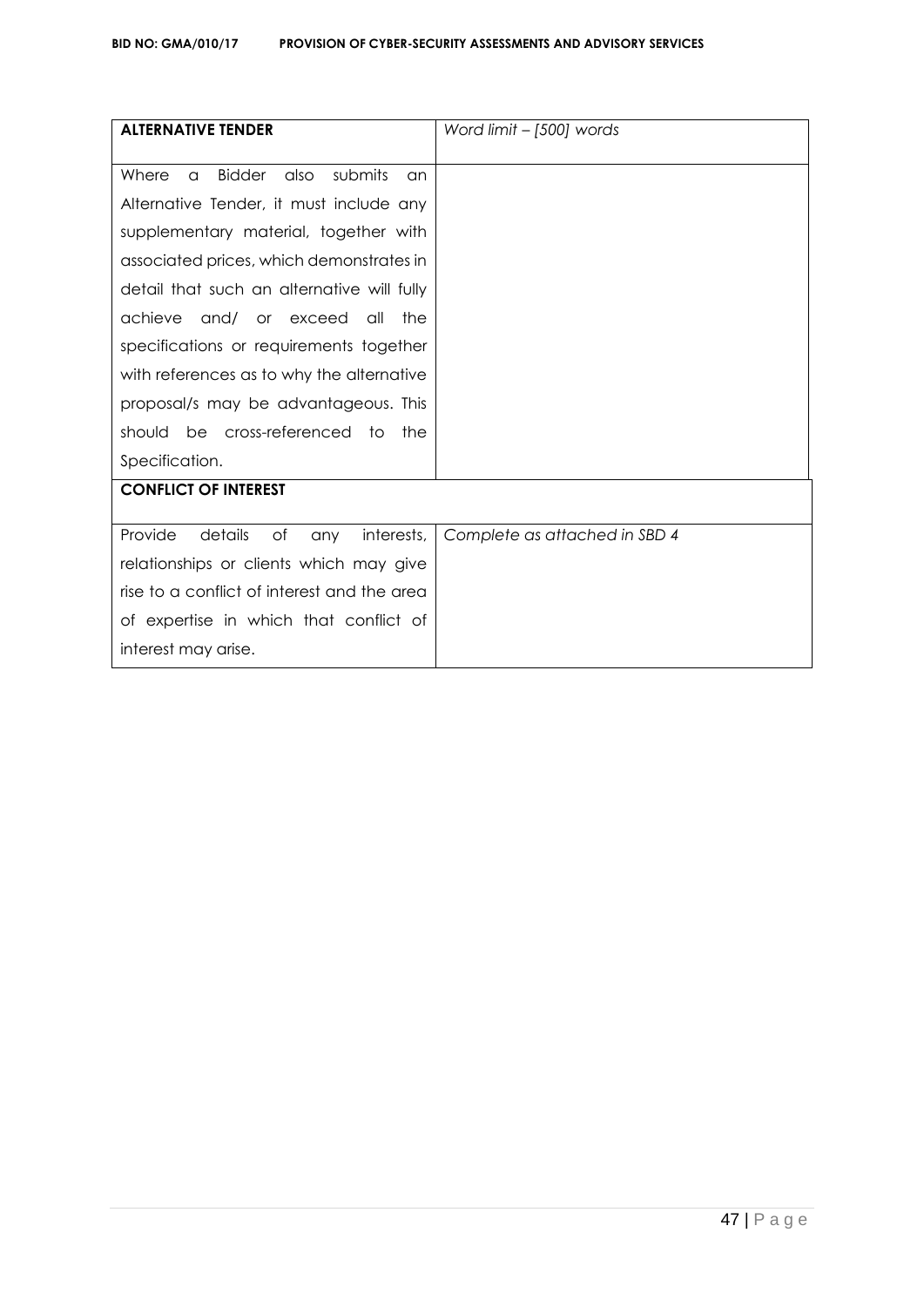# **Register on the Central Supplier Database for Government managed by National Treasury**

with effect from 1 April 2016 the Central Supplier Database (CSD) will serve as the single source of key supplier information for all spheres of government providing consolidated, accurate, up-to-date, complete and verified supplier information to procuring organs of state.

The establishment of a CSD will result in one single database to serve as the source of all supplier information for all spheres of government. The purpose of centralising government's supplier database is to reduce duplication of effort and cost for both supplier and government while enabling electronic procurement processes.

Prospective suppliers interested in pursuing opportunities within the South African Government and those that are already registered on the GMA supplier database are encouraged to **selfregister** on the CSD. This self-registration application represents an expression of interest from the supplier to conduct business with the South African Government. Once submitted, your details will be assessed for inclusion on the CSD.

# **Access the CSD site on [www.csd.gov.za](http://www.csd.gov.za/)**

Contact National Treasury for further clarity on the process:

Email: [csd@treasury.gov.za](mailto:csd@treasury.gov.za)

Telephone: 012 315 5509

Bidders must submit with their proposals proof of registration on CSD. The proof of registration must indicate the following:

- CSD Supplier Number
- CSD Unique RRN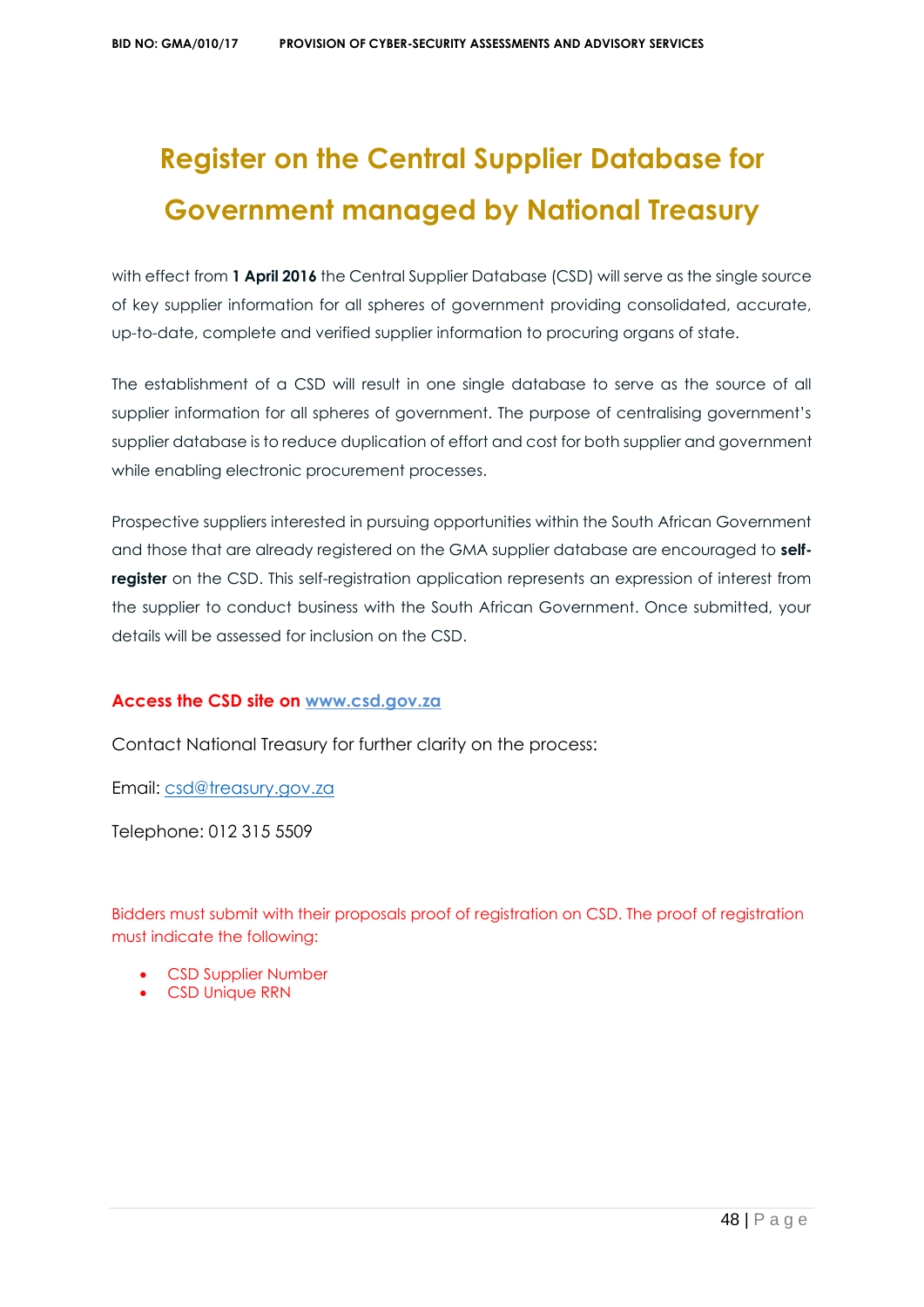## **A1. TAX CLEARANCE CERTIFICATE REQUIREMENTS**

**It is a condition of bid that the taxes of the successful bidder must be in order, or that satisfactory arrangements have been made with South African Revenue Service (SARS) to meet the Bidders tax obligations.**

1 In order to meet this requirement bidders are required to complete in full the form TCC 001

"Application for a Tax Clearance Certificate" and submit it to any SARS branch office nationally. The Tax Clearance Certificate Requirements are also applicable to foreign bidders / individuals who wish to submit bids.

2 SARS will then furnish the bidder with a Tax Clearance Certificate that will be valid for a period of 1 (one) year from the date of approval.

3 The original Tax Clearance Certificate must be submitted together with the bid. Failure to submit the original and valid Tax Clearance Certificate will result in the invalidation of the bid. Certified copies of the Tax Clearance Certificate will not be acceptable.

4 In bids where Consortia / Joint Ventures / Sub-contractors are involved, each party must submit a separate Tax Clearance Certificate.

5 Copies of the TCC 001 "Application for a Tax Clearance Certificate" form are available from any SARS branch office nationally or on the website [www.sars.gov.za.](http://www.sars.gov.za/)

6 Applications for the Tax Clearance Certificates may also be made via eFiling. In order to use this provision, taxpayers will need to register with SARS as eFilers through the website [www.sars.gov.za](http://www.sars.gov.za/)

# **A2. FINANCIAL VIABILITY REQUIREMENTS**

1. Are there any significant events, matters, occurrences or circumstances which have arisen since the end of your last financial year which may significantly affect operations and your ability to operate as a going concern.

\_\_\_\_\_\_\_\_\_\_\_\_\_\_\_\_\_\_\_\_\_\_\_\_\_\_\_\_\_\_\_\_\_\_\_\_\_\_\_\_\_\_\_\_\_\_\_\_\_\_\_\_\_\_\_\_\_\_\_\_\_\_\_\_\_\_\_\_\_\_\_\_\_\_\_\_\_\_\_\_\_\_ \_\_\_\_\_\_\_\_\_\_\_\_\_\_\_\_\_\_\_\_\_\_\_\_\_\_\_\_\_\_\_\_\_\_\_\_\_\_\_\_\_\_\_\_\_\_\_\_\_\_\_\_\_\_\_\_\_\_\_\_\_\_\_\_\_\_\_\_\_\_\_\_\_\_\_\_\_\_\_\_\_\_ \_\_\_\_\_\_\_\_\_\_\_\_\_\_\_\_\_\_\_\_\_\_\_\_\_\_\_\_\_\_\_\_\_\_\_\_\_\_\_\_\_\_\_\_\_\_\_\_\_\_\_\_\_\_\_\_\_\_\_\_\_\_\_\_\_\_\_\_\_\_\_\_\_\_\_\_\_\_\_\_\_\_

\_\_\_\_\_\_\_\_\_\_\_\_\_\_\_\_\_\_\_\_\_\_\_\_\_\_\_\_\_\_\_\_\_\_\_\_\_\_\_\_\_\_\_\_\_\_\_\_\_\_\_\_\_\_\_\_\_\_\_\_\_\_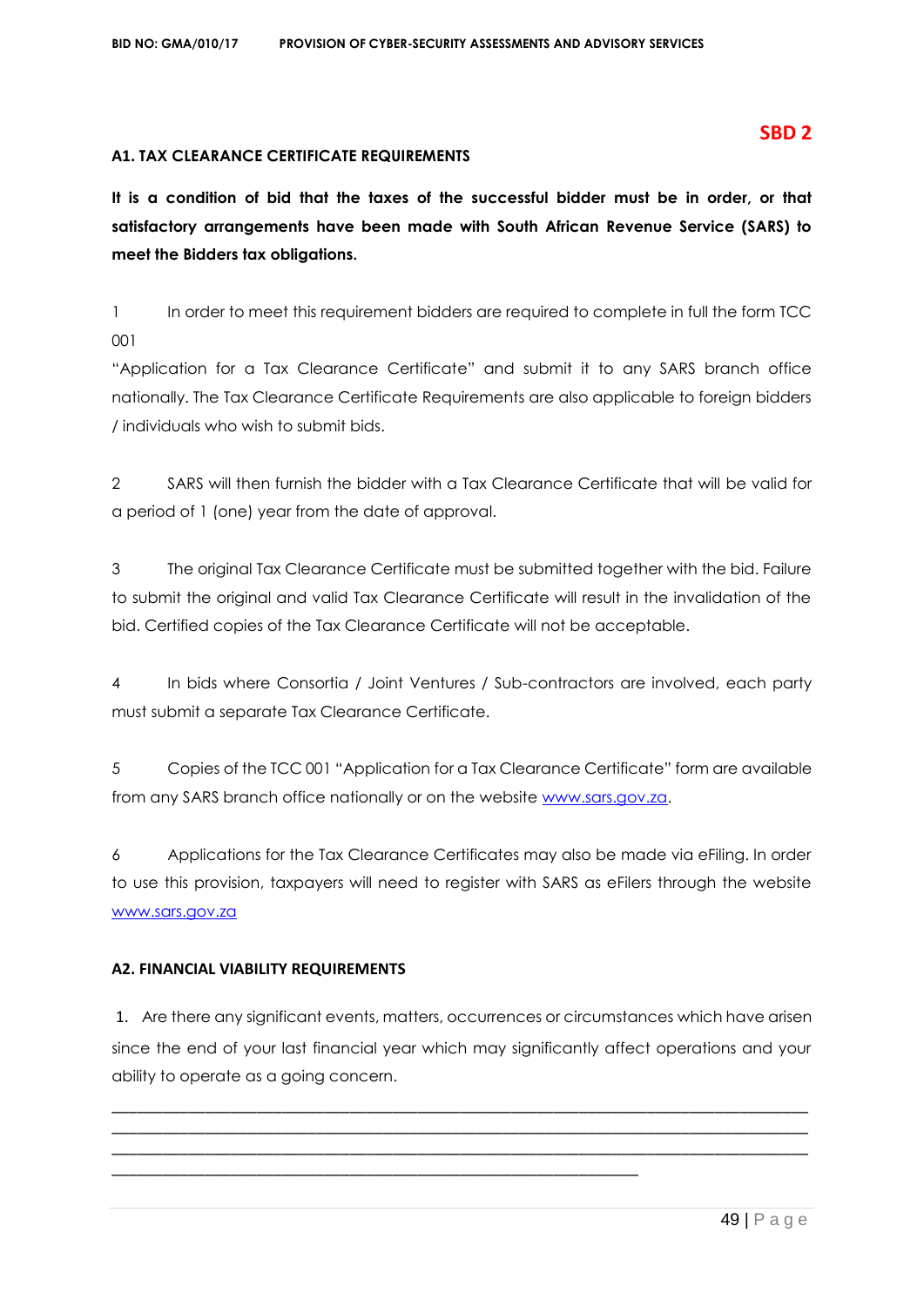# **SBD 3.1**

# **PRICING SCHEDULE**

Name of Bidder: ………………………………………………………….. Ref Number: GMA/010/17

Closing Time: 11H00 AM Closing Date 07 March 2018

**OFFER TO BE VALID FOR 90 DAYS FROM THE CLOSING DATE OF BID.**

Bidders are required to submit a separate detailed price proposal.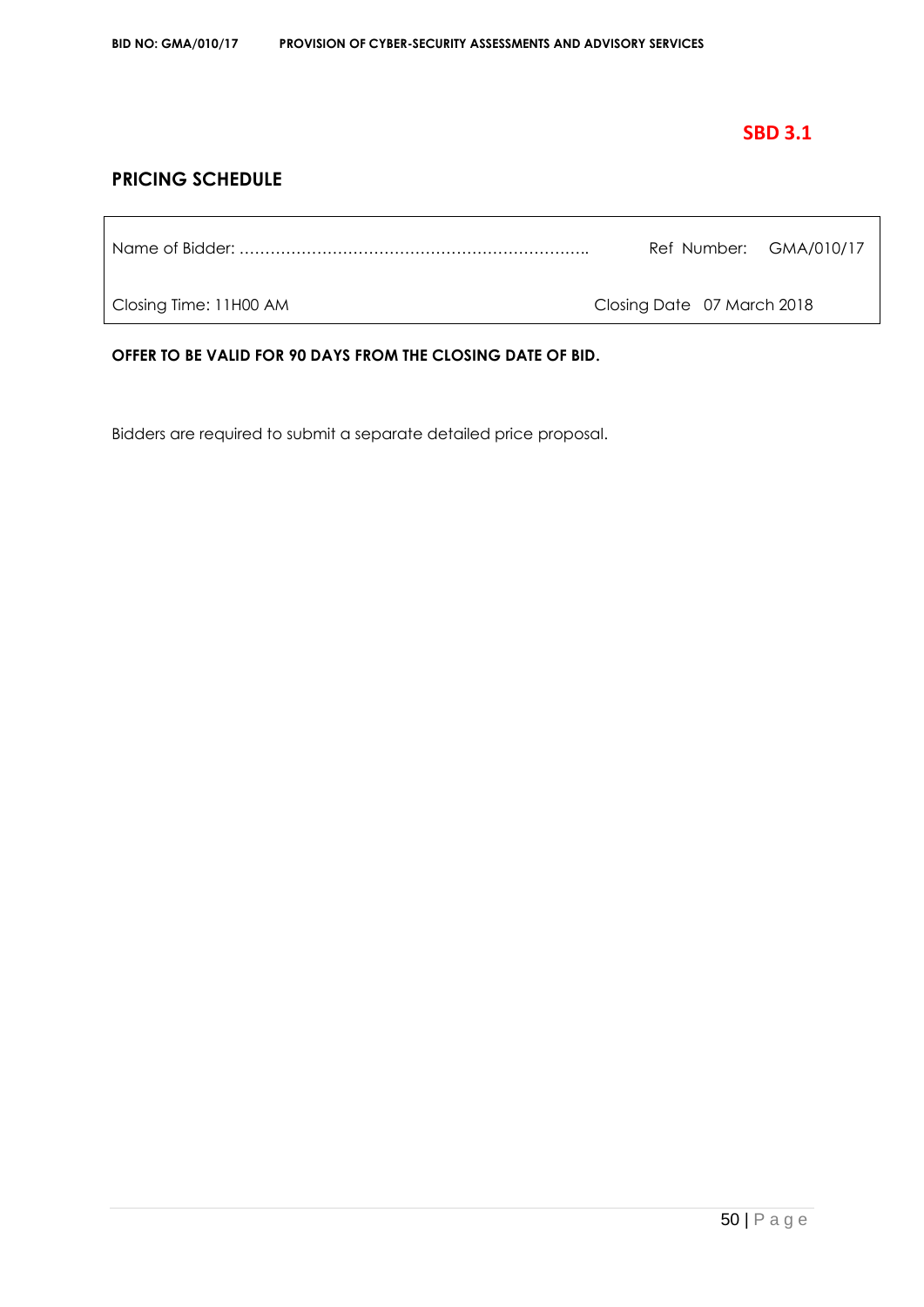# **SBD 3.2**

# **PRICING DECLARATION**

Dear Sir/Madam

After having carefully read through and examined this RFP Reference Number GMA/010/17 in its entirety together with all the provisions contained in each section of the RFP document,

We hereby offer to conduct cyber-security assessments and advisory services for a period of three (3) years as detailed in Terms of Reference section of the REQUEST FOR PROPOSAL document:

| IN AMOUNT: R | (including VAT) |
|--------------|-----------------|
|              |                 |
| IN WORDS: R  | (including VAT) |

We confirm that this price covers all costs associated with conducting cyber-security assessments and advisory services for a period of three (3) years as per the requirements in the TOR.

We confirm that GMA will incur no additional costs whatsoever over and above this amount.

We undertake to hold this offer open for acceptance for a period of 90 (ninety) days from the date of submission of offers. We further undertake that upon final acceptance of our offer, we will commence with the provision of service when required to do so by the Client.

Moreover, we agree that until formal Contract Documents have been prepared and executed, this Form of Tender, together with a written acceptance from the Client shall constitute a binding agreement between us, governed by the terms and conditions set out in this REQUEST FOR PROPOSAL.

We understand that you are not bound to accept the lowest or any offer and that we must bear all costs which we have incurred in connection with preparing and submitting this tender.

We hereby undertake for the period during which this tender remains open for acceptance not to divulge to any persons, other than the persons to which the tender is submitted, any information relating to the submission of this tender or the details therein except where such is necessary for the submission of this tender.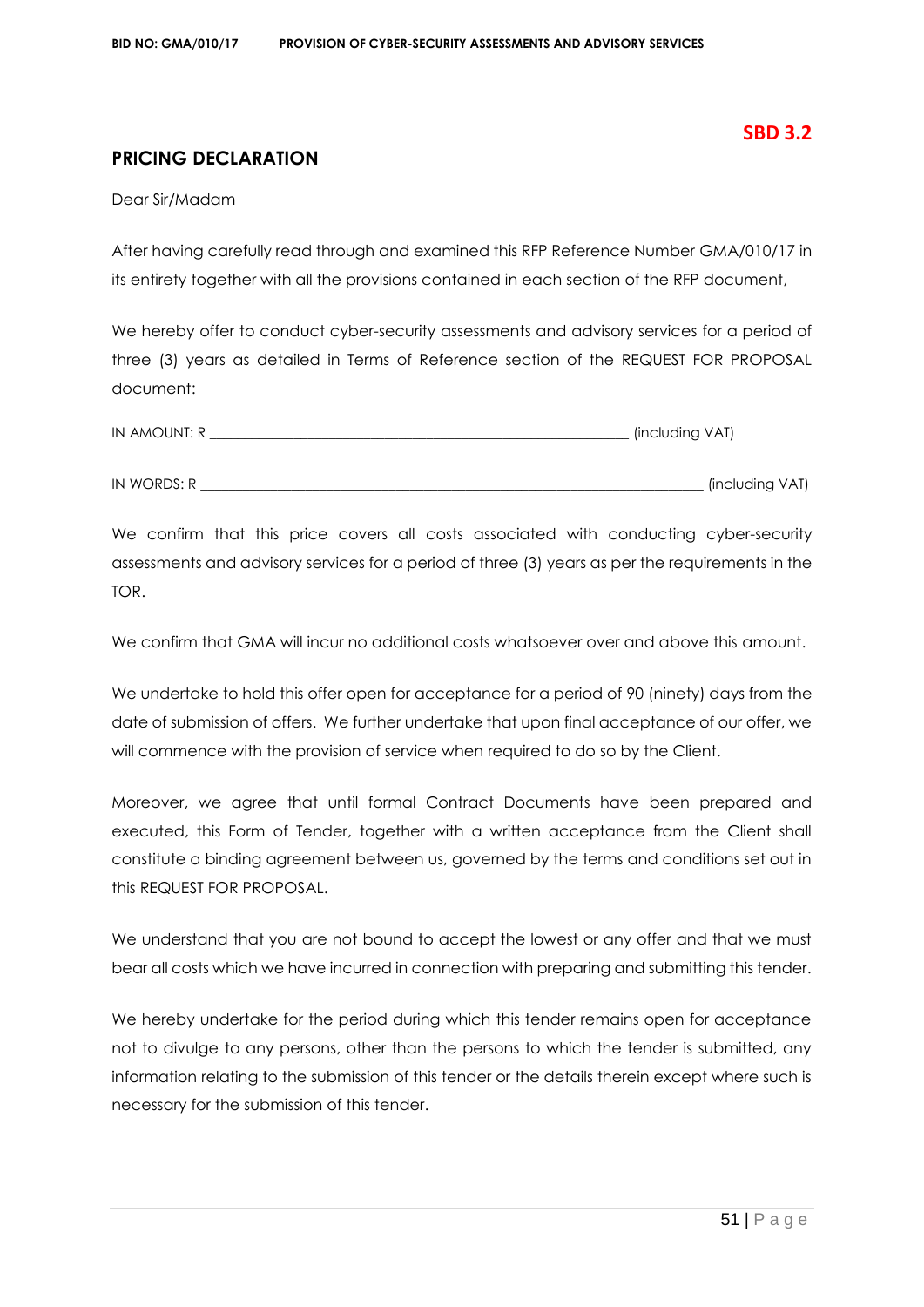| <b>PRICE DECLARATION</b><br>(MANDATORY INFORMATION)                                                                    |                                                                                         |  |  |  |  |  |  |  |  |
|------------------------------------------------------------------------------------------------------------------------|-----------------------------------------------------------------------------------------|--|--|--|--|--|--|--|--|
| certify that:                                                                                                          |                                                                                         |  |  |  |  |  |  |  |  |
| I have read, understood and unconditionally accept that the conditions contained in<br>□<br>above Section of this RFP. |                                                                                         |  |  |  |  |  |  |  |  |
| $\Box$<br>of the Pricing Section of this RFP is true and correct.                                                      | I have supplied all the required information, and all the information submitted as part |  |  |  |  |  |  |  |  |
| <b>NAME OF BIDDER</b>                                                                                                  |                                                                                         |  |  |  |  |  |  |  |  |
| <b>IDENTITY NUMBER</b>                                                                                                 |                                                                                         |  |  |  |  |  |  |  |  |
| <b>POSITION</b>                                                                                                        |                                                                                         |  |  |  |  |  |  |  |  |
| <b>SIGNATURE OF AUTHORISED</b><br><b>SIGNATORY</b>                                                                     |                                                                                         |  |  |  |  |  |  |  |  |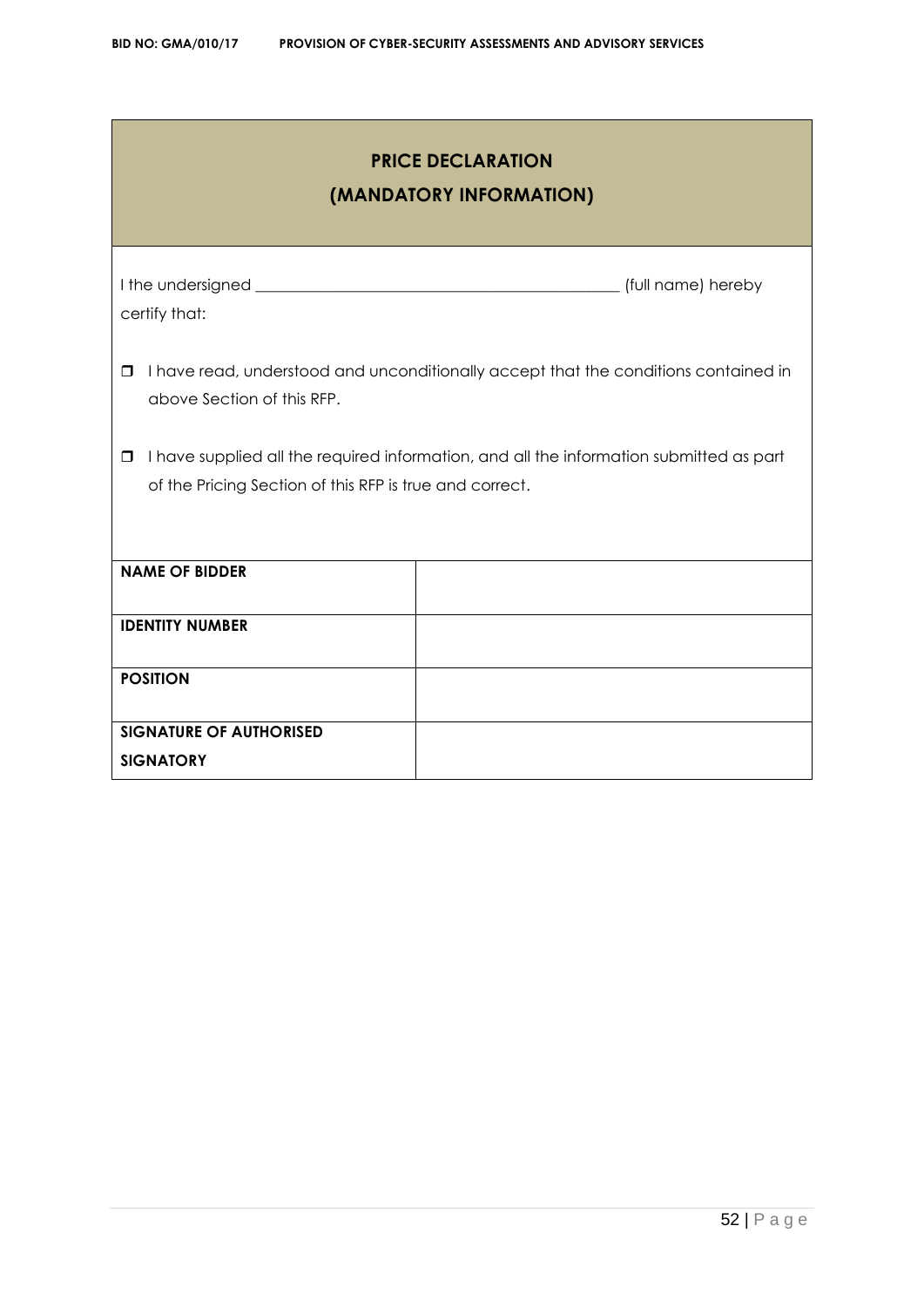# **SBD 4**

# **DECLARATION OF INTEREST**

1. Any legal person, including persons employed by the state<sup>1</sup>, or persons having a kinship with persons employed by the state, including a blood relationship, may make an offer or offers in terms of this invitation to bid (includes an advertised competitive bid, a limited bid, a proposal or written price quotation). In view of possible allegations of favoritism, should the resulting bid, or part thereof, be awarded to persons employed by the state, or to persons connected with or related to them, it is required that the bidder or his/her authorised representative declare his/her position in relation to the evaluating/adjudicating authority where-

the bidder is employed by the state; and/or

the legal person on whose behalf the bidding document is signed, has a relationship with persons/a person who are/is involved in the evaluation and or adjudication of the bid(s), or where it is known that such a relationship exists between the person or persons for or on whose behalf, the declarant acts and persons who are involved with the evaluation and or adjudication of the bid.

# 2. **In order to give effect to the above, the following questionnaire must be completed and submitted with the bid.**

| 2.1 | Full       | Name | of | bidder | <b>or</b>    | his | <b>or</b> | her | representative:                                                            |
|-----|------------|------|----|--------|--------------|-----|-----------|-----|----------------------------------------------------------------------------|
| 2.2 |            |      |    |        |              |     |           |     |                                                                            |
| 2.3 |            |      |    |        |              |     |           |     | Position occupied in the Company (director, trustee, shareholder, member): |
| 2.4 |            |      |    |        |              |     |           |     | Registration number of company, enterprise, close corporation, partnership |
| 2.5 | Tax        |      |    |        | Reference    |     |           |     | Number:                                                                    |
| 2.6 | <b>VAT</b> |      |    |        | Registration |     |           |     | Number:                                                                    |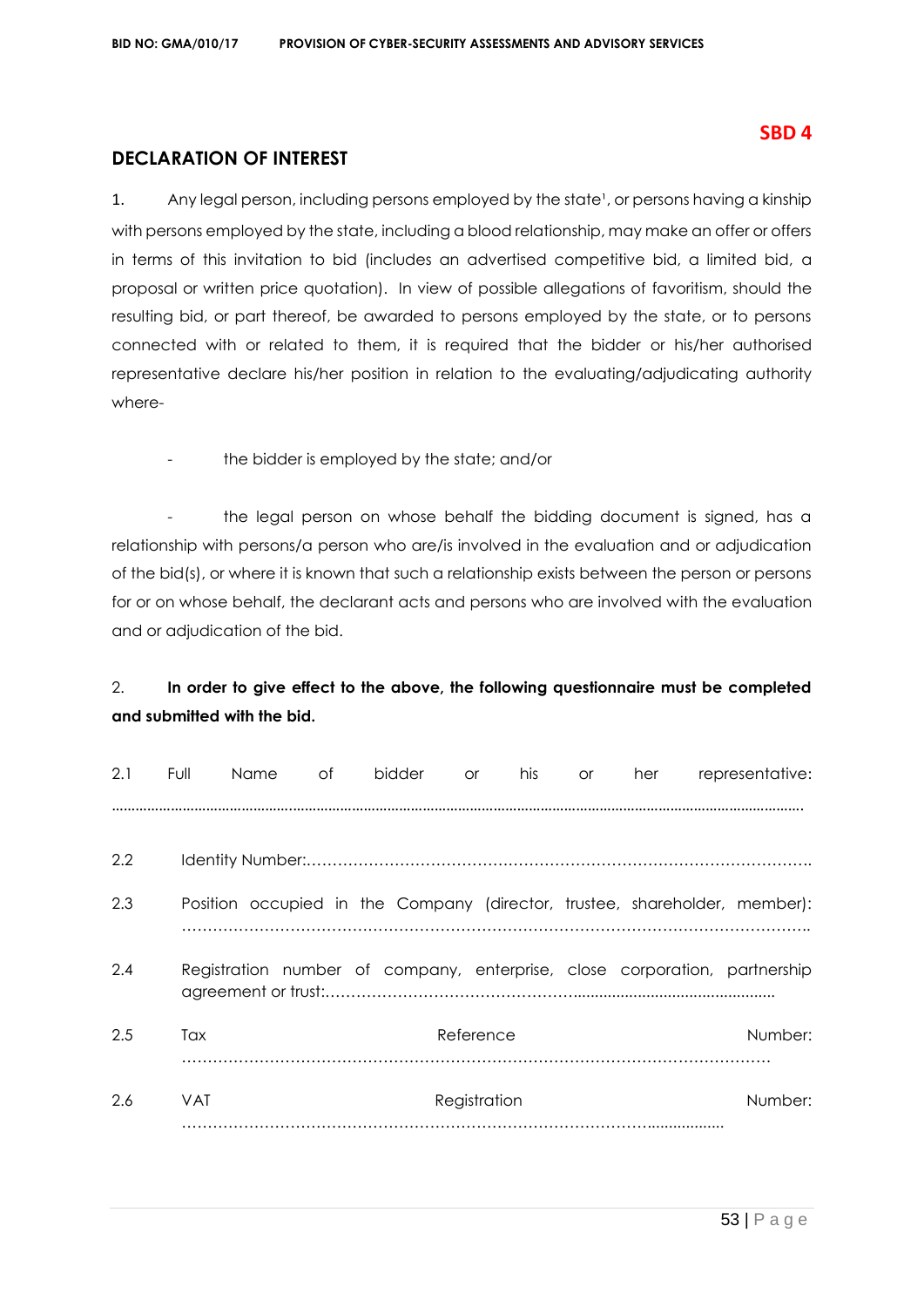2.6.1 The names of all directors / trustees / shareholders / members, their individual identity numbers, tax reference numbers and, if applicable, employee / PERSAL numbers must be indicated in paragraph 3 below.

2.7 Are you or any person connected with the bidder

# **YES/NO**

Are you or any person connected with the bidder presently employed by the state? **YES/NO**

2.7.1 If so, furnish the following particulars:

| <b>Name</b>            | оf | person                               | $\prime$ | $director$ /                                         |  | trustee / |  | shareholder/ | member:      |
|------------------------|----|--------------------------------------|----------|------------------------------------------------------|--|-----------|--|--------------|--------------|
|                        |    | connected to the bidder is employed: |          | Name of state institution at which you or the person |  |           |  |              |              |
| Position               |    | occupied                             |          | In                                                   |  | the       |  | state        | institution: |
| Any other particulars: |    |                                      |          |                                                      |  |           |  |              |              |

……………………………………………………………………………………………………………………… …………………………………………………………………………………………………………………….. . The contract of the contract of the contract of the contract of the contract of the contract of the contract of the contract of the contract of the contract of the contract of the contract of the contract of the contrac

2.7.2 If you are presently employed by the state, did you obtain the appropriate authority to undertake remunerative work outside employment in the public sector? **YES/NO**

2.7.1.1 If yes, did you attach proof of such authority to the bid document? **YES/NO**

(Note: Failure to submit proof of such authority, where applicable, may result in the disqualification of the bid.

2.7.1.2 If no, furnish reasons for non-submission of such proof:

……………………………………………………………………………………………………………………. …………………………………………………………………………………………………………………….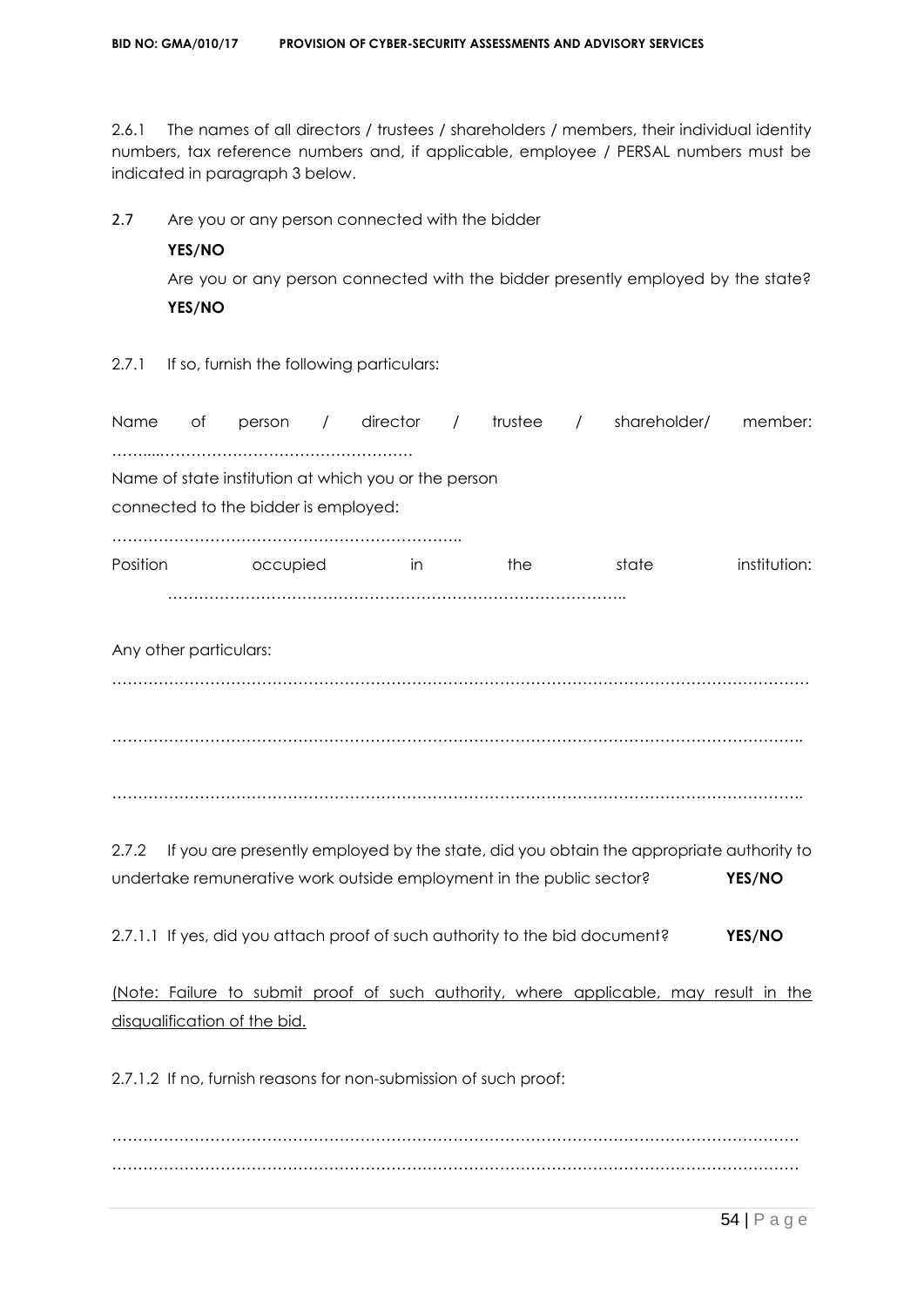…………………………………………………………………………………………………………………….

2.8 Did you or your spouse, or any of the company's directors / trustees / shareholders / members

or their spouses conduct business with the state in the previous 12 months **YES/NO**

2.8.1 If so, furnish particulars:

…………………………………………………………………………………………………………………… . The contract of the contract of the contract of the contract of the contract of the contract of the contract of the contract of the contract of the contract of the contract of the contract of the contract of the contrac ……………………………………………………….....................................................................................

2.9 Do you, or any person connected with the bidder, have

# **YES/NO**

any relationship (family, friend, other) with a person employed by the state and who may be involved with the evaluation and or adjudication of this bid?

2.9.1 If so, furnish particulars.

………………………………………………….......................................................................................... …………………………………………………………………………………………………………………….. …………………………………………………………………………………………………………………….

2.10 Are you, or any person connected with the bidder, aware of any relationship (family, friend, other) between any other bidder and any person employed by the state who may be involved with the evaluation and or adjudication of this bid? **YES/NO**

2.10.1 If so, furnish particulars**.**

……………………………………………………………………………………………………………………. …………………………………………………………………………………………………………………. …………………………………………………………………………………………………………………

2.11 Do you or any of the directors / trustees / shareholders / members **YES/NO** of the company have any interest in any other related companies whether or not they are bidding for this contract?

2.11.1 If so, furnish particulars:

……………………………………………………………………………………………………………………… ……………………………………………………………………………………………………………………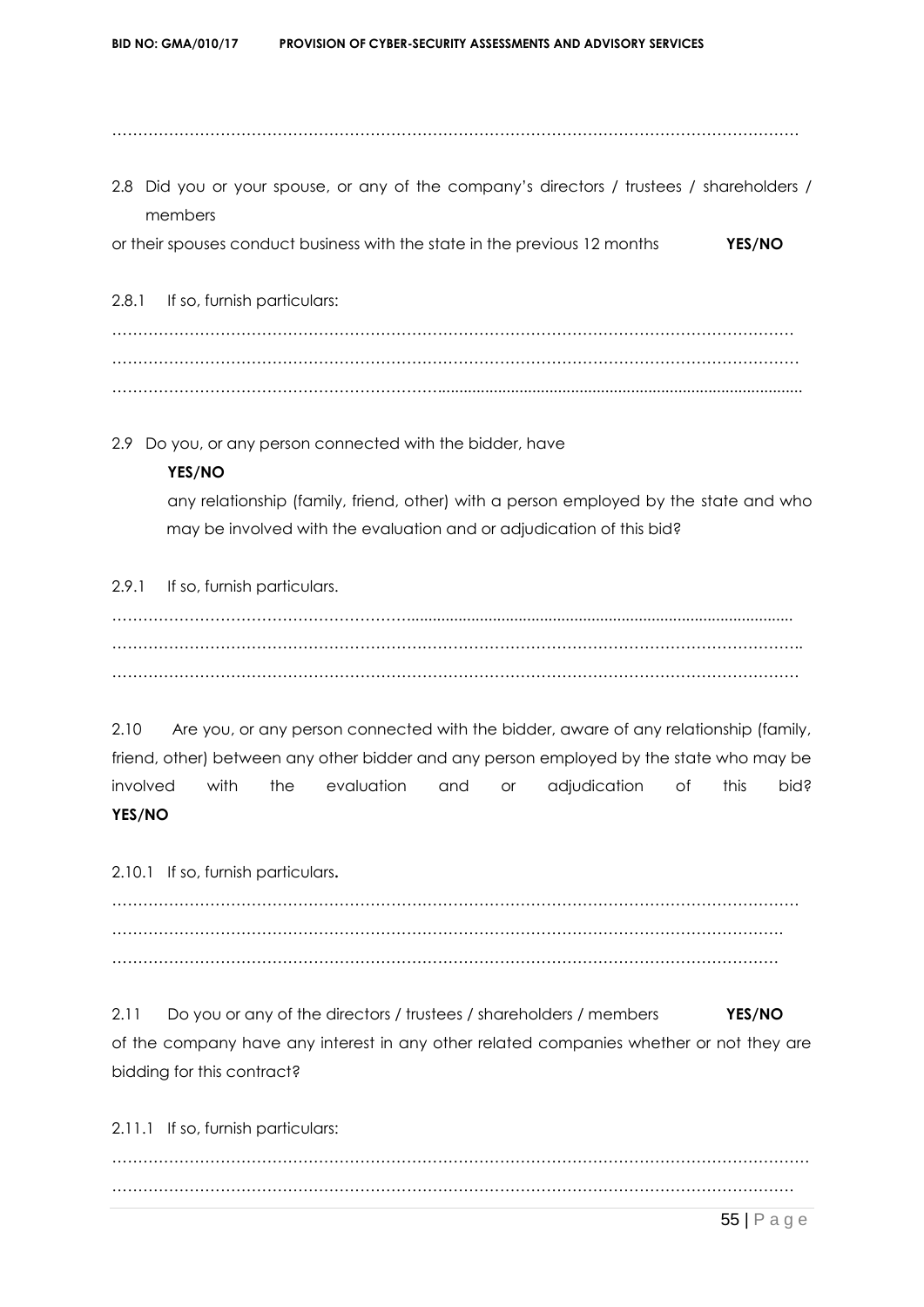……………………………………………………………………………………………………………………

# **3 Full details of director /trustees/members/shareholders.**

| <b>Full Name</b> | <b>Identity</b><br><b>Number</b> | <b>Personal Income Tax</b><br><b>Reference Number</b> | <b>State Employee</b><br>Number / PERSAL<br><b>Number</b> |
|------------------|----------------------------------|-------------------------------------------------------|-----------------------------------------------------------|
|                  |                                  |                                                       |                                                           |
|                  |                                  |                                                       |                                                           |
|                  |                                  |                                                       |                                                           |
|                  |                                  |                                                       |                                                           |
|                  |                                  |                                                       |                                                           |
|                  |                                  |                                                       |                                                           |
|                  |                                  |                                                       |                                                           |
|                  |                                  |                                                       |                                                           |
|                  |                                  |                                                       |                                                           |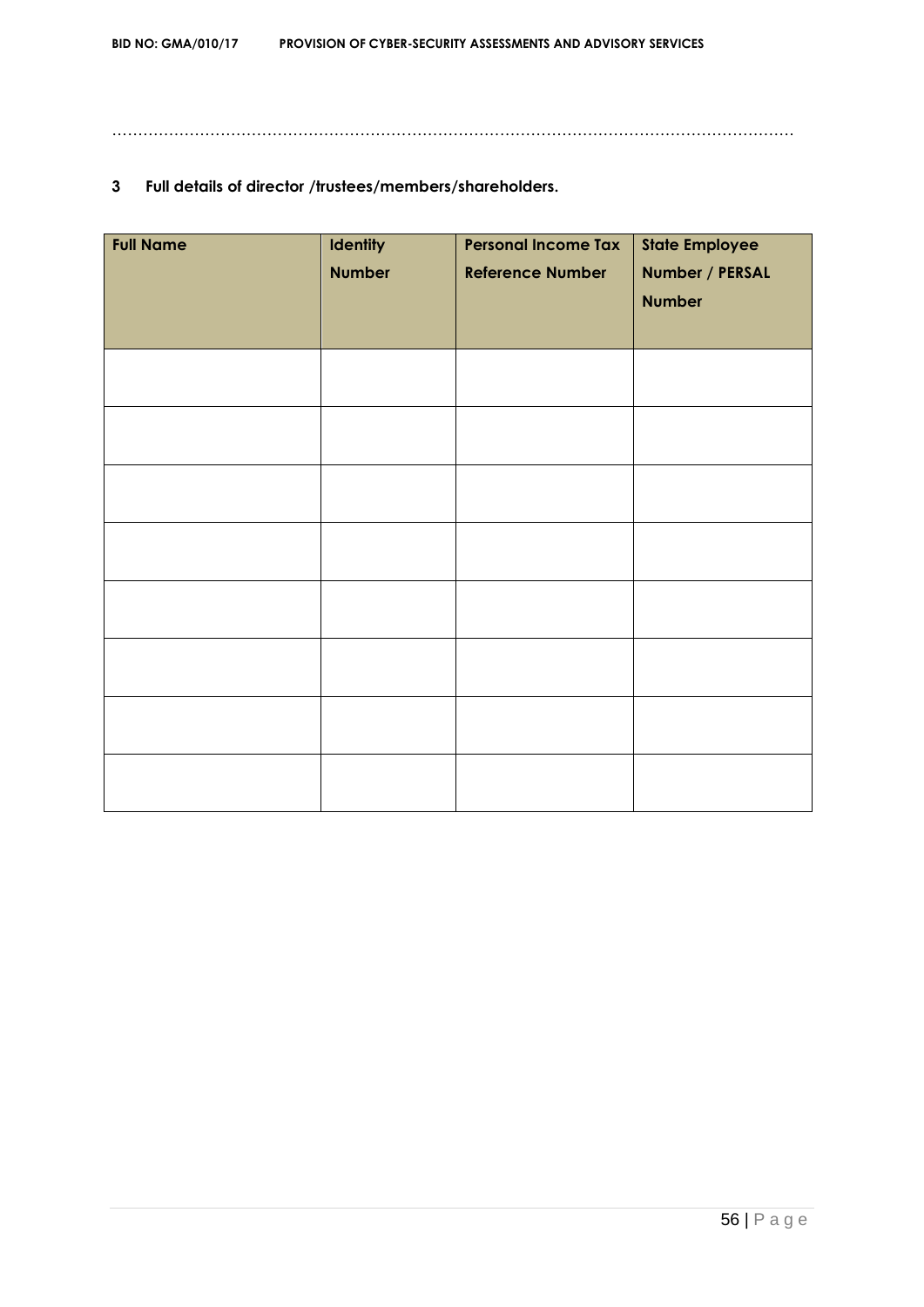# **DECLARATION**

I, THE UNDERSIGNED (NAME)………………………………………………………………………

 CERTIFY THAT THE INFORMATION FURNISHED IN PARAGRAPHS 2 AND 3 ABOVE IS CORRECT.

 I ACCEPT THAT THE STATE MAY REJECT THE BID OR ACT AGAINST ME SHOULD THIS DECLARATION PROVE TO BE FALSE.

| <b>NAME OF BIDDER</b>          |  |
|--------------------------------|--|
| <b>IDENTITY NUMBER</b>         |  |
| <b>POSITION</b>                |  |
| <b>SIGNATURE OF AUTHORISED</b> |  |
| <b>SIGNATORY</b>               |  |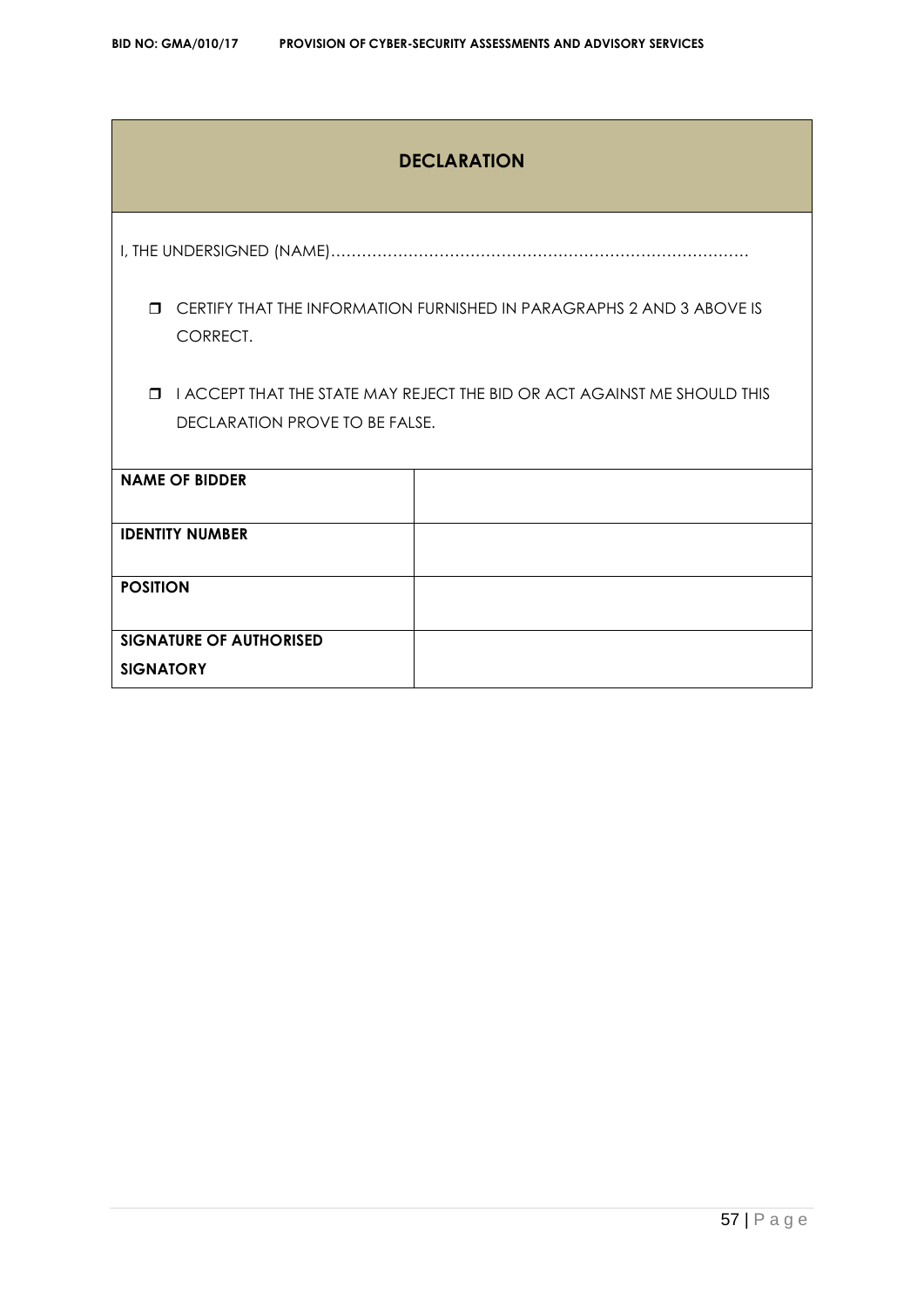# **SBD 6.1**

# **PREFERENCE POINTS CLAIM FORM IN TERMS OF THE PREFERENTIAL PROCUREMENT REGULATIONS 2017**

This preference form must form part of all bids invited. It contains general information and serves as a claim form for preference points for Broad-Based Black Economic Empowerment (B-BBEE) Status Level of Contribution

# **NB: BEFORE COMPLETING THIS FORM, BIDDERS MUST STUDY THE GENERAL CONDITIONS, DEFINITIONS AND DIRECTIVES APPLICABLE IN RESPECT OF B-BBEE, AS PRESCRIBED IN THE PREFERENTIAL PROCUREMENT REGULATIONS, 2017.**

# **1. GENERAL CONDITIONS**

- 1.1 The following preference point systems are applicable to all bids:
	- the 80/20 system for requirements with a Rand value of up to R50 000 000 (all applicable taxes included); and
	- the 90/10 system for requirements with a Rand value above R50 000 000 (all applicable taxes included).

1.2

- a) The value of this bid is estimated to not exceed R50 000 000 (all applicable taxes included) and therefore the 80/20 preference point system shall be applicable; or
- 1.3 Points for this bid shall be awarded for:
	- (a) Price; and
	- (b) B-BBEE Status Level of Contributor.
- 1.4 The maximum points for this bid are allocated as follows:

|                                                   | <b>POINTS</b> |
|---------------------------------------------------|---------------|
| <b>PRICE</b>                                      |               |
| <b>B-BBEE STATUS LEVEL OF CONTRIBUTOR</b>         | ንበ            |
| Total points for Price and B-BBEE must not exceed | 100           |

- 1.5 Failure on the part of a bidder to submit proof of B-BBEE Status level of contributor together with the bid, will be interpreted to mean that preference points for B-BBEE status level of contribution are not claimed.
- 1.6 The purchaser reserves the right to require of a bidder, either before a bid is adjudicated or at any time subsequently, to substantiate any claim in regard to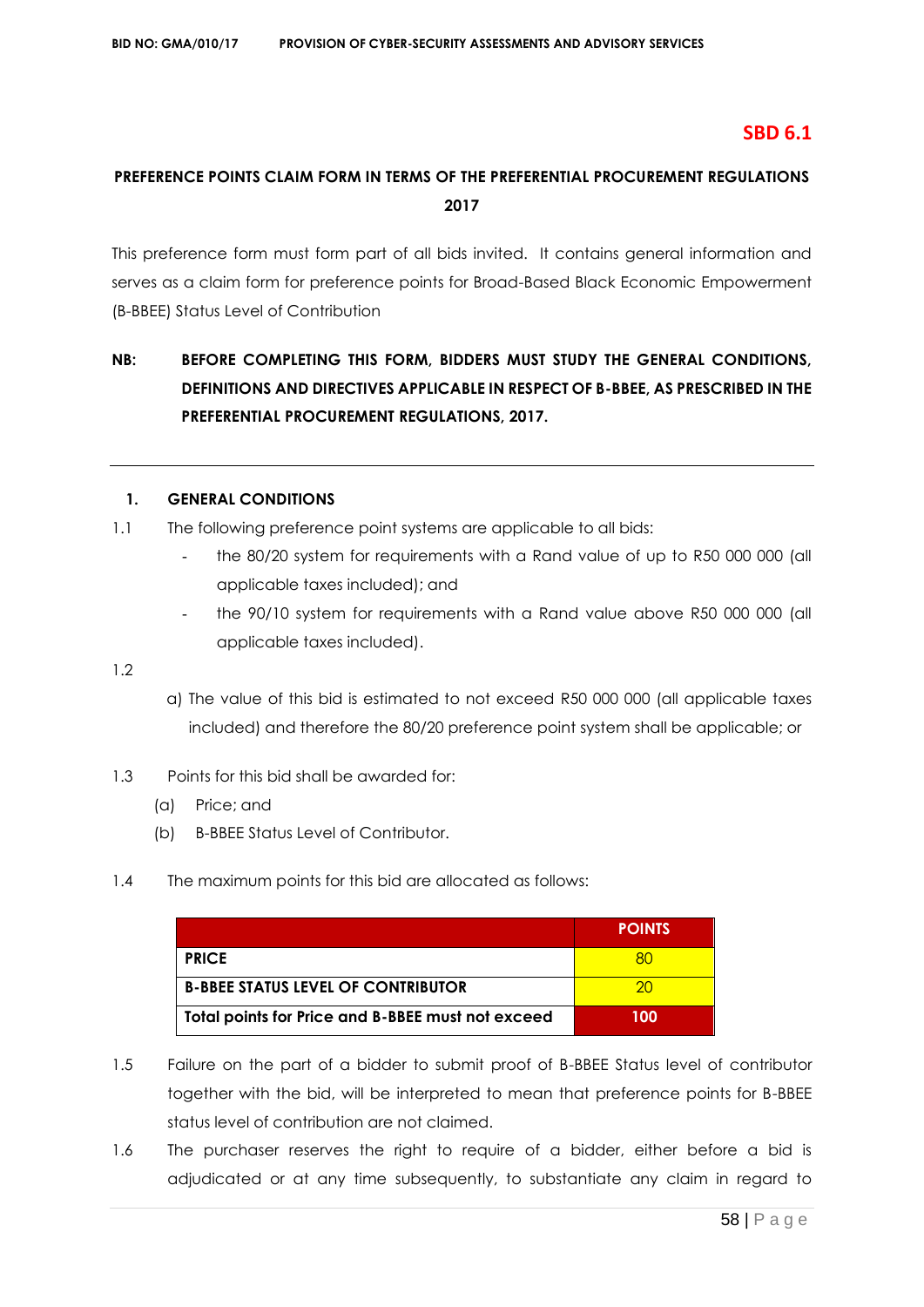preferences, in any manner required by the purchaser.

#### **2. DEFINITIONS**

- (a) **"B-BBEE"** means broad-based black economic empowerment as defined in section 1 of the Broad-Based Black Economic Empowerment Act;
- (b) "**B-BBEE status level of contributor"** means the B-BBEE status of an entity in terms of a code of good practice on black economic empowerment, issued in terms of section 9(1) of the Broad-Based Black Economic Empowerment Act;
- (c) **"bid"** means a written offer in a prescribed or stipulated form in response to an invitation by an organ of state for the provision of goods or services, through price quotations, advertised competitive bidding processes or proposals;
- (d) **"Broad-Based Black Economic Empowerment Act"** means the Broad-Based Black Economic Empowerment Act, 2003 (Act No. 53 of 2003);
- **(e) "EME"** means an Exempted Micro Enterprise in terms of a code of good practice on black economic empowerment issued in terms of section 9 (1) of the Broad-Based Black Economic Empowerment Act;
- (f) **"functionality"** means the ability of a tenderer to provide goods or services in accordance with specifications as set out in the tender documents.
- (g) **"prices"** includes all applicable taxes less all unconditional discounts;
- (h) **"proof of B-BBEE status level of contributor"** means:
	- **1)** B-BBEE Status level certificate issued by an authorized body or person;
	- **2)** A sworn affidavit as prescribed by the B-BBEE Codes of Good Practice;
	- **3)** Any other requirement prescribed in terms of the B-BBEE Act;
- (i) **"QSE"** means a qualifying small business enterprise in terms of a code of good practice on black economic empowerment issued in terms of section 9 (1) of the Broad-Based Black Economic Empowerment Act;
	- *(j)* **"rand value"** means the total estimated value of a contract in Rand, calculated at the time of bid invitation, and includes all applicable taxes;

# **3. POINTS AWARDED FOR PRICE**

# **3.1 THE 80/20 PREFERENCE POINT SYSTEMS**

A maximum of 80 points is allocated for price on the following basis:

 **80/20**

$$
Ps = 80 \left( 1 - \frac{Pt - P \min}{P \min} \right)
$$

**Where** 

Ps = Points scored for price of bid under consideration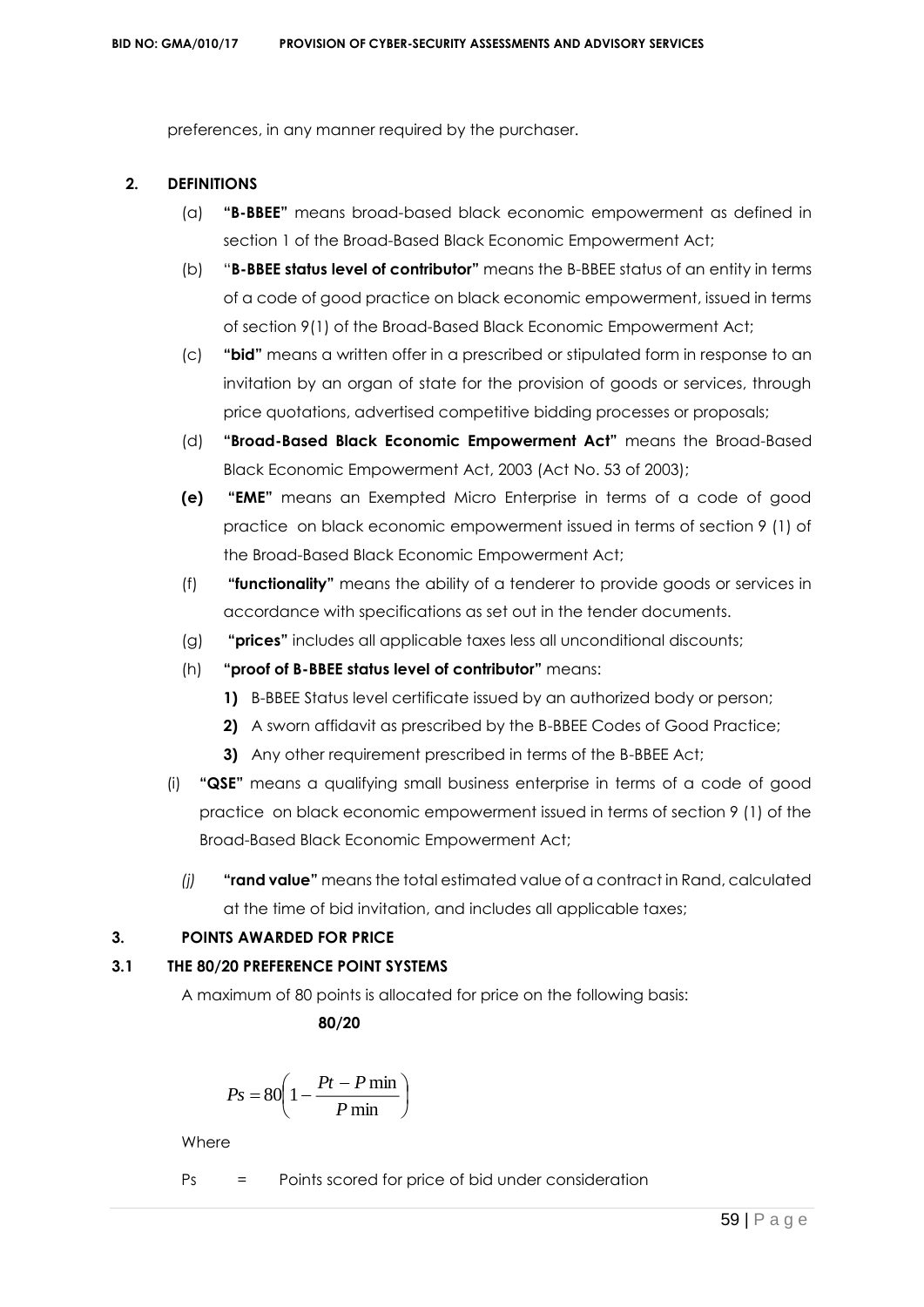- Pt = Price of bid under consideration
- Pmin = Price of lowest acceptable bid

# **4. POINTS AWARDED FOR B-BBEE STATUS LEVEL OF CONTRIBUTOR**

4.1 In terms of Regulation 6 (2) and 7 (2) of the Preferential Procurement Regulations, preference points must be awarded to a bidder for attaining the B-BBEE status level of contribution in accordance with the table below:

| <b>B-BBEE Status Level of</b><br><b>Contributor</b> | <b>Number of points</b><br>(80/20 system) |
|-----------------------------------------------------|-------------------------------------------|
|                                                     | 20                                        |
| 2                                                   | 18                                        |
| 3                                                   | 14                                        |
| 4                                                   | 12                                        |
| 5                                                   | 8                                         |
| 6                                                   | 6                                         |
| 7                                                   | 4                                         |
| 8                                                   | 2                                         |
| Non-compliant<br>contributor                        |                                           |

#### **5. BID DECLARATION**

5.1 Bidders who claim points in respect of B-BBEE Status Level of Contribution must complete the following:

# **6. B-BBEE STATUS LEVEL OF CONTRIBUTOR CLAIMED IN TERMS OF PARAGRAPHS 1.4 AND 4.1**

- 6.1 B-BBEE Status Level of Contributor: = ………(maximum of 20 points) (Points claimed in respect of paragraph 7.1 must be in accordance with the table reflected in paragraph 4.1 and must be substantiated by relevant proof of B-BBEE status level of contributor.
	- **7. SUB-CONTRACTING**
- 7.1 Will any portion of the contract be sub-contracted? (*Tick applicable box*)



7.1.1 If yes, indicate: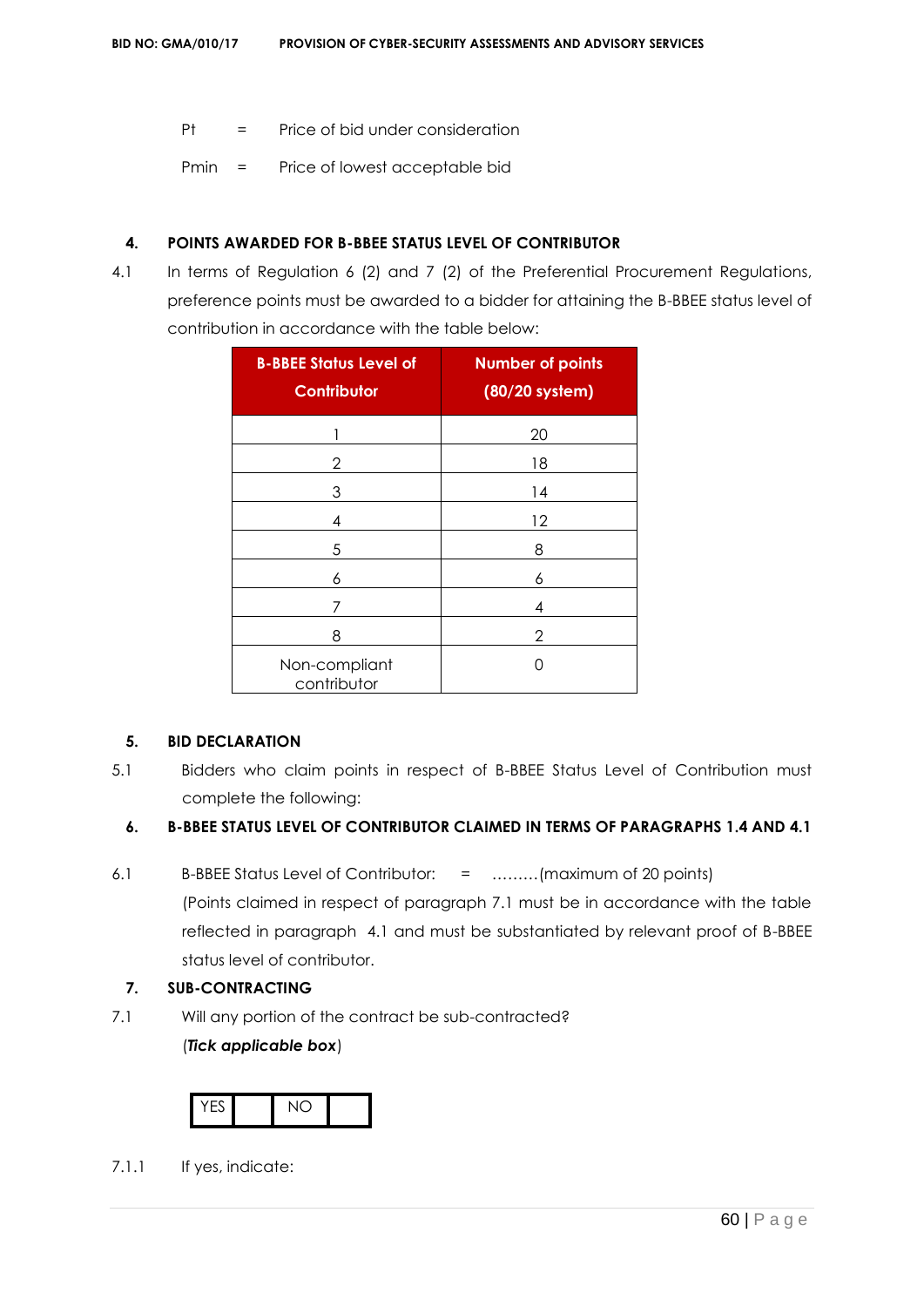- i) What percentage of the contract will be subcontracted............…………….…………%
- ii) The name of the sub-contractor…………………………………………………………..
- iii) The B-BBEE status level of the sub-contractor......................................……………..
- iv) Whether the sub-contractor is an EME or QSE

#### *(Tick applicable box*)



v) Specify, by ticking the appropriate box, if subcontracting with an enterprise in terms of Preferential Procurement Regulations,2017:

| Designated Group: An EME or QSE which is at last 51% owned        | <b>EME</b> | QSE |
|-------------------------------------------------------------------|------------|-----|
| by:                                                               | $\sqrt{}$  | V   |
| <b>Black people</b>                                               |            |     |
| Black people who are youth                                        |            |     |
| Black people who are women                                        |            |     |
| <b>Black people with disabilities</b>                             |            |     |
| Black people living in rural or underdeveloped areas or townships |            |     |
| Cooperative owned by black people                                 |            |     |
| Black people who are military veterans                            |            |     |
| <b>OR</b>                                                         |            |     |
| Any EME                                                           |            |     |
| Any QSE                                                           |            |     |

## 8. **DECLARATION WITH REGARD TO COMPANY/FIRM**

| 8.1 | Name |                                        | Ωf |
|-----|------|----------------------------------------|----|
|     |      |                                        |    |
| 8.2 |      |                                        |    |
| 8.3 |      |                                        |    |
| 8.4 |      | <b>TYPE OF COMPANY/ FIRM</b>           |    |
|     |      | Partnership/Joint Venture / Consortium |    |
|     |      | One person business/sole propriety     |    |
|     |      | Close corporation                      |    |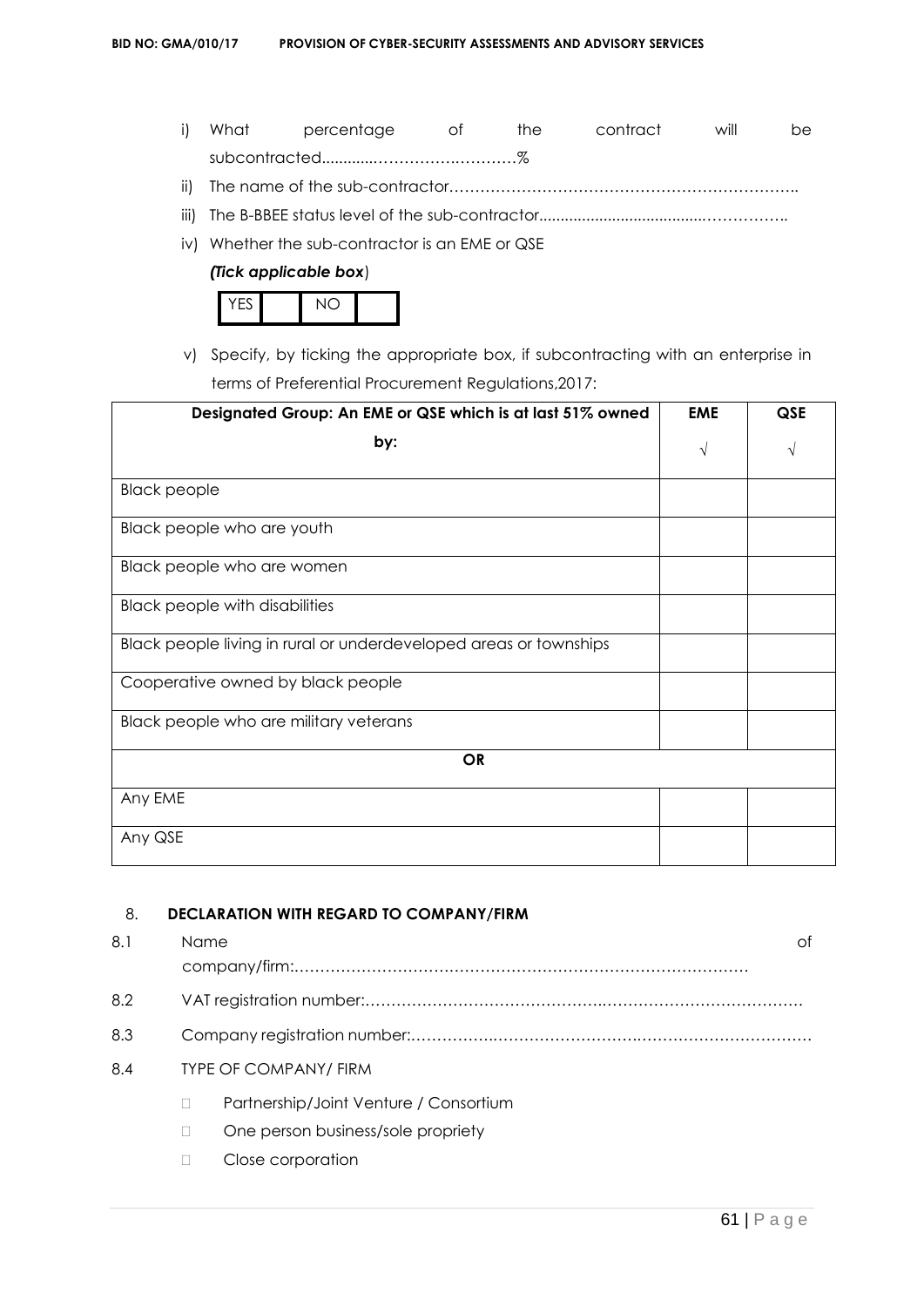- D Company
- □ (Pty) Limited

[TICK APPLICABLE BOX]

#### 8.5 DESCRIBE PRINCIPAL BUSINESS ACTIVITIES

………………………………………………………………………………………………………… . The same independent of the same independent of the same independent of the same independent of the same independent of the same independent of the same independent of the same independent of the same independent of the ………………………………………………………………………………………………………… …………………………………………………………………………………………..

## 8.6 COMPANY CLASSIFICATION

- D Manufacturer
- □ Supplier
- D Professional service provider
- □ Other service providers, e.g. transporter, etc.
- [*TICK APPLICABLE BOX*]

8.7 Total number of years the company/firm has been in business:……………………………

- 8.8 I/we, the undersigned, who is / are duly authorised to do so on behalf of the company/firm, certify that the points claimed, based on the B-BBE status level of contributor indicated in paragraphs 1.4 and 6.1 of the foregoing certificate, qualifies the company/ firm for the preference(s) shown and I / we acknowledge that:
	- i) The information furnished is true and correct;
	- ii) The preference points claimed are in accordance with the General Conditions as indicated in paragraph 1 of this form;
	- iii) In the event of a contract being awarded as a result of points claimed as shown in paragraphs 1.4 and 6.1, the contractor may be required to furnish documentary proof to the satisfaction of the purchaser that the claims are correct;
	- iv) If the B-BBEE status level of contributor has been claimed or obtained on a fraudulent basis or any of the conditions of contract have not been fulfilled, the purchaser may, in addition to any other remedy it may have –
		- (a) disqualify the person from the bidding process;
		- (b) recover costs, losses or damages it has incurred or suffered as a result of that person's conduct;
		- (c) cancel the contract and claim any damages which it has suffered as a result of having to make less favourable arrangements due to such cancellation;
		- (d) recommend that the bidder or contractor, its shareholders and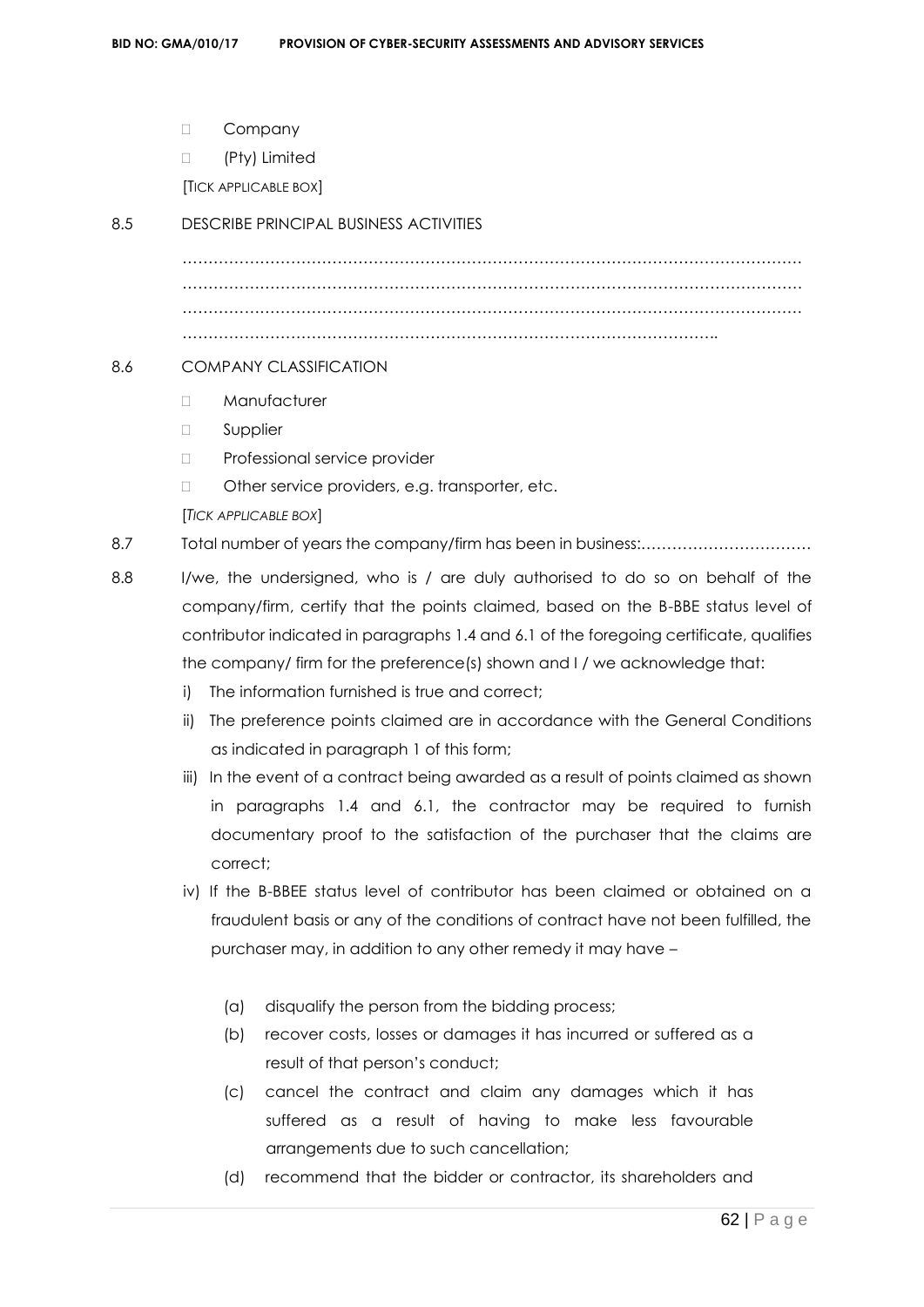directors, or only the shareholders and directors who acted on a fraudulent basis, be restricted by the National Treasury from obtaining business from any organ of state for a period not exceeding 10 years, after the *audi alteram partem* (hear the other side) rule has been applied; and

- **WITNESSES NAME OF BIDDER IDENTITY NUMBER POSITION AUTHORISED SIGNATORIES OF BIDDERS WITNESS 1 WITNESS 2 DATE ADDRESS**
- (e) forward the matter for criminal prosecution.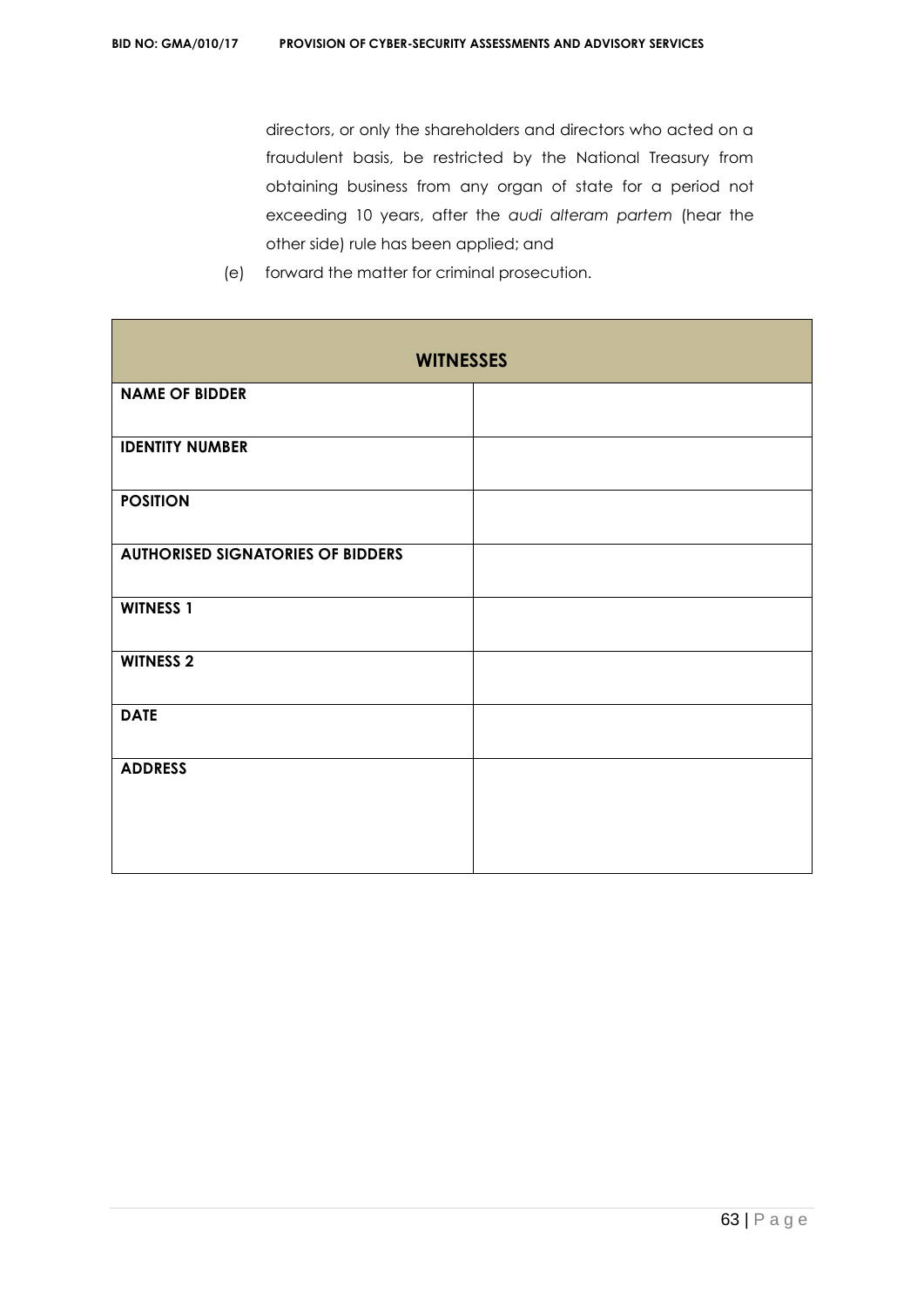## **SBD 8**

# **DECLARATION OF BIDDERS PAST SUPPLY CHAIN MANAGEMENT PRACTICES**

- 1 This declaration is used by GMA in ensuring that when goods and services are being procured, all reasonable steps are taken to combat the abuse of the supply chain management system.
- 2 The bid of any bidder may be disregarded if that bidder, or any of its directors have
	- a. abused the institution's supply chain management system;
	- b. committed fraud or any other improper conduct in relation to such system; or
	- c. failed to perform on any previous contract.

# **3 In order to give effect to the above, the following questionnaire must be completed and submitted with the bid.**

| NO.   | <b>QUESTION</b>                                                                       | <b>YES</b> | <b>NO</b> |
|-------|---------------------------------------------------------------------------------------|------------|-----------|
| 4.1   | Is the bidder or any of its directors listed on the National Treasury's Database of   | Yes        | <b>No</b> |
|       | Restricted Suppliers as companies or persons prohibited from doing business with      | $\sim$     |           |
|       | the public sector?                                                                    |            |           |
|       | (Companies or persons who are listed on this Database were informed in writing        |            |           |
|       | of this restriction by the Accounting Officer/Authority of the institution that       |            |           |
|       | imposed the restriction after the audi alteram partem rule was applied).              |            |           |
|       | The Database of Restricted Suppliers now resides on the National Treasury's           |            |           |
|       | website (www.treasury.gov.za) and can be accessed by clicking on its link at the      |            |           |
|       | bottom of the home page.                                                              |            |           |
| 4.1.1 | If so, furnish particulars:                                                           |            |           |
|       |                                                                                       |            |           |
|       |                                                                                       |            |           |
| 4.2   | Is the bidder or any of its directors listed on the Register for Tender Defaulters in |            |           |
|       | terms of section 29 of the Prevention and Combating of Corrupt Activities Act (No     |            |           |
|       | 12 of 2004)?                                                                          |            |           |
|       | The Register for Tender Defaulters can be accessed on the National Treasury's         |            |           |
|       | website (www.treasury.gov.za) by clicking on its link at the bottom of the home       |            |           |
|       | page.                                                                                 |            |           |
|       |                                                                                       |            |           |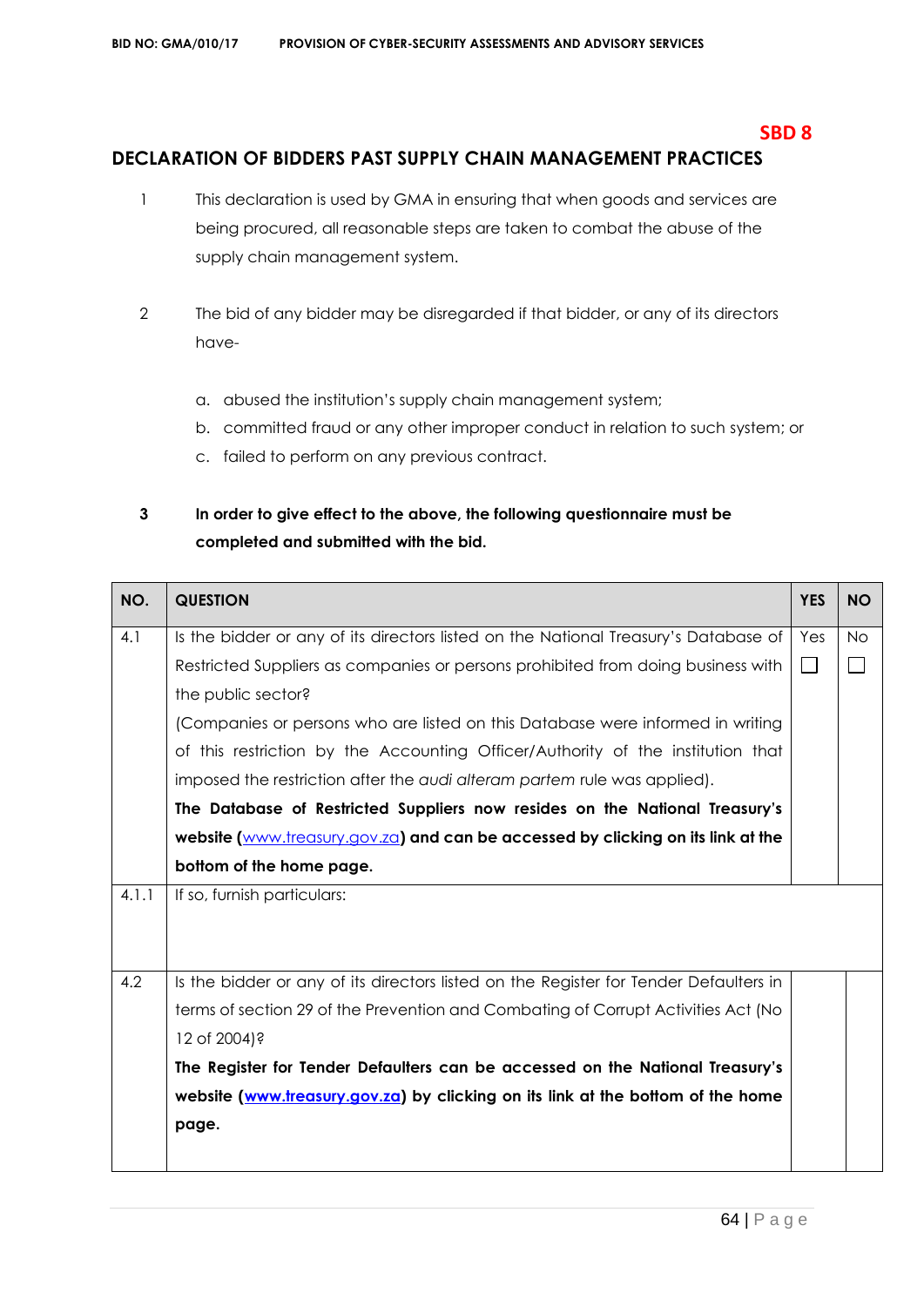#### **BID NO: GMA/010/17 PROVISION OF CYBER-SECURITY ASSESSMENTS AND ADVISORY SERVICES**

| 4.2.1 | If so, furnish particulars:                                                       |  |
|-------|-----------------------------------------------------------------------------------|--|
|       |                                                                                   |  |
|       |                                                                                   |  |
| 4.3   | Was the bidder or any of its directors convicted by a court of law (including a   |  |
|       | court outside of the Republic of South Africa) for fraud or corruption during the |  |
|       | past five years?                                                                  |  |
|       |                                                                                   |  |
| 4.3.1 | If so, furnish particulars:                                                       |  |
|       |                                                                                   |  |
|       |                                                                                   |  |
|       |                                                                                   |  |
| 4.4   | Was any contract between the bidder and any organ of state terminated             |  |
|       | during the past five years on account of failure to perform on or comply with the |  |
|       |                                                                                   |  |
|       | contract?                                                                         |  |
| 4.4.1 | If so, furnish particulars:                                                       |  |
|       |                                                                                   |  |
|       |                                                                                   |  |

# **CERTIFICATION**

I, THE UNDERSIGNED (FULL NAME)……………………………………………………………

- **D** CERTIFY THAT THE INFORMATION FURNISHED ON THIS DECLARATION FORM IS TRUE AND CORRECT.
- $\Box$  I ACCEPT THAT, IN ADDITION TO CANCELLATION OF A CONTRACT, ACTION MAY BE TAKEN AGAINST ME SHOULD THIS DECLARATION PROVE TO BE FALSE.

| <b>NAME OF THE BIDDER</b>   |  |
|-----------------------------|--|
| <b>POSITION</b>             |  |
| <b>AUTHORISED SIGNATORY</b> |  |
| <b>DATE</b>                 |  |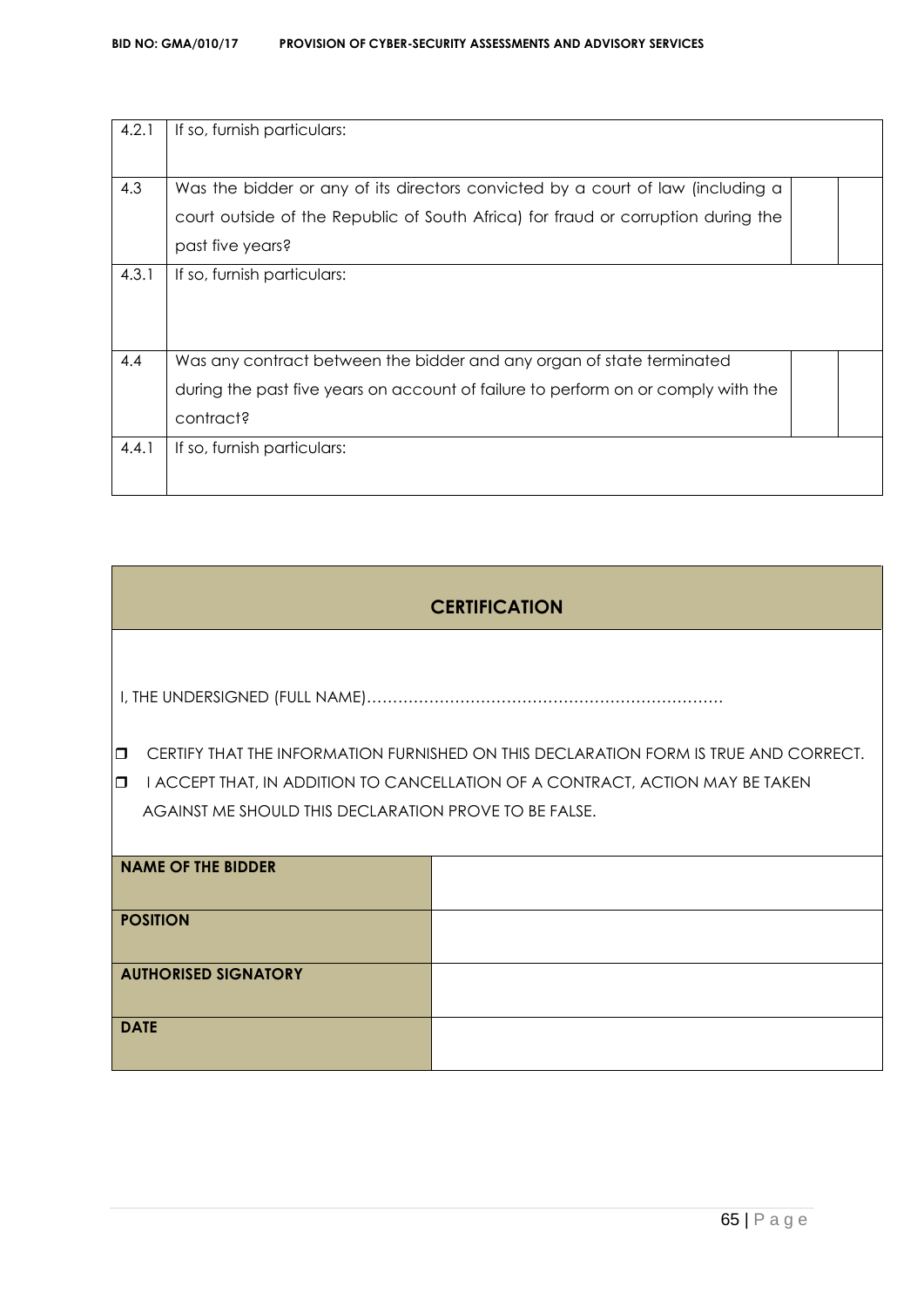# **CERTIFICATE OF INDEPENDENT BID DETERMINATION**

- 1. This Standard Bidding Document must form part of all bids<sup>1</sup> invited.
- 2. Section 4 (1) (b) (iii) of the Competition Act No. 89 of 1998, as amended, prohibits an agreement between, or concerted practice by, firms, or a decision by an association of firms, if it is between parties in a horizontal relationship and if it involves collusive bidding (or bid rigging).² Collusive bidding is a *per se* prohibition meaning that it cannot be justified under any grounds.
- 3. Treasury Regulation 16A9 prescribes that accounting officers and accounting authorities must take all reasonable steps to prevent abuse of the supply chain management system and authorizes accounting officers and accounting authorities to:
	- a. disregard the bid of any bidder if that bidder or any of its directors have abused the institution's supply chain management system and or committed fraud or any other improper conduct in relation to such system.
	- b. cancel a contract awarded to a supplier of goods and services if the supplier committed any corrupt or fraudulent act during the bidding process or the execution of that contract.
- 4. This SBD serves as a certificate of declaration that would be used by institutions to ensure that, when bids are considered, reasonable steps are taken to prevent any form of bidrigging.
- 5. In order to give effect to the above, the attached Certificate of Bid Determination (Annexure G) must be completed and submitted with the bid:

<sup>1</sup> Includes price quotations, advertised competitive bids, limited bids and proposals.

² Bid rigging (or collusive bidding) occurs when businesses, that would otherwise be expected to compete, secretly conspire to raise prices or lower the quality of goods and / or services for GMA which wish to acquire goods and / or services through a bidding process. Bid rigging is, therefore, an agreement between competitors not to compete.

<sup>3</sup> Joint venture or Consortium means an association of persons for the purpose of combining their expertise, property, capital, efforts, skill and knowledge in an activity for the execution of a contract.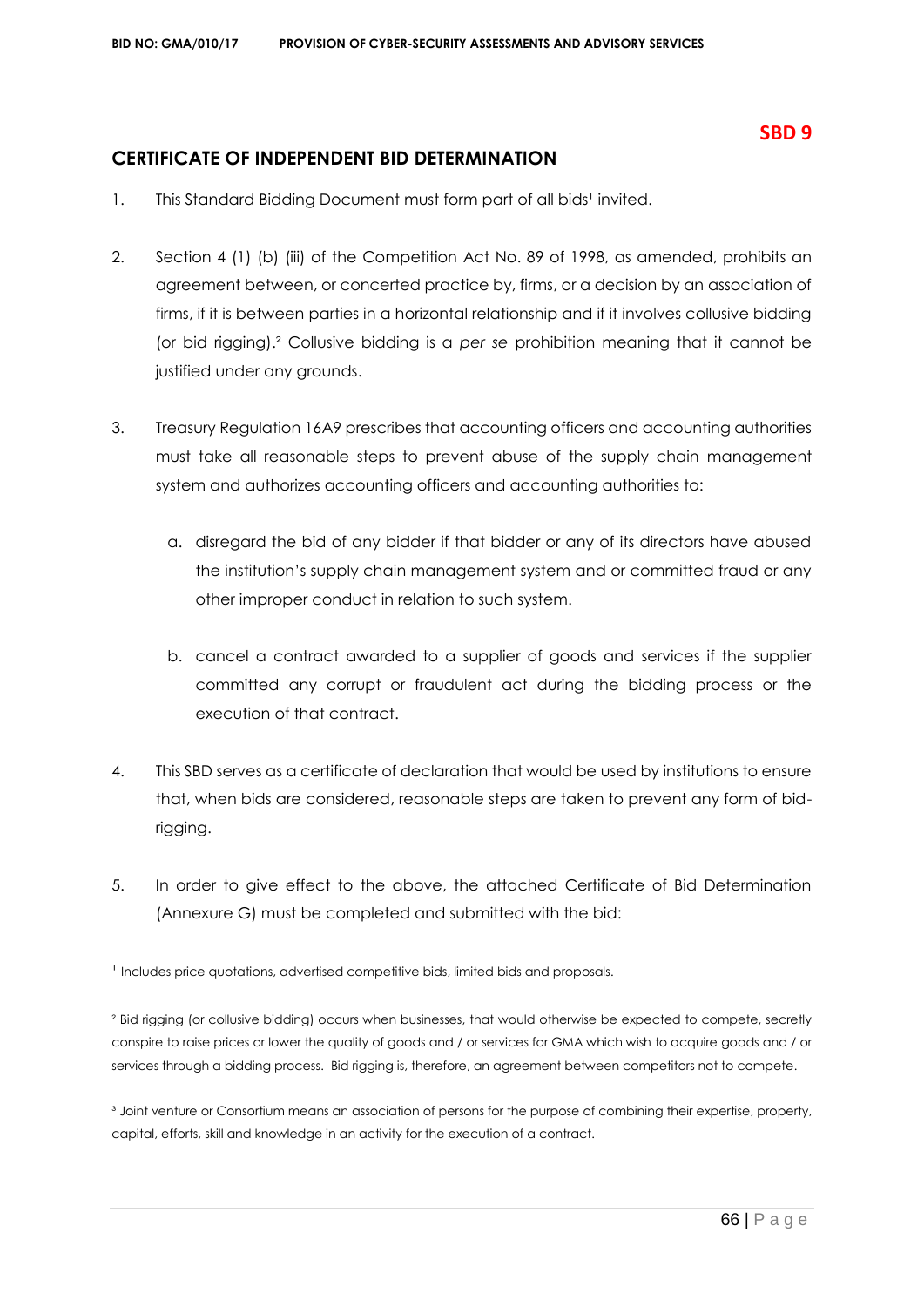#### **BID NO: GMA/010/17 PROVISION OF CYBER-SECURITY ASSESSMENTS AND ADVISORY SERVICES**

I, the undersigned, in submitting the accompanying bid:

In response to the invitation for the bid made by:

(Name of Institution)

do hereby make the following statements that I certify to be true and complete in every respect:

I certify, on behalf of: \_\_\_\_\_\_\_\_\_\_\_\_\_\_\_\_\_\_\_\_\_\_\_\_\_\_\_\_\_\_\_\_\_\_\_\_\_\_\_\_\_\_\_\_\_\_\_\_\_\_\_\_\_\_\_\_\_\_\_\_\_\_\_\_\_\_

that:

(Name of Bidder)

- 1. I have read and I understand the contents of this Certificate;
- 2. I understand that the accompanying bid will be disqualified if this Certificate is found not to be true and complete in every respect;
- 3. I am authorised by the bidder to sign this Certificate, and to submit the accompanying bid, on behalf of the bidder;
- 4. Each person whose signature appears on the accompanying bid has been authorised by the bidder to determine the terms of, and to sign the bid, on behalf of the bidder;
- 5. For the purposes of this Certificate and the accompanying bid, I understand that the word "competitor" shall include any individual or organisation, other than the bidder, whether or not affiliated with the bidder, who:
	- (a) has been requested to submit a bid in response to this bid invitation;
	- (b) could potentially submit a bid in response to this bid invitation, based on their qualifications, abilities or experience; and
	- (c) provides the same goods and services as the bidder and/or is in the same line of business as the bidder.
- 6. The bidder has arrived at the accompanying bid independently from, and without consultation, communication, agreement or arrangement with any competitor. However communication between partners in a joint venture or consortium<sup>3</sup> will not be construed as collusive bidding.
- 7. In particular, without limiting the generality of paragraphs 6 above, there has been no consultation, communication, agreement or arrangement with any competitor regarding: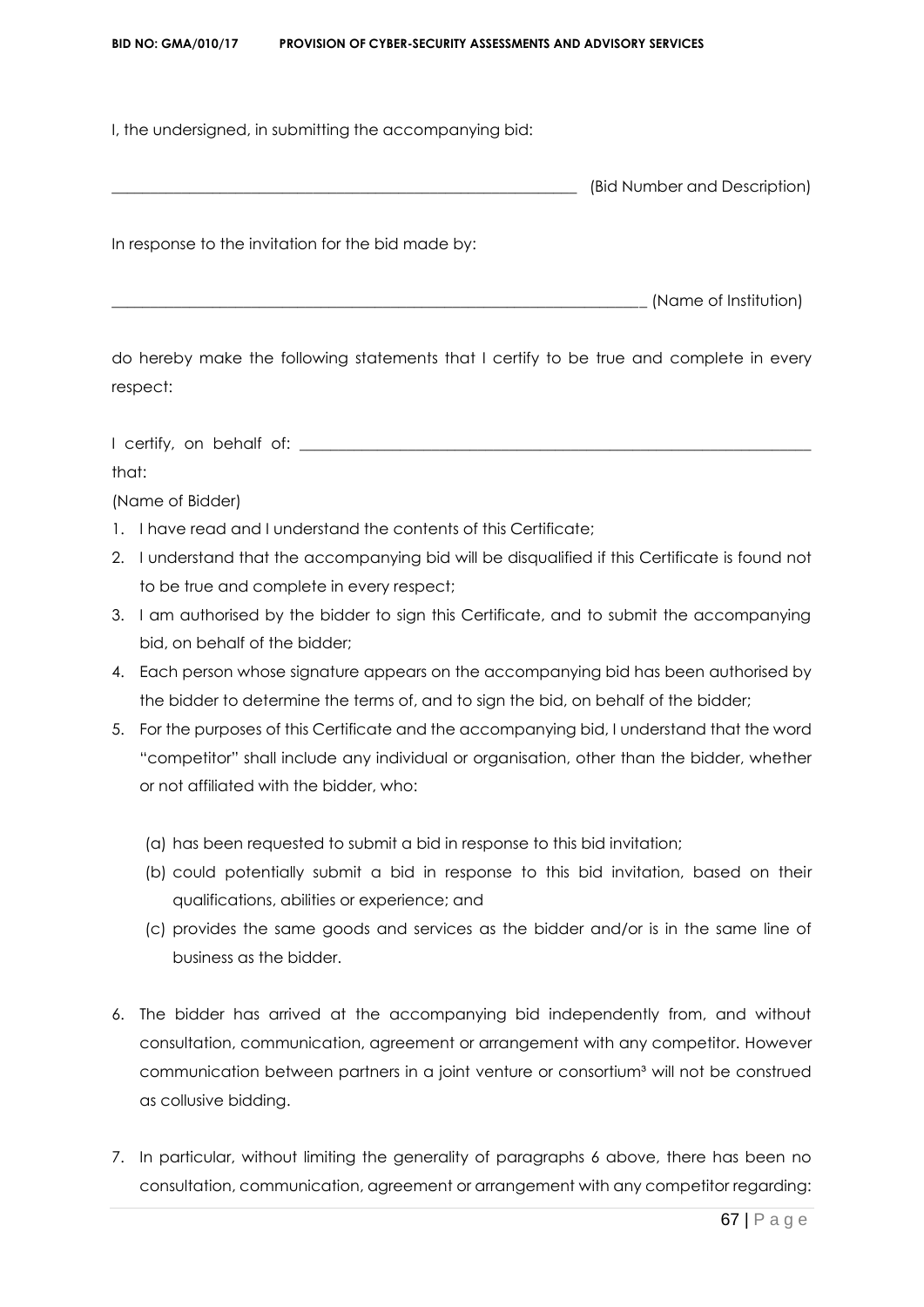- (a) prices;
- (b) geographical area where product or service will be rendered (market allocation);
- (c) methods, factors or formulas used to calculate prices;
- (d) the intention or decision to submit or not to submit, a bid;
- (e) the submission of a bid which does not meet the specifications and conditions of the bid; or
- (f) bidding with the intention not to win the bid.
- 8. In addition, there have been no consultations, communications, agreements or arrangements with any competitor regarding the quality, quantity, specifications and conditions or delivery particulars of the products or services to which this bid invitation relates.
- 9. The terms of the accompanying bid have not been, and will not be, disclosed by the bidder, directly or indirectly, to any competitor, prior to the date and time of the official bid opening or of the awarding of the contract.
- 10. I am aware that, in addition and without prejudice to any other remedy provided to combat any restrictive practices related to bids and contracts, bids that are suspicious will be reported to the Competition Commission for investigation and possible imposition of administrative penalties in terms of section 59 of the Competition Act No 89 of 1998 and or may be reported to the National Prosecuting Authority (NPA) for criminal investigation and or may be restricted from conducting business with the public sector for a period not exceeding ten (10) years in terms of the Prevention and Combating of Corrupt Activities Act No 12 of 2004 or any other applicable legislation.

| <b>NAME OF BIDDER</b>       |  |
|-----------------------------|--|
| <b>POSITION</b>             |  |
| <b>AUTHORISED SIGNATORY</b> |  |
| <b>DATE</b>                 |  |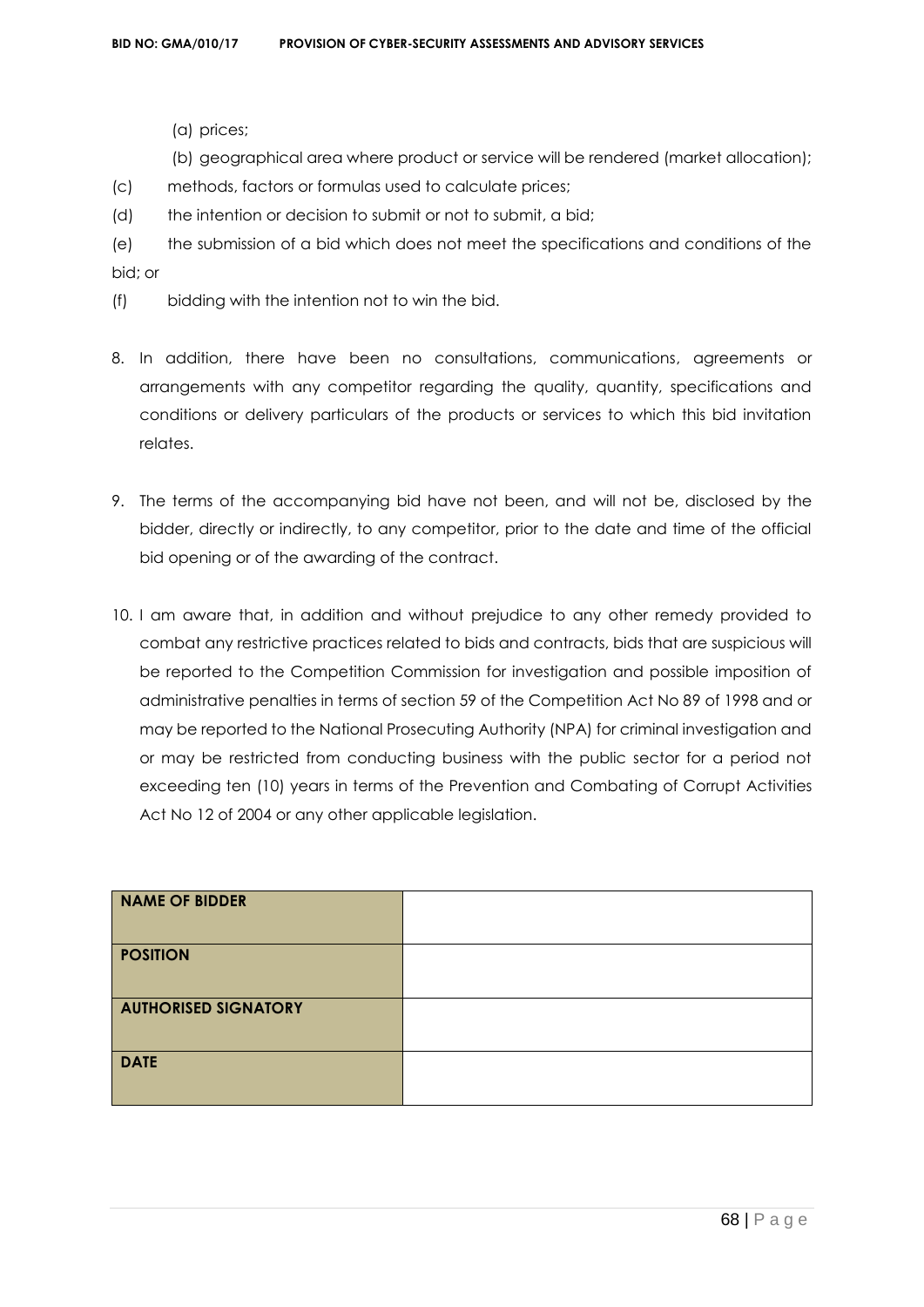# **SAFETY, HEALTH AND ENVIRONMENT**

# **REQUEST FOR INFORMATION**

# **1. SAFETY, HEALTH AND ENVIRONMENT**

| 1.1  | Do you have a Safety, Health and Environment<br>(SHE) policy statement?                                                                 | YES/NO<br>Please provide a copy of the policy<br>statement                                          |
|------|-----------------------------------------------------------------------------------------------------------------------------------------|-----------------------------------------------------------------------------------------------------|
| 1.2  | Is your SHE programme aligned or certified to<br>comply with the OHSAS 18001 and ISO 14001<br>standards?                                | YES/NO<br>Please provide details                                                                    |
| 1.3  | Would you be prepared to have your SHE<br>standards audited or modified according to<br>requirements?                                   | YES/NO<br>Please give reasons if applicable                                                         |
| 1.5  | How do you record and classify injuries<br>sustained during operations?                                                                 | Please provide details                                                                              |
| 1.6  | How do you record and classify incidents both<br>safety and environmentally related?                                                    | Please provide details                                                                              |
| 1.9  | Does your company have any Health and<br>Safety agreements with any major unions?                                                       | Please provide details                                                                              |
| 1.10 | Is your company in good standing with a<br>Workman's Compensation Authority                                                             | Please provide a copy of the Letter<br>of Good Standing which includes<br>the registration number   |
| 1.12 | your company employ a<br>SHE/Q<br>Does<br>Manager and who does he/she report to?                                                        | YES/NO<br>Please<br>provide<br>details<br>оf<br>experience and qualifications of<br>this individual |
| 1.13 | What ongoing training is conducted with<br>regard to SHE?                                                                               | Please provide details                                                                              |
| 1.14 | Does your company have an active Safety<br>Committee?                                                                                   | Please provide details                                                                              |
| 1.15 | How does your company communicate<br>issues/targets to the employees regarding<br><b>SHE?</b>                                           | Please provide details                                                                              |
| 1.16 | medical<br>your company<br>have<br>Does<br>a<br>surveillance programme in place?                                                        | YES/NO<br>Please provide details,                                                                   |
| 1.17 | Have the management duties in terms of the<br>OHSA been assigned by written appointment<br>to specific individuals within your company? | YES/NO<br>Please<br>details<br>provide<br>Оf<br>appointments in place.                              |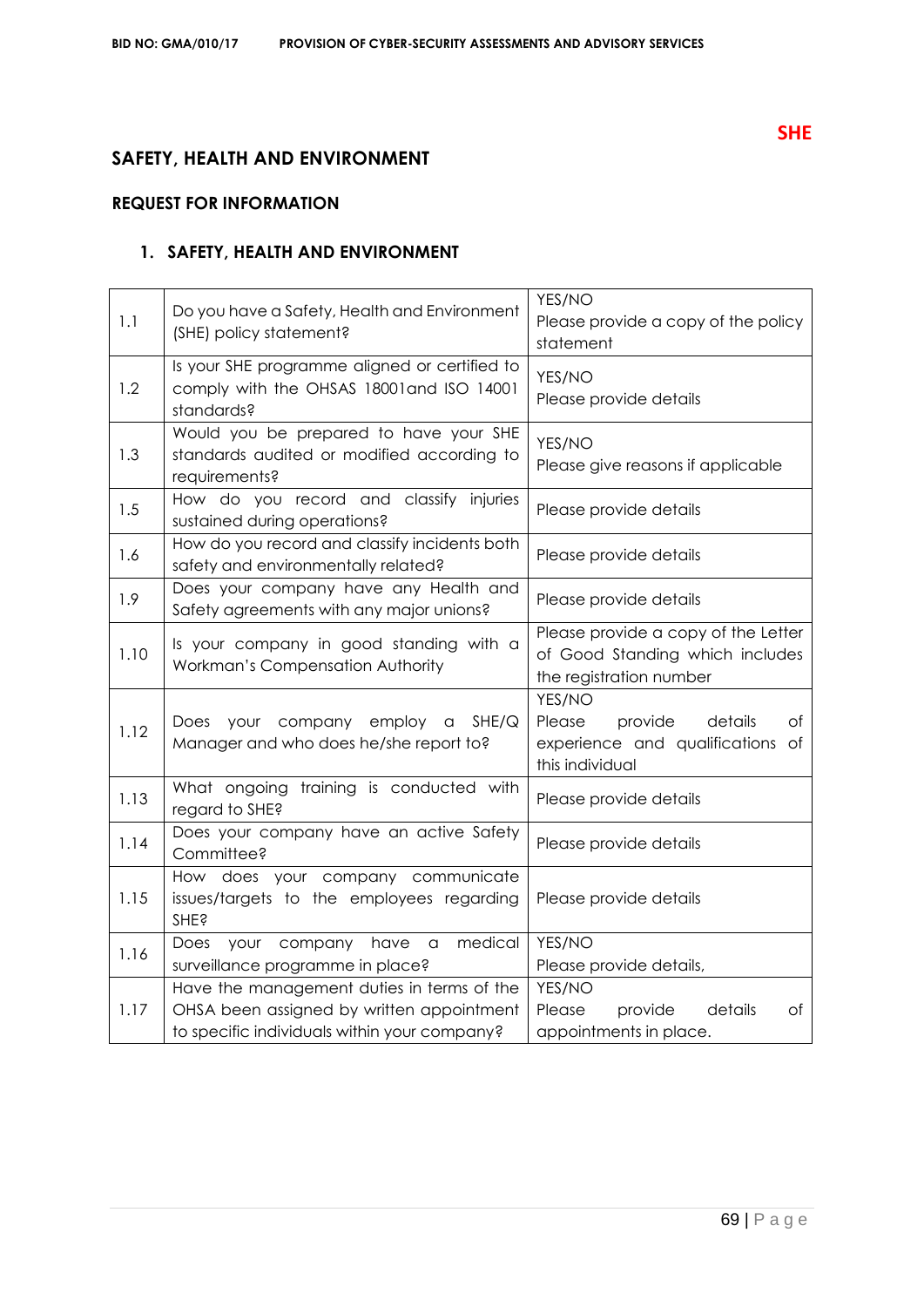# **2. TECHNICAL AND QUALITY ASSURANCE STANDARDS**

| 2.1  | Do you have a quality policy statement and    | YES/NO                                                                                                                    |  |
|------|-----------------------------------------------|---------------------------------------------------------------------------------------------------------------------------|--|
|      |                                               | Please provide a copy of the policy                                                                                       |  |
|      | Quality manual?                               | statement                                                                                                                 |  |
|      | Is your Quality Management aligned<br>or      | YES/NO<br>Please provide details                                                                                          |  |
| 2.2  | certified to comply with the ISO 9001:2008?   |                                                                                                                           |  |
| 2.3  | Would you be prepared to have your Quality    | YES/NO<br>Please give reasons if applicable                                                                               |  |
|      | Management system audited or modified         |                                                                                                                           |  |
|      | according to requirements?                    |                                                                                                                           |  |
| 2.5  | How do you record and classify incidents and  | Please provide details                                                                                                    |  |
|      | non-conformances related to quality?          |                                                                                                                           |  |
|      |                                               | YES/NO                                                                                                                    |  |
| 2.6  | Does your company employ a Quality            | Please<br>provide<br>details<br>Οf                                                                                        |  |
|      | Manager and who does he/she report to?        | experience and qualifications of<br>this individual                                                                       |  |
|      |                                               |                                                                                                                           |  |
| 2.7  | What ongoing training is conducted with       | Please provide details                                                                                                    |  |
|      | regard to Quality?                            |                                                                                                                           |  |
| 2.10 | Are you prepared to allow personnel to access | YES/NO                                                                                                                    |  |
|      | premises to perform a<br>technical<br>your    |                                                                                                                           |  |
|      | assessment of your capabilities?              |                                                                                                                           |  |
| 2.11 | How many different inspection agencies have   | Please provide details                                                                                                    |  |
|      | visited your premises in the last 12 months   |                                                                                                                           |  |
| 2.12 |                                               | YES/NO                                                                                                                    |  |
|      | Do you have dedicated quality management      | Please provide a<br>list<br>the<br>Οf<br>dedicated<br>resources<br>and<br>$\alpha$<br>of<br>the<br>description<br>quality |  |
|      | resources and transparent processes to ensure |                                                                                                                           |  |
|      | quality in procured materials and equipment?  |                                                                                                                           |  |
|      |                                               | management processes.                                                                                                     |  |

| <b>NAME OF BIDDER</b>       |  |
|-----------------------------|--|
| <b>POSITION</b>             |  |
| <b>AUTHORISED SIGNATORY</b> |  |
| <b>DATE</b>                 |  |